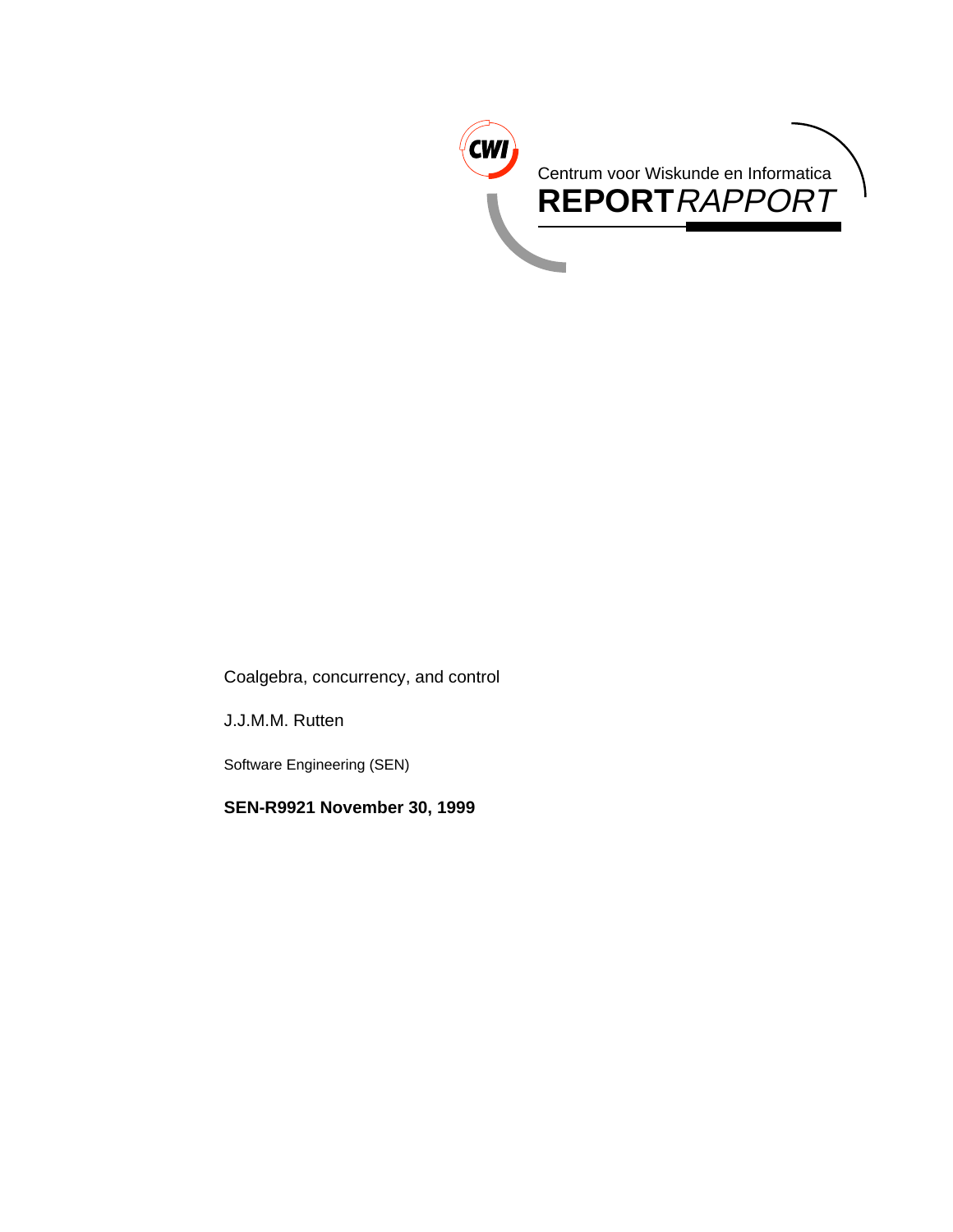Report SEN-R9921 ISSN 1386-369X

CWI P.O. Box 94079 1090 GB Amsterdam The Netherlands

CWI is the National Research Institute for Mathematics and Computer Science. CWI is part of the Stichting Mathematisch Centrum (SMC), the Dutch foundation for promotion of mathematics and computer science and their applications.

SMC is sponsored by the Netherlands Organization for Scientific Research (NWO). CWI is a member of ERCIM, the European Research Consortium for Informatics and Mathematics.

Copyright © Stichting Mathematisch Centrum P.O. Box 94079, 1090 GB Amsterdam (NL) Kruislaan 413, 1098 SJ Amsterdam (NL) Telephone +31 20 592 9333 Telefax +31 20 592 4199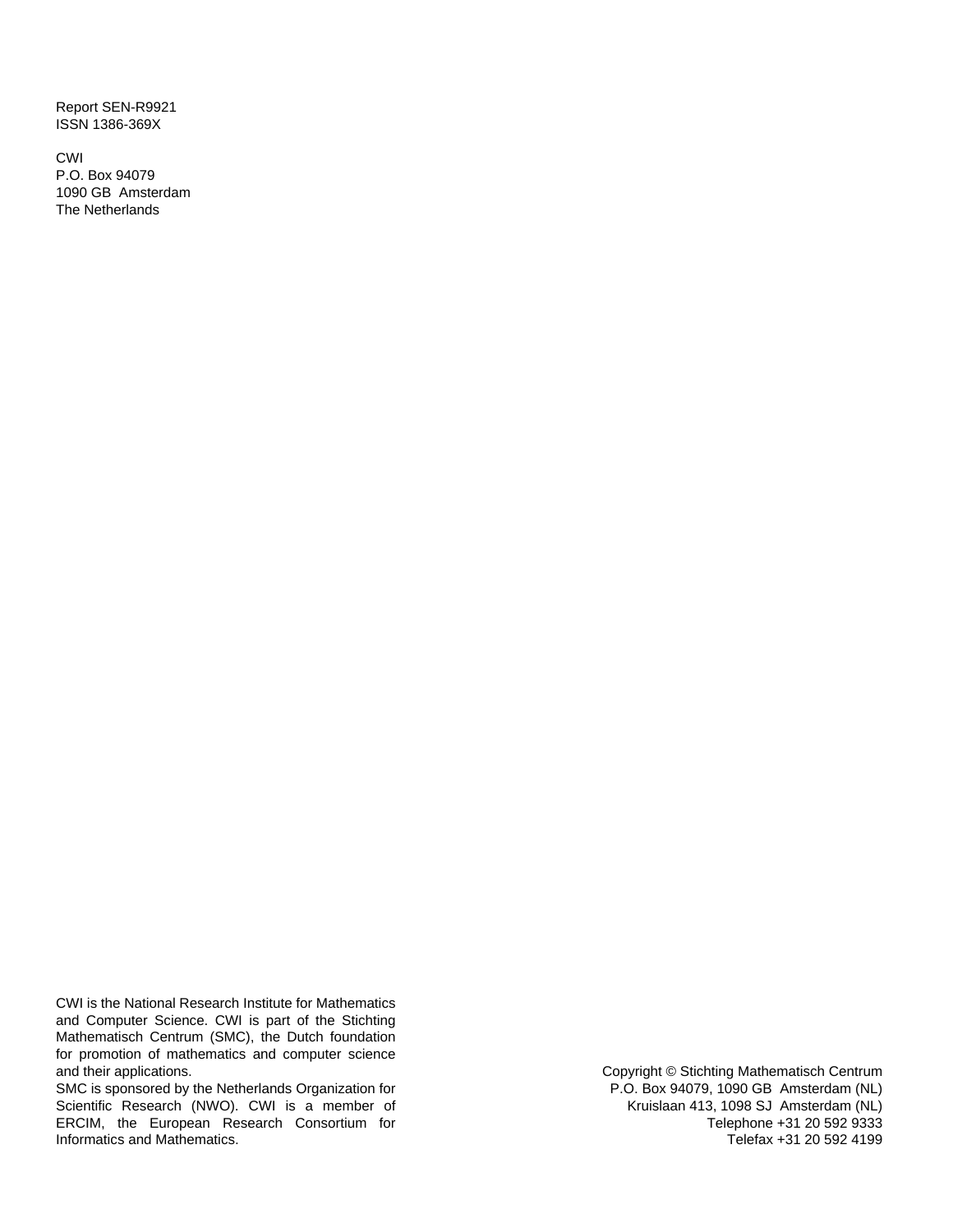# **Coalgebra, Concurrency, and Control**

J.J.M.M. Rutten

Email: janr@cwi.nl *CWI P.O. Box 94079, 1090 GB Amsterdam, The Netherlands*

#### **ABSTRACT**

Coalgebra is used to generalize notions and techniques from concurrency theory, in order to apply them to problems concerning the supervisory control of discrete event systems. The main ingredients of this approach are the characterization of controllability in terms of (a variant of) the notion of bisimulation, and the observation that the family of (partial) languages carries a final coalgebra structure. This allows for a pervasive use of coinductive definition and proof principles, leading to a conceptual unification and simplification and, in a number of cases, to more general and more efficient algorithms.

1991 Mathematics Subject Classification: 68Q10, 68Q55 1991 ACM Computing Classification System: D.3, F.1, F.3 Keywords & Phrases: Coalgebra, concurrency, control theory, Moore automaton, bisimulation, coinduction, discrete event system, controllability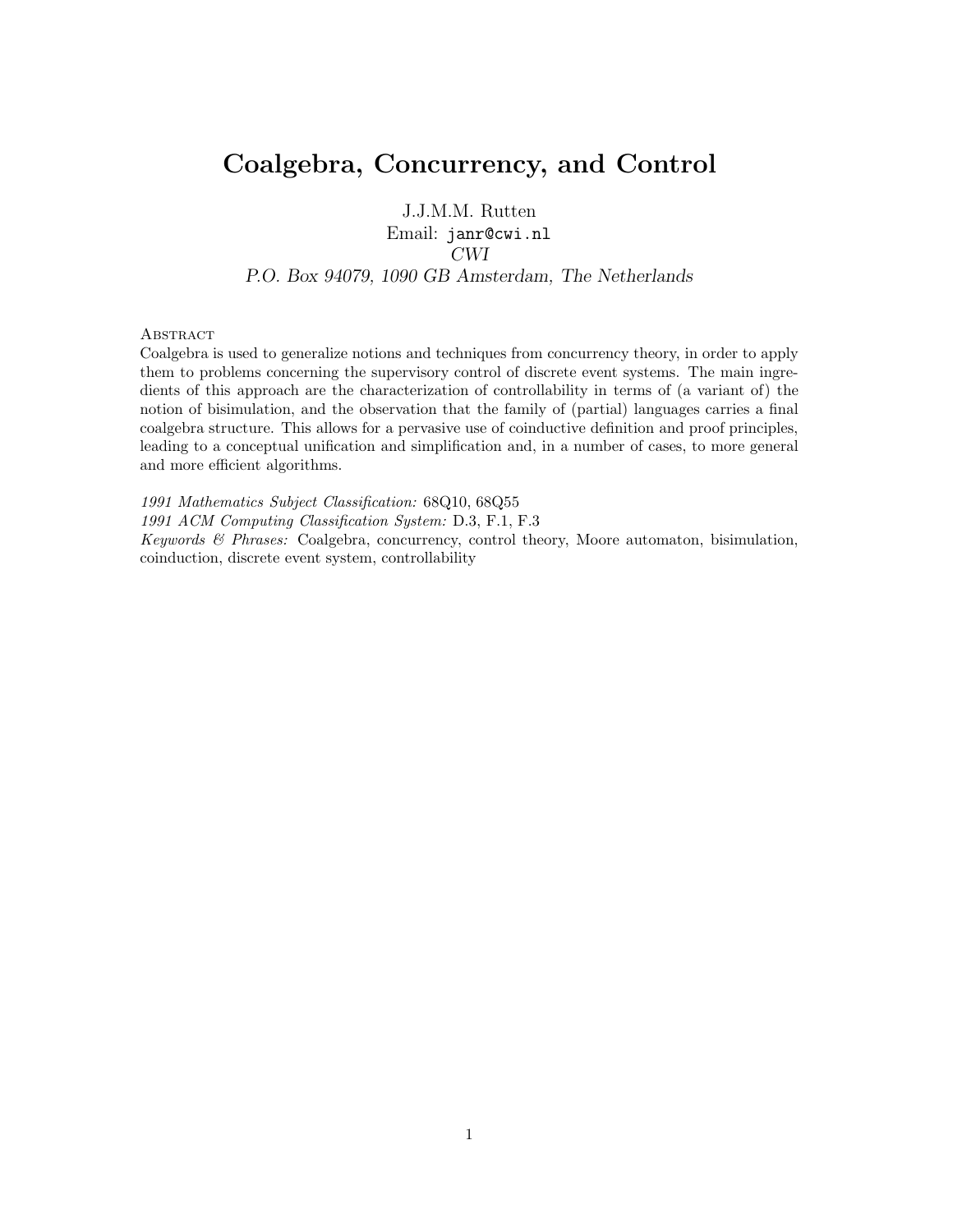# **Contents**

|                | 1 Introduction                       | 3                       |
|----------------|--------------------------------------|-------------------------|
|                | 2 A few mathematical preliminaries   | $\overline{\mathbf{4}}$ |
| 3              | Moore automata                       | $\overline{\mathbf{4}}$ |
|                | 4 Coinduction and finality           | 6                       |
|                | 5 The automaton of partial languages | 7                       |
| 6              | Operators on partial languages       | 9                       |
| $\overline{7}$ | Coinduction and regularity           | 11                      |
| 8              | Controllability                      | 15                      |
|                | 9 Supremal controllable sublanguages | 18                      |
|                | 10 Non-blocking languages            | 22                      |
|                | 11 Output-control consistency        | 24                      |
|                | 12 Notes and discussion              | 26                      |
|                | 13 Appendix: coinductive definitions | $27\,$                  |
|                | 14 Appendix: Nerode equivalence      | 28                      |
|                | 15 Appendix: cat and mouse           | 29                      |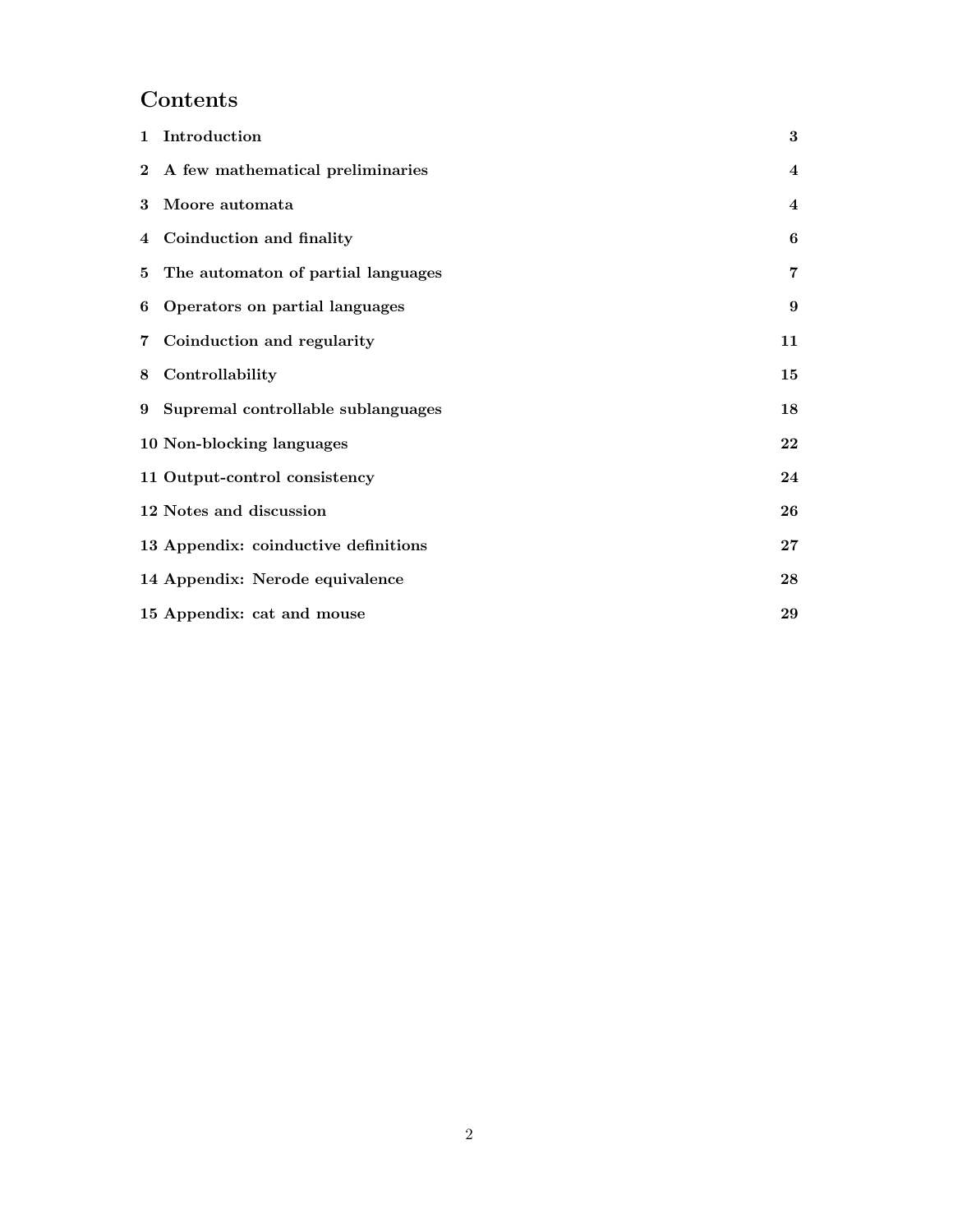### **1 Introduction**

Coalgebra can be understood as a theory that deals with behavioural aspects of dynamic systems in a rather wide sense. Behaviour is often appropriately viewed as consisting of both dynamics and observations, which have to do with change of states and partial access to states, respectively. Therefore many types of automata are typical examples of coalgebras: their dynamics is given by state transitions, and what can be observed of a given state is, for instance, whether it is accepting or not. But many other types of examples exist as well, such as the data type of streams (infinite sequences), with the convention that of a stream, only the first element is actually observable, and where change of state consists of removing the first element (thus creating the possibility of observing the second element of the stream).

Precisely as the notion of congruence is central to the theory of (universal) algebra, much of the theory of (universal) coalgebra [Rut96, JR97] is centered around the notion of bisimulation. This notion was originally invented by Park [Par81] and Milner [Mil80], in order to formalize the behavioural equivalence of concurrent processes. Bisimulation was later introduced into the world of coalgebra by Aczel and Mendler [AM89], who gave a categorical definition of bisimulation that applies to arbitrary coalgebras. The scope of this new definition of bisimulation is far more general than the original one, and applies to many types of systems, including not only Park and Milner's concurrent processes, but also various kinds of data types and automata. Using the (generalized) notion of bisimulation, Aczel [Acz88] formulated a principle of *coinduction*, in very much the same way as Milner had introduced his 'bisimulation proof method': In order to prove that two processes are behaviourally equivalent (bisimilar), it is sufficient to establish the existence of a bisimulation relation between them. This principle of coinduction is particularly useful for coalgebras that are final, a notion dual to that of initiality in algebra. On a final coalgebra, bisimilarity coincides with equality, whereby proving equality amounts to constructing bisimulation relations.

The aim of the present paper is to apply coalgebraic reasoning to some problems regarding the control of dynamical systems. More specifically, we shall be dealing with the supervisory control of discrete event systems, introduced by Ramadge and Wonham [RW89, WR87]. In their formulation, the problem of controllability amounts to restraining the behaviour of a system by forbidding (but only when necessary) certain events (inputs) at certain moments, in such a way that the resulting behaviour satisfies a given specification, and moreover such that a fixed family of so-called uncontrollable events are never forbidden.

Discrete event systems are just deterministic (Moore) automata with partial transition functions. They will be defined here as coalgebras, along with the notions of homomorphism and bisimulation. The main relevance of these notions is their role in the characterization of the automaton  $\mathcal L$  of partial languages. These partial languages are actually pairs of languages (subsets of words), and represent what in control theory are called the marked behaviour and the closed behaviour of automata. Using the notion of *input derivative* [Brz64, Con71], the set  $\mathcal L$  can be supplied with an automaton structure, which is *final* among all automata. The finality of  $\mathcal{L}$  gives rise to both definitions and proofs by coinduction. Since this will be our main instrument for tackling the problems of controllability, relatively much time is spent on the introduction and illustration of both definitions and proofs by coinduction. Again using the notion of derivative, coinductive definitions of operators on languages take the shape of what could be called *behavioural differential* equations (in the same style as Conway's differential calculus of events [Con71]). In Section 6, coinductive definitions of a number of operators on languages are giving, including a new operator called supervised product. Section 7 contains a rather long list of examples of proofs by coinduction, which we hope will allow the reader to become familiar with this somewhat unusual way of reasoning.

It is not until Section 8, then, that we actually turn to the problem of controllability. Varying the notion of bisimulation, we introduce *control relations* (and *partial bisimulations*), which generalize Ramadge and Wonham's notion of controllable sublanguage, and which are used in a new coinduction principle for proving controllability: In order to prove that one language is controllable with respect to another, it is sufficient to establish the existence of a control (or a partial bisimulation) relation between them, just as showing the equality of languages by coinduction amounts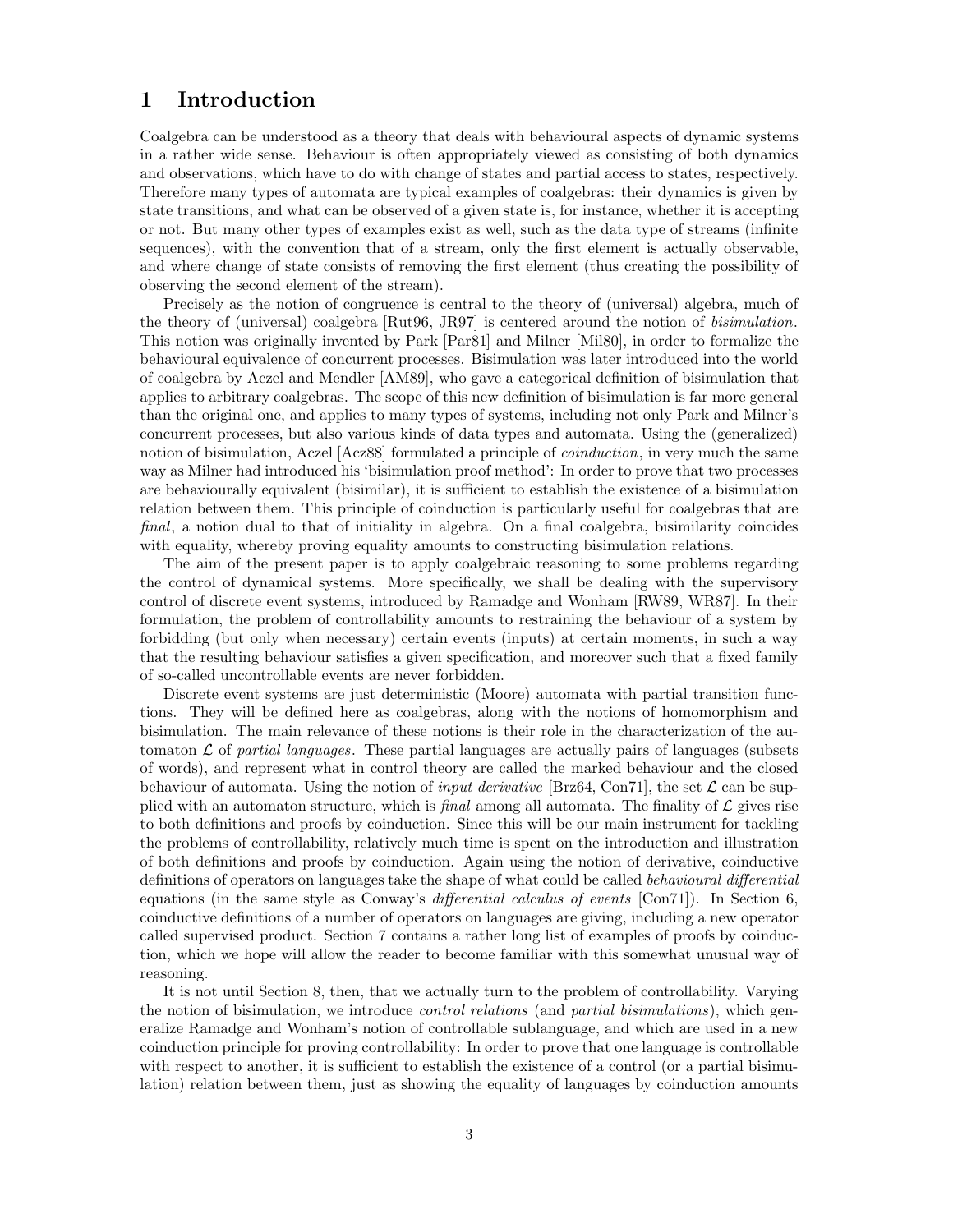to finding (ordinary) bisimulation relations. Here we can profit from the coinductive definitions of the operators on partial languages, since they are formulated in terms of derivatives, which is exactly what is needed for the construction of control and partial bisimulation relations.

Sections 9 and 10 deal with the problem of constructing supremal controllable sublanguages, which was originally solved by Ramadge and Wonham. Here a solution is presented which is based on the finality of the automaton of partial languages, and which uses the coinductive characterizations of controllability mentioned above. Showing the existence of a supremal controllable sublanguage (of a given language and satisfying a certain specification) then amounts to the observation that control and partial bisimulation relations are closed under arbitrary unions, as is the case for ordinary bisimulations. Varying the well-known characterization of bisimilarity as the greatest fixed-point of a monotone operator on a set of relations [Mil89], repeated here for partial Moore automata in Section 3, next leads to algorithms for computing automaton representations for such supremal languages. These algorithms are mildly more general than the ones in [WR87], and are easily shown correct by coinduction. In Section 11, yet another illustration of the coalgebraic approach is presented, by giving a coinductive definition of the transformation of a (Moore) automaton into one that is output-control-consistent [Won99]. The procedural reading of this coinductive definition gives rise to a new and rather efficient algorithm. Section 12 makes some comparisons with existing work, including the one paper on the relation between bisimulation and supervisory control we are aware of [BL98], mentions some further references to the literature, and discusses some topics for future research. Finally, some proofs and examples have been included as appendices, together with a brief note on the relation between the final automaton  $\mathcal L$  and the algebraic notion of Nerode equivalence.

# **2 A few mathematical preliminaries**

*Partial functions:* Partial functions between sets X and Y will be modelled as ordinary (total) functions  $\phi: X \to (1+Y)$ . Here 1 is any one-element set, suggestively written as  $1 = \{\uparrow\}$ , and + is disjoint union. For x in X,  $\phi(x) = \uparrow$  means that  $\phi(x)$  is undefined, also simply denoted by  $\phi(x)\$ <sup>1</sup>. Dually,  $\phi(x)\Downarrow$  denotes that  $\phi(x)$  is defined, that is,  $\phi(x) \in Y$ . The domain of  $\phi$  is defined as the set  $dom(\phi) = \{x \in X \mid \phi(x)\Downarrow\}.$ 

Words: Let  $A^* = \{ \langle a_1, \dots, a_n \rangle \mid n \geq 0 \text{ and } a_i \in A \}$  be the set of all words over A, including the empty word  $(n = 0)$ , denoted by  $\varepsilon$ . For a in A, a<sup>\*</sup> will be a shorthand for  $\{a\}^*$ . Let vw denote the concatenation of two words v and w in  $A^*$ ;  $v \leq w$  denotes that v is a prefix of w. The prefix-closure of a set of words  $V \subseteq A^*$  is the set  $\overline{V} = \{w \in A^* \mid \exists v \in V : w \leq v\}$ . The set V is prefix-closed if  $V = \overline{V}$ . Furthermore, we define the *a*-derivative of V by  $V_a = \{w \in A^* \mid aw \in V\}$ . More generally, for a word w in  $A^*$ ,  $V_w = \{v \in A^* \mid wv \in V\}.$ 

Power set: The power set of a set X is the collection of all its subsets:  $\mathcal{P}(X) = \{V | V \subseteq X\}$ .

# **3 Moore automata**

Let A and B be two arbitrary sets. A partial Moore automaton (or Moore machine) with inputs in A and outputs in B is a pair  $S = (S, \langle o, t \rangle)$  consisting of a set S of states, and a pair of functions

$$
\langle o, t \rangle : S \to B \times (1+S)^A,
$$

consisting of an output function  $o: S \to B$  and a transition function  $t: S \to (1+S)^A$ . The function t assigns to each state s in S a function  $t(s)$ :  $A \rightarrow (1+S)$ , which for any input symbol (also called *event*) a in A is either undefined:  $t(s)(a)$ <sup> $\uparrow$ </sup>, meaning that from s no a-transition can take place; or specifies the state that is reached after the input symbol  $\alpha$  has been consumed:  $t(s)(a) \in S$ . We shall usually say Moore automaton, omitting the word partial.

The following notation will be helpful. We write  $s \stackrel{a}{\longrightarrow}$  iff  $t(s)(a)\Downarrow$ , in which case we define  $s_a = t(s)(a)$  and write  $s \stackrel{a}{\longrightarrow} s_a$ . More generally, define  $s \stackrel{\varepsilon}{\longrightarrow}$  to hold always, put  $s_{\varepsilon} = s$  and write  $s \xrightarrow{\varepsilon} s$ . Assuming, by induction, that  $s \xrightarrow{w} s_w$  has been defined, define  $s \xrightarrow{wa}$  iff  $t(s_w)(a)\Downarrow$ , put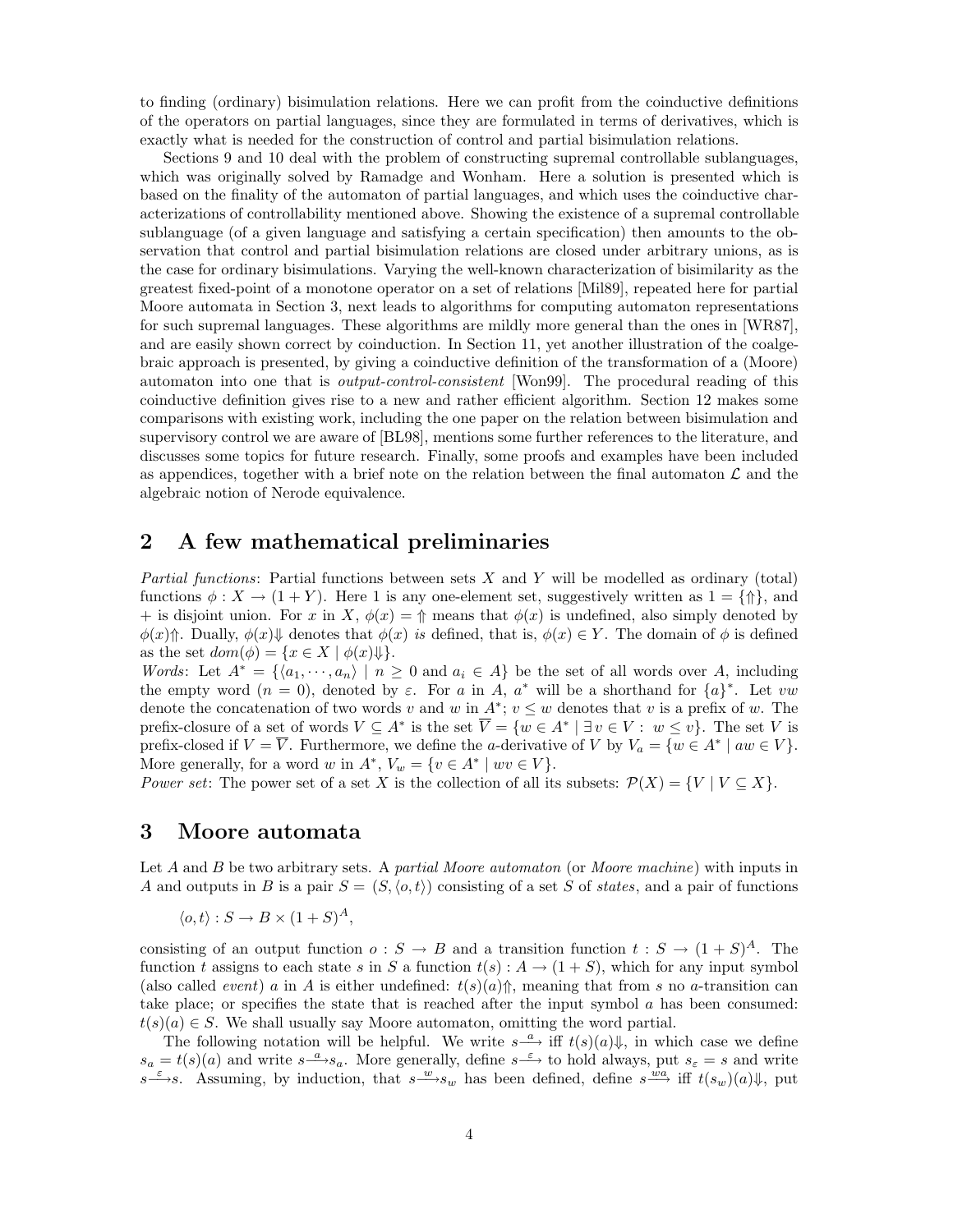$s_{wa} = t(s_w)(a)$ , and write  $s \stackrel{wa}{\longrightarrow} s_{wa}$ . Some further notation:  $s \longrightarrow$  iff there exists a in A with  $s \stackrel{a}{\longrightarrow}$ ; and  $s \stackrel{a}{\longrightarrow}$  iff  $t(s)(a)$ <sup> $\Uparrow$ </sup>.

A homomorphism between Moore automata  $S = (S, \langle o, t \rangle)$  and  $S' = (S', \langle o', t' \rangle)$  is a function  $f : S \to S'$  with, for all  $s \in S$  and  $a \in A$ :

 $o'(f(s)) = o(s)$  and:  $s \stackrel{a}{\longrightarrow}$  iff  $f(s) \stackrel{a}{\longrightarrow}$ , in which case:  $f(s)_a = f(s_a)$ .

It is straightforward to see that the family of all Moore automata and homomorphisms between them, is a category: identity mappings are homomorphisms, and the functional composition of two homomorphisms is again a homomorphism. In fact, a Moore automaton is a *coalgebra* of the functor  $F = B \times (1 - A)^A$ : Set  $\rightarrow$  Set, which are pairs  $(S, \alpha)$  consisting of a set S and a function  $\alpha : S \to F(S)$  (denoted above by  $\langle o, t \rangle$ ). Correspondingly, homomorphisms of Moore automata are precisely F-coalgebra homomorphisms. Although much of what follows is based on general notions and insights from the abstract theory of coalgebra—such as the notion of bisimulation to be introduced below—we have tried to keep the paper self-contained and do not assume any prior knowledge on coalgebra or categories. The interested reader is referred to [Rut96] and [JR97].

A Moore automaton  $S' = (S', \langle o', t' \rangle)$  is a *subautomaton* of  $S = (S, \langle o, t \rangle)$  if  $S' \subseteq S$  and the inclusion function  $i: S' \to S$  is a homomorphism. Given  $S = (S, \langle o, t \rangle)$  and S', the functions o' and t' in that case are uniquely determined. For a state s in  $S$ ,  $\langle s \rangle$  denotes the subautomaton generated by s: it is the smallest subautomaton of  $S$  containing s, and can be obtained by including all states from  $S$  that are reachable via a finite number of transitions from  $s$ . Homomorphisms map subautomata to subautomata: for a homomorphism  $f : S \to T$  and subautomaton  $S' \subseteq S$ ,  $f(S')$  is a subautomaton of T. For s in S, moreover,  $f(\langle s \rangle) = \langle f(s) \rangle$ .

A bisimulation between two Moore automata  $S = (S, \langle o, t \rangle)$  and  $S' = (S', \langle o', t' \rangle)$  is a relation  $R \subseteq S \times S'$  with, for all s in S, s' in S':

$$
\text{if } s \, R \, s' \text{ then } \begin{cases} (i) & o(s) = o'(s'), \\ (ii) & \forall a \in A : s^{\frac{a}{\alpha}} \Rightarrow (s'^{\frac{a}{\alpha}}) \text{ and } s_a \, R \, s'_a), \text{ and} \\ (iii) & \forall a \in A : s'^{\frac{a}{\alpha}} \Rightarrow (s^{\frac{a}{\alpha}}) \text{ and } s_a \, R \, s'_a) \end{cases}
$$

(Sometimes we shall write  $\langle s, s' \rangle \in R$  rather than s R s'.) A bisimulation between S and itself is called a bisimulation on S. Unions and (relational) compositions of bisimulations are bisimulations again. We write  $s \sim s'$  whenever there exists a bisimulation R with s R s'. This relation  $\sim$ , called the *bisimilarity* relation, is the union of all bisimulations and, therewith, the greatest bisimulation. The greatest bisimulation on one and the same Moore automaton, again denoted by  $\sim$ , is an equivalence relation. The notions of homomorphism and bisimulation are closely related: a function  $f : S \to S'$  is a homomorphism if and only if its graph relation  $\{\langle s, f(s) \rangle | s \in S\}$  is a bisimulation.

Two states are bisimilar iff they give rise to the same outputs, now and in any possible future:

#### **Proposition 3.1** For states s and s' in Moore automata  $S$  and  $S'$ ,

 $s \sim s'$  iff  $\forall w \in A^* : s \xrightarrow{w} \Leftrightarrow s' \xrightarrow{w}$ , in which case  $o(s_w) = o'(s'_w)$ .

Bisimilarity is thus characterized as observational equivalence (with respect to the observation of outputs). The implication from left to right follows by induction on the length of words, using the fact that ∼ itself is a bisimulation relation. The reverse implication follows from the observation that the set of all pairs  $\langle s, s' \rangle$  in  $S \times S'$  satisfying the formula on the right of the 'iff' above, is a bisimulation relation.

Bisimulation relations and bisimilarity can be characterized as (post-)fixed points of a monotone operator  $\Phi : \mathcal{P}(S \times S') \to \mathcal{P}(S \times S')$ , which is defined, for a relation  $R \subseteq S \times S'$  between Moore automata  $S$  and  $S'$ , by

 $\Phi(R) = \{\langle s, s' \rangle \in S \times S' \mid s \text{ and } s' \text{ satisfy conditions (i), (ii), and (iii) above }\}$ 

**Proposition 3.2** Let  $S$  and  $S'$  be two Moore automata.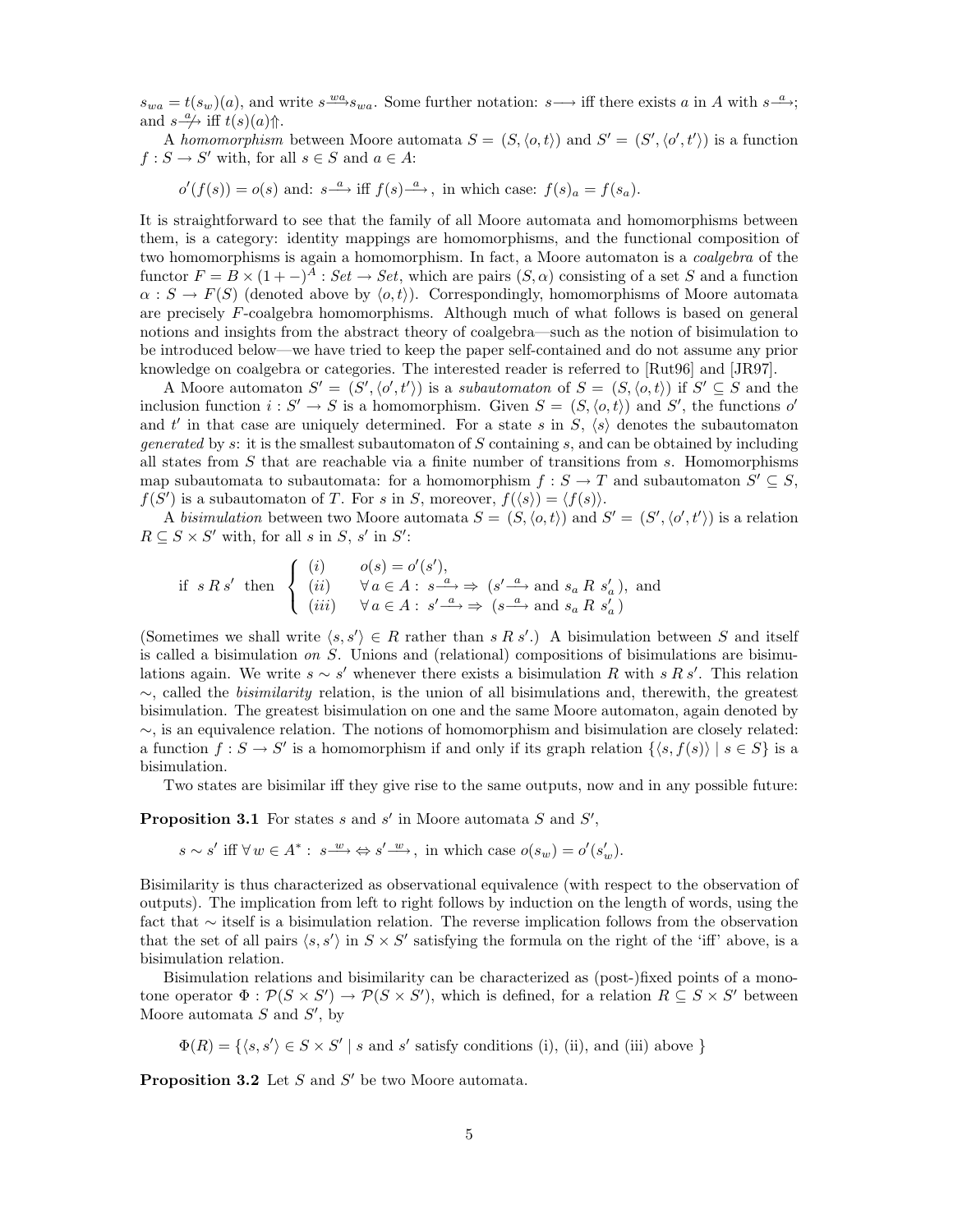- 1. A relation  $R \subseteq S \times S'$  is a bisimulation iff R is a post-fixed point of  $\Phi$ : that is,  $R \subseteq \Phi(R)$ .
- 2. Consequently, bisimilarity is the greatest fixed point of  $\Phi$ :  $\sim =$  gfp( $\Phi$ ).
- 3. It can be obtained as a countable intersection of finite iterations of  $\Phi: \ \sim = \bigcap_{n\geq 0} \Phi^n(S\times S'),$ where  $\Phi^0 = id$  and  $\Phi^{n+1} = \Phi \circ \Phi^n$ .

**Proof**: The first statement is by the definition of bisimulation relation. Since the greatest fixed point of a monotone operator on a complete lattice equals the union of all its post-fixed points, and bisimilarity is defined as the union of all bisimulation relations, (2) follows. The inclusion from left to right, in (3), follows by an easy induction from  $\sim \subseteq S \times S'$ ,  $\sim \subseteq \Phi(\sim)$ , and the monotonicity of  $\Phi$ . For the inclusion from right to left, it is sufficient to prove that the infinite intersection is a post-fixed point of  $\Phi$ , since  $\sim$  is the union of all post-fixed points of  $\Phi$ : Putting  $I = \bigcap_{n \geq 0} \Phi^n(S \times S')$ , we have to show that  $I \subseteq \Phi(I)$ . Consider  $\langle s, s' \rangle \in I$ . Because  $I \subseteq \Phi(S \times S')$ , it follows that  $o(s) = o(s')$ . Supposing  $s^{-a}$ , it follows from  $I \subseteq \Phi^{n+1}(S \times S')$  that  $s' \stackrel{a}{\longrightarrow}$  and  $\langle s_a, s'_a \rangle \in \Phi^n(S \times S')$ , for all  $n \geq 0$ , which implies  $\langle s_a, s'_a \rangle \in I$ . The other case, starting with the assumption that  $s' \stackrel{a}{\longrightarrow}$ , is proved similarly. Thus  $\langle s, s' \rangle \in \Phi(I)$ .

The operator  $\Phi$  can be used to compute for a given relation  $R \subseteq S \times S'$ , the greatest bisimulation  $\tilde{R}$  contained in R: by a minor variation on Proposition 3.2, we have that  $\tilde{R} = \bigcap_{n \geq 0} \Phi^n(R)$ .

Note that though (1) and (2) in Proposition 3.2 hold by general considerations for many other types of coalgebras as well, (3) depends on the fact that our Moore automata are deterministic: for a state s and input symbol a, there is at most one successor state  $s_a$ . Generally, (3) does not hold for non-deterministic systems (for which there is not a unique successor  $s_a$  for a given state s and input symbol a).

# **4 Coinduction and finality**

Using the notion of *input derivative*, a Moore automaton  $\mathcal{L}_B$  (over A and B) is defined that satisfies a proof principle called coinduction and that is final among all Moore automata. It is universal in the sense that its states represent minimal realisations of all possible behaviours of all possible Moore automata.

Consider the following set of partial functions from  $A^*$  to B:

$$
\mathcal{L}_B = \{ \phi : A^* \to (1 + B) \mid \text{dom}(\phi) \neq \emptyset \text{ and } \text{dom}(\phi) \text{ is prefix-closed } \}
$$

A reasonable name for the an element  $\phi$  of this set  $\mathcal{L}_B$  might be Moore language, notably in view of Section 5, where the special case of  $B = 2$  will be treated, for which such elements will represent (partial) languages indeed.

The set  $\mathcal{L}_B$  can be turned into a Moore automaton using the following notion. Consider a Moore language  $\phi$  in  $\mathcal{L}_B$  and an input symbol a in A. If  $a \in dom(\phi)$  then we define the a-derivative or input derivative  $\phi_a$  of  $\phi$  as the partial function

$$
\phi_a: A^* \to (1+B), \quad \phi_a(w) = \begin{cases} \phi(aw) & \text{if } aw \in dom(\phi) \\ \Uparrow & \text{otherwise} \end{cases}
$$

If  $a \notin dom(\phi)$  then the function  $\phi_a$  itself is undefined. Note that if  $\phi_a$  is defined then  $dom(\phi_a)$  is prefix-closed because  $dom(\phi)$  is; moreover, it is non-empty since  $a \in dom(\phi)$  implies  $\varepsilon \in dom(\phi_a)$ . Thus  $\phi_a$  is an element of  $\mathcal{L}_B$ . Next an output function  $o_B : \mathcal{L}_B \to B$  and a transition function  $t_B: \mathcal{L}_B \to (1+\mathcal{L}_B)^A$  are defined, for  $\phi \in \mathcal{L}_B$ , by

$$
o_B(\phi) = \phi(\varepsilon), \quad t_B(\phi)(a) = \begin{cases} \phi_a & \text{if } \phi_a \text{ is defined} \\ \Uparrow & \text{otherwise} \end{cases}
$$

(Note that  $\phi(\varepsilon) \in B$ , since the fact that  $dom(\phi)$  is non-empty and prefix-closed implies  $\varepsilon \in \mathbb{C}$  $dom(\phi)$ .) Thus we have obtained a Moore automaton  $(\mathcal{L}_B,\langle o_B, t_B \rangle)$ . Note that our notation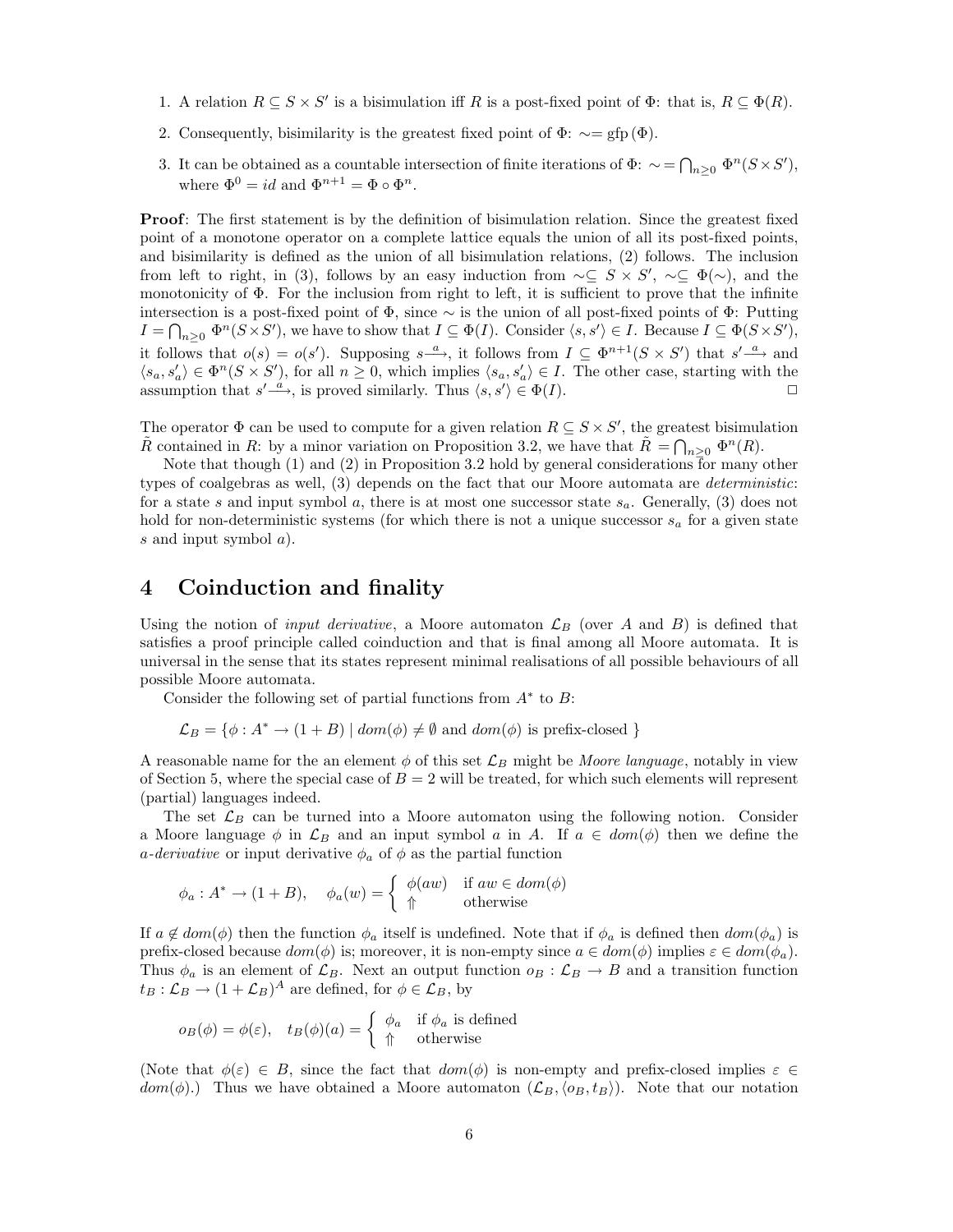of  $\phi_a = t_B(\phi)(a)$ , whenever  $\phi_a$  is defined, is consistent with the notational convention from the beginning of Section 3, of writing  $s_a = t(s)(a)$  (whenever this is defined), for a state s in a Moore automaton  $(S, \langle o, t \rangle)$ .

**Theorem 4.1** The Moore automaton  $(L_B, \langle o_B, t_B \rangle)$  satisfies the principle of *coinduction*: for all  $\phi$  and  $\psi$  in  $\mathcal{L}_B$ , if  $\phi \sim \psi$  then  $\phi = \psi$ .

The theorem can be used as a proof principle: in order to prove  $\phi = \psi$ , it is sufficient to establish the existence of a bisimulation relation on  $\mathcal{L}_B$  containing the pair  $\langle \phi, \psi \rangle$ .

**Proof**: One can easily prove by induction on the length of words w in  $A^*$  that  $\phi \stackrel{w}{\longrightarrow}$  (in the automaton  $\mathcal{L}_B$ ) iff  $w \in dom(\phi)$ , in which case  $o_B(\phi_w) = \phi(w)$ . If  $\phi \sim \psi$ , for Moore languages  $\phi$ and  $\psi$  then, by Proposition 3.1,  $\phi \stackrel{w}{\longrightarrow}$  iff  $\psi \stackrel{w}{\longrightarrow}$ , in which case  $o_B(\phi_w) = o_B(\psi_w)$ . It follows that  $dom(\phi) = dom(\psi)$  and for w in  $dom(\psi)$ ,  $\phi(w) = \psi(w)$ , that is,  $\phi = \psi$ .

The above coinduction principle, and a number of variations still to follow, will be used time and again in the remainder of the paper. A first example follows right away.

**Theorem 4.2** The Moore automaton  $(\mathcal{L}_B, \langle o_B, t_B \rangle)$  is final: For any Moore automaton  $(S, \langle o, t \rangle)$ there exists a unique homomorphism  $l : S \to \mathcal{L}_B$ . This homomorphism is characterized by the following equivalence: for  $s, s' \in S$ ,  $s \sim s'$  iff  $l(s) = l(s')$ .

**Proof**: For the existence part of the theorem, define  $l : S \to \mathcal{L}_B$ , for s in S, by  $w \in dom(l(s))$ iff  $s \xrightarrow{w}$ , in which case  $l(s)(w) = o(s_w)$ . Uniqueness of l follows from the observation that for any two homomorphisms  $f, g : S \to \mathcal{L}_B$ , the set  $\{ \langle f(s), g(s) \rangle \in \mathcal{L}_B \times \mathcal{L}_B | s \in S \}$  is a bisimulation relation on  $\mathcal{L}_B$ . Then  $f = g$  follows by coinduction (Theorem 4.1). The latter part of the theorem is immediate from the definition of l and Proposition 3.1.  $\Box$ 

The Moore language  $l(s)$  is called the *behaviour* of the state s of the automaton S. We also say that s represents the language  $l(s)$ , and that  $l(s)$  is accepted by the state s. Yet another formulation is to say that the language  $l(s)$  is *realized* by the state s (in the Moore automaton S).

The uniqueness part of Theorem 4.2 can in fact be easily seen to be equivalent to the coinduction proof principle of Theorem 4.1. As we shall see in Section 6, the existence part gives rise to coinductive definitions.

An immediate consequence of Theorem 4.2 is the fact that the subautomaton  $\langle \phi \rangle \subseteq \mathcal{L}_B$  generated by  $\phi$ , which is given by  $\langle \phi \rangle = {\phi_w | w \in dom(\phi)}$  is a minimal Moore automaton accepting  $\phi$ . In other words,  $\langle \phi \rangle$  is a minimal realisation of  $\phi$ . (See also Section 14, where this subautomaton, for the special case of  $B = 2$ , is characterized as a quotient of  $A^*$  with respect to Nerode equivalence.)

Taking  $S = \mathcal{L}_B$  in Theorem 4.2, one obtains the corollary that the behaviour  $l(\phi)$  of a Moore language  $\phi$ , viewed as a state of the Moore automaton  $\mathcal{L}_B$ , is equal to the language  $\phi$  itself (since the identity mapping is a homomorphism and hence equal to l). Moore languages could therefore be said to "do (behave) as they are", a slogan which applies more generally to any final coalgebra.

# **5 The automaton of partial languages**

Of special interest are Moore automata for which (the set of inputs A is arbitrary and) the set of outputs is  $B = 2 = \{0, 1\}$ , the set of Booleans. We shall refer to them as partial automata or simply *automata*, and reserve the term *Moore* automaton for those situations where  $B$  is arbitrary. In this section, the structure of the final automaton  $\mathcal{L}_2$  is analyzed in some detail, which consists of so-called partial languages. Yet another coinduction principle is introduced, formulated in terms of simulation relations.

The output function of an automaton  $(S, \langle o, t \rangle)$  is now a function  $o : S \to 2$ , indicating whether a state s in S is accepting:  $o(s) = 1$ , denoted by s,, or not:  $o(s) = 0$ , denoted by s $\uparrow$ .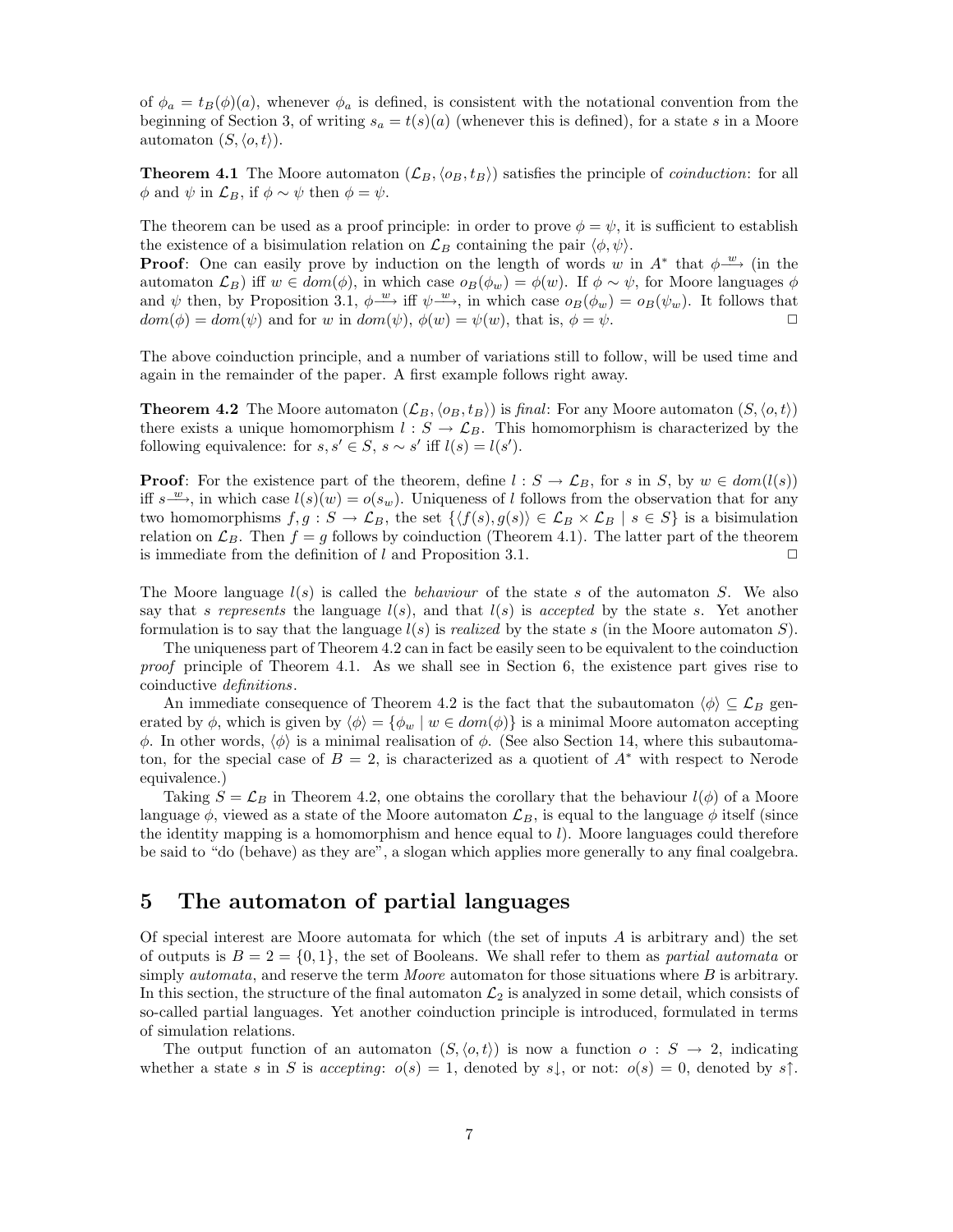Moore languages, the elements of the final Moore automaton  $\mathcal{L}_2$ , have now a particularly simple description:

$$
\mathcal{L}_2 \cong \mathcal{L} = \{ (V, W) \mid V \subseteq W \subseteq A^*, W \neq \emptyset, \text{ and } W \text{ is prefix-closed } \}
$$

To a Moore language  $\phi: A^* \to 1+2$  in  $\mathcal{L}_2$ , a pair  $\langle V, W \rangle \in \mathcal{L}$  is assigned, defined by  $W = dom(\phi)$ and  $V = \{w \in W \mid \phi(w) = 1 \in 2\}$ . Conversely, to a pair  $\langle V, W \rangle \in \mathcal{L}$  a function  $\phi \in \mathcal{L}_2$  is assigned, given for  $w \in A^*$  by  $\phi(w) = 1$  if  $w \in V$ ,  $= 0$  if  $w \notin V$  and  $w \in W$ , and is undefined if  $w \notin W$ . This defines a bijection between  $\mathcal{L}_2$  and  $\mathcal{L}$ .

The elements of  $\mathcal L$  are called *partial languages* or simply *languages*, and are denoted by  $L =$  $(L^1, L^2)$ . Classically, a language V is defined as a set of words  $V \subseteq A^*$  or, equivalently, a total function  $V : A^* \to 2$ . Such languages can be embedded into  $\mathcal L$  by mapping  $V : A^* \to 2$  to the pair  $(V, A^*)$ . The image of this embedding clearly consists of all languages  $L = (L^1, L^2)$  in  $\mathcal L$  with  $L^2 = A^*$ . Such languages will be called *classical* (another name could be *total*).

Furthermore the following constants are introduced, one for each of the elements in 2 and one for each input symbol  $a$  in  $A$ :

$$
0 = (\emptyset, \{\varepsilon\}), \ \ 1 = (\{\varepsilon\}, \{\varepsilon\}), \ \ a = (\{a\}, \{\varepsilon, a\})
$$

The automaton structure on  $\mathcal L$  is obtained using the definition of  $\mathcal L_2$  (Section 4), in combination with the isomorphism  $\mathcal{L} \cong \mathcal{L}_2$  above. An explicit description is as follows. Let a in A be an input symbol. The *a-derivative* or *input derivative*  $L_a$  of a language  $L = (L^1, L^2)$  in  $\mathcal L$  is defined whenever  $a \in L^2$ , and is given by

$$
L_a = (L_a^1, L_a^2) \quad \text{iff } a \in L^2
$$

(recalling that for a set  $V \subseteq A^*$ ,  $V_a = \{w \in A^* \mid aw \in V\}$ ). If  $a \notin L^2$  then  $L_a$  is undefined. More generally, we define

$$
L_w = (L_w^1, L_w^2) \quad \text{iff } w \in L^2
$$

As before, *a*-derivatives are the basis for an automaton structure  $(\mathcal{L}, \langle o_{\mathcal{L}}, t_{\mathcal{L}})$  on  $\mathcal{L}$ , which is now given, for  $L \in \mathcal{L}$ , by

$$
o_{\mathcal{L}}(L) = \begin{cases} 1 & \text{if } \varepsilon \in L^1 \\ 0 & \text{if } \varepsilon \notin L^1 \end{cases}, \quad t_{\mathcal{L}}(L)(a) = \begin{cases} L_a & \text{if } L_a \text{ is defined} \\ \Uparrow & \text{otherwise} \end{cases}
$$

Note that if  $L_a$  is defined then  $L_a^1 \subseteq L_a^2$ ,  $L_a^2 \neq \emptyset$ , and  $L_a^2$  is prefix-closed. Thus  $L_a$  is an element of  $\mathcal{L}$ , indeed. Using the notational conventions introduced before, one has

$$
L \downarrow \text{ iff } \varepsilon \in L^1 \,, \quad L \xrightarrow{w} L_w \text{ iff } L_w \text{ is defined iff } w \in L^2
$$

For the constant languages  $0, 1$  and  $\alpha$  defined above, there is thus the following behaviour:

$$
0\uparrow, \quad 1\downarrow, \quad a\uparrow, \quad 0 \to \to, \quad 1 \to, \quad a \xrightarrow{a} 1, \quad a \xrightarrow{b} \text{ for } b \neq a
$$

The following theorem repeats, for future reference, Theorems 4.1 and 4.2 for the present case.

**Theorem 5.1** (1) The automaton  $(L, \langle o_L, t_L \rangle)$  satisfies the principle of coinduction: for all K and L in  $\mathcal{L}$ , if  $K \sim L$  then  $K = L$ . (2) The automaton  $(\mathcal{L}, \langle o_{\mathcal{L}}, t_{\mathcal{L}})$  is final: For any automaton  $(S, \langle o, t \rangle)$  there exists a unique homomorphism  $l : S \to \mathcal{L}$ . This homomorphism is characterized by the following equivalence: for  $s, s' \in S$ ,  $s \sim s'$  iff  $l(s) = l(s')$ . ).  $\qquad \qquad \Box$ 

We shall see many examples of definitions by coinduction, based on part  $(2)$  of the theorem, in Section 6, and of proofs by coinduction, based on part  $(1)$ , in Section 7. For an automaton  $S$ , the unique homomorphism  $l : S \to \mathcal{L}$  now maps a state s in S to

$$
l(s)=\ (L_s^1,L_s^2)=\ (\{w\mid s\stackrel{w}{\longrightarrow} \text{and}\ s_w\!\downarrow\},\,\{w\mid s\stackrel{w}{\longrightarrow}\})
$$

In control theory, these sets are sometimes called the marked and the closed behaviour of s, a terminology which will not be used here.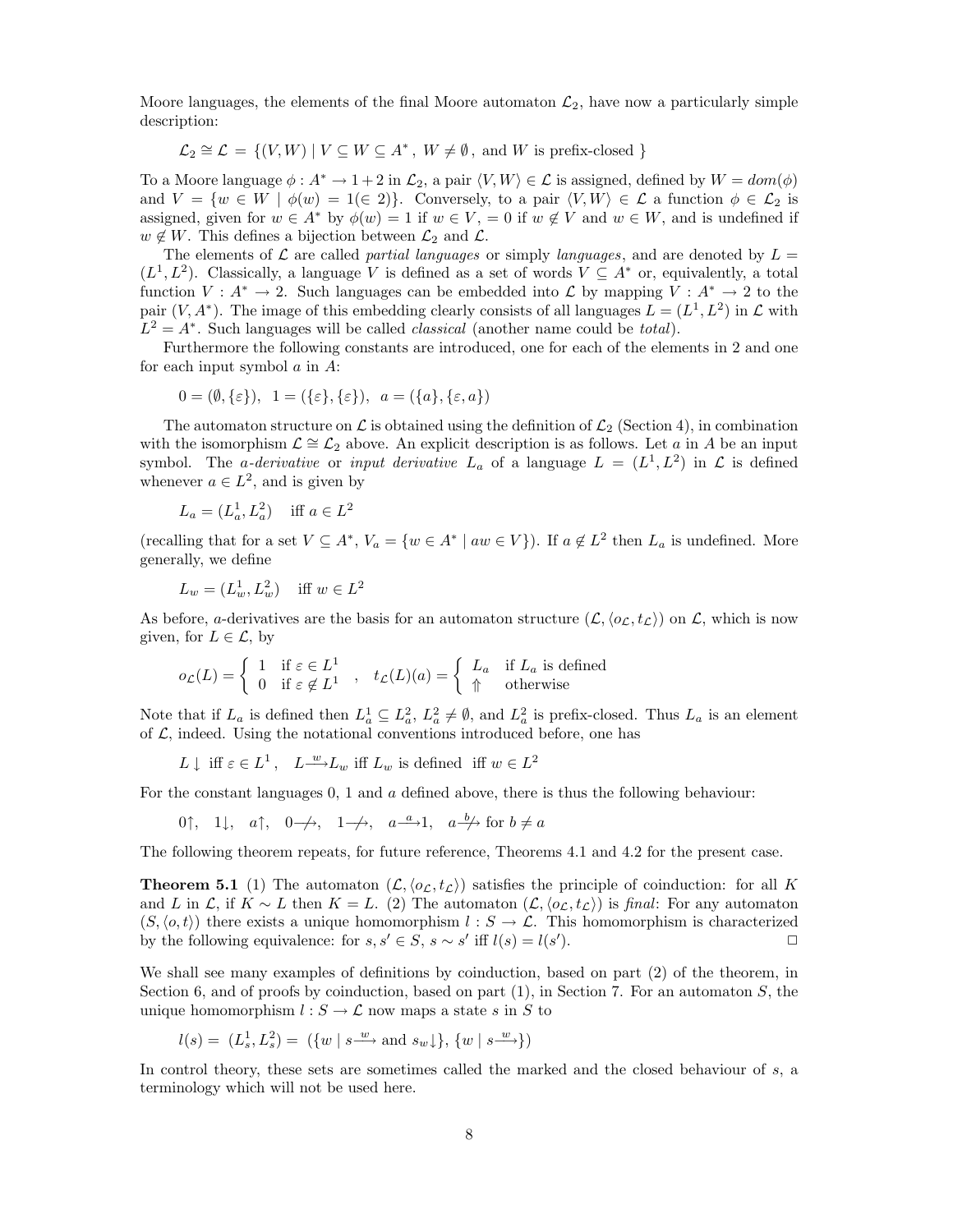The presence of an ordering on the set 2 of observations:  $0 \leq 1$ , allows for the following generalisation of the notion of bisimulation, together with a corresponding coinduction proof principle. A simulation between two automata  $S = (S, \langle o, t \rangle)$  and  $S' = (S', \langle o', t' \rangle)$  is a relation  $R \subseteq S \times S'$  with, for all s in S, s' in S':

$$
\text{if } s \, R \, s' \text{ then } \begin{cases} (i) & o(s) \le o'(s'), \text{ and} \\ (ii) & \forall a \in A : s^{\frac{a}{-s}} \Rightarrow (s'^{\frac{a}{-s}} \text{ and } s_a \, R \, s'_a) \end{cases}
$$

Note that (i) is equivalent to: if  $s\downarrow$  then  $s'\downarrow$ . Unions and (relational) compositions of simulations are simulations again. We write  $s \leq s'$  whenever there exists a simulation R with s R s'. This relation  $\leq$ , called the *similarity* relation, is the union of all simulations and, therewith, the greatest simulation. Writing  $K \subseteq L$  iff  $K^1 \subseteq L^1$  and  $K^2 \subseteq L^2$ , for languages  $K = (K^1, K^2)$  and  $L = (L^1, L^2)$  in  $\mathcal{L}$ , there is the following theorem.

**Theorem 5.2** For all K and L in  $\mathcal{L}$ , if  $K \leq L$  then  $K \subseteq L$ .

(The converse implication also holds.) The proof of this theorem is an easy variation on the proof of Theorem 5.1(1). Note that for automata, a relation R is a bisimulation iff both R and  $R^{-1}$ , the inverse of  $R$ , are simulations. Therefore, Theorem 5.2 implies Theorem 5.1(1). (This relies on the fact that our automata are deterministic. Generally, this does not hold for deterministic automata.)

There is yet another characterization of the final automaton  $\mathcal{L}$ , stemming from [Rut98] (varying on a result from [Bre98]), which has featured in certain metric models of concurrent programming languages (cf. [dB91] and [BV96]). It will play no role in the rest of the paper. Let  $A_{\delta}^{\infty} = A^* \cup A^{\omega} \cup A^{\omega}$  $A^* \cdot \delta$ , where  $A^*$  is as before,  $A^\omega$  is the set of all infinite words over A, and  $A^* \cdot \delta = \{w \cdot \delta \mid w \in A^*\}$ , (assuming that  $\delta \notin A$ ). For an infinite word  $w = a_1 a_2 a_3 \cdots$  in  $A^{\omega}$  and a natural number  $n \geq 1$ , the n-th truncation of w is given by  $w[n] = a_1 \cdots a_n$ . Let for a word w in  $A^*$  and a subset  $V \subseteq A_0^{\infty}$ , the w-derivative of V be defined by  $V_w = \{v \in A_\delta^\infty \mid wv \in V\}$ , where concatenation of words is extended to  $A_{\delta}^{\infty}$  in the obvious way. Call V (metrically) closed<sup>1</sup> if, for an infinite word w in  $A^{\omega}$ ,  $V_{w[n]} \neq \emptyset$  for all  $n \geq 1$  implies  $w \in V$ . Typically,  $a^{\infty}$  is closed, whereas  $a^*$  is not. The set V is consistent if for all words w in  $A^*$ ,  $\delta \in V_w$  iff  $V_w = {\delta}$ . For instance,  $\{ab,ac,b\}$  is consistent whereas  $\{ab, a\delta\}$  is not.

# **Theorem 5.3**  $\mathcal{L}(\cong \mathcal{L}_2) \cong \{ V \subseteq A_{\delta}^{\infty} \mid V \text{ is non-empty, closed, and consistent} \}$

**Proof**: The following two mappings constitute a bijection. From left to right, a partial language  $L = (L^1, L^2)$  is sent to

 $L^1 \cup \{w \cdot \delta \mid w \notin V, w \in W, \forall a \in A : w \cdot a \notin W\} \cup \{w \in A^{\omega} \mid \forall n \geq 0 : w[n] \in W\}$ 

Conversely, a non-empty, closed, and consistent set  $V \subseteq A_{\delta}^{\infty}$  is mapped to the partial language  $(V \cap A^*, \overline{V})$ , where  $\overline{V}$  is the set of all prefixes of words in V (with the convention that  $v \leq w \cdot \delta$ iff  $v \leq w$ ).

### **6 Operators on partial languages**

This section introduces a number of operators on partial languages, including the synchronized (shuffle) product and an operation called supervised product. These definitions will be coinductive and are given by equations that resemble (partial) differential equations from classical analysis, since they are formulated in terms of a-derivatives. In [Rut99], a unified treatment of both operators on automata and classical differential equations is given. Although the present section contains some new operators, all results are variations on similar constructions in [Rut98] and [Rut99], a reason why proofs are given in one of the appendices (Section 13).

For languages K and L in  $\mathcal{L}$ , the following operators will be introduced:

<sup>&</sup>lt;sup>1</sup>The terminology is explained by the fact that this definition is equivalent to being closed with respect to the metric topology on  $A_{\delta}^{\infty}$  induced by the Baire metric.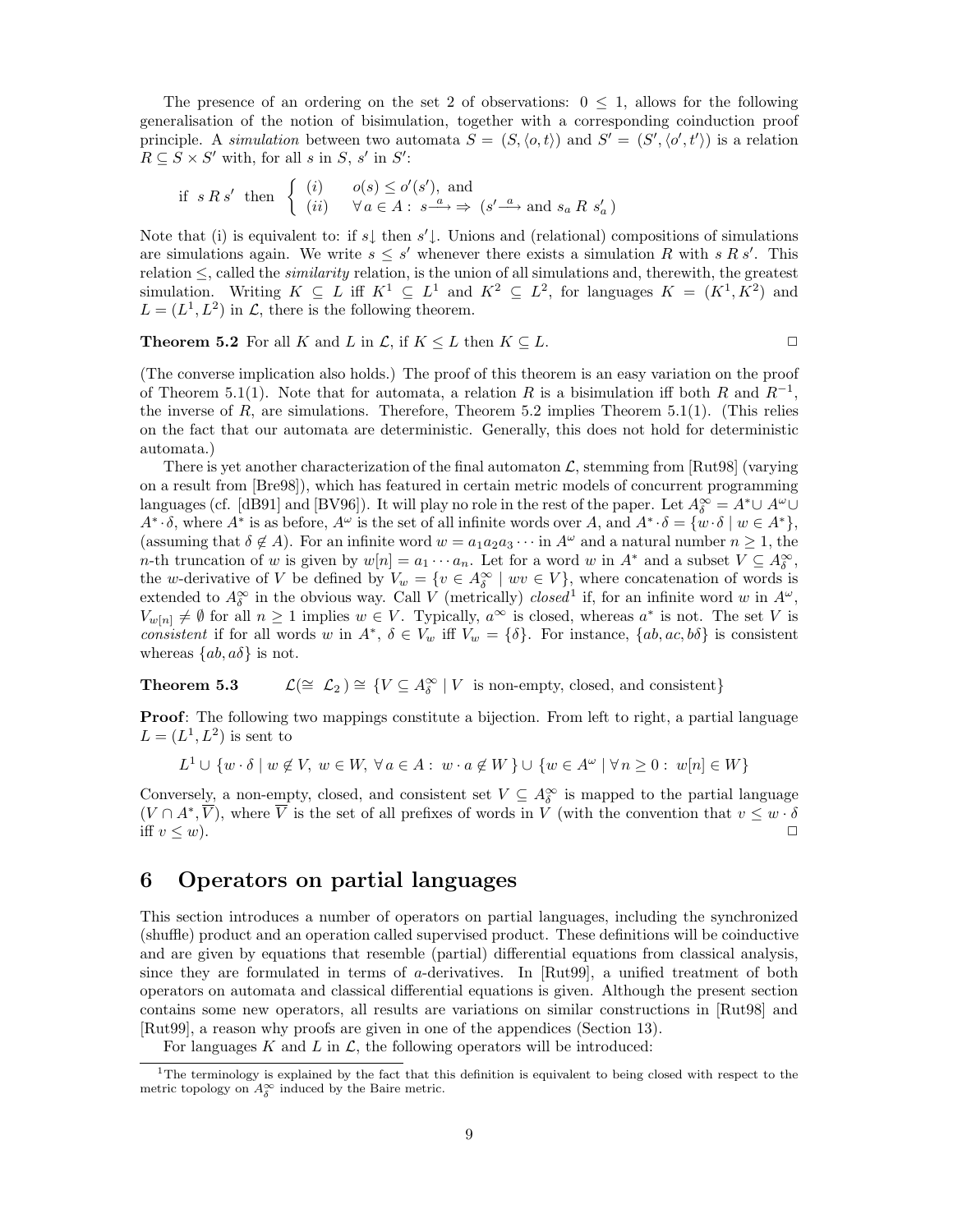$K + L$ : sum

KL: concatenation

 $K^*$ : Kleene star (or repetition)

K || L: synchronous product (for  $I \subseteq A$ )

 $K / I$  L: supervised product (for  $I \subseteq A$ )

These operators are defined for languages  $K = (K^1, K^2)$  and  $L = (L^1, L^2)$  in  $\mathcal{L}$ , and thus generalize the corresponding definitions for classical languages (included in  $\mathcal L$  as  $L = (L, A^*)$ ). The definitions take the shape of specifications that are behavioural in the following sense. Recall that the behaviour of a language L, viewed as a state of the automaton  $\mathcal{L}$ , is determined by the values of  $o<sub>L</sub>(L)$  and  $t<sub>L</sub>(L)$ , which tell us whether L is accepting or not (recall that  $L\downarrow$  iff  $\varepsilon \in L$ ), and what the steps are that  $L$  can take. The latter are defined, for any input symbol  $a$  in  $A$ , in terms of a-derivatives:  $L^{\underline{a}}/L_a$  iff  $a \in L^2$ . The definitions below, now, specify the behaviour of (the result of applying) the operators, by explicitly describing their a-derivatives and observations. In Section 13, it is proved that this type of definition is justified, that is, that there exist unique operators satisfying the clauses below. Since the key ingredient in the proof is the fact that  $\mathcal L$  is a final automaton, we say that these operators are defined by coinduction:

$$
(K+L)_a = K_a + L_a \t (KL) = \begin{cases} K_a L & \text{if } K \uparrow \\ K_a L + L_a & \text{if } K \downarrow \end{cases} \t (KL) \downarrow \text{iff } K \downarrow \text{ or } L \downarrow
$$
  

$$
(K^*)_a = K_a K^* \t (K^*)_a = \begin{cases} (K_a || I L) + (K || I L_a) & \text{if } a \notin I \\ K_a || I L_a & \text{if } a \in I \end{cases} \t (K || I L) \downarrow \text{iff } K \downarrow \text{ and } L \downarrow
$$
  

$$
(K / I L)_a = \begin{cases} K_a / I L_a & \text{if } K \stackrel{a}{\to} \text{ and } L \stackrel{a}{\to} \\ 0 / I L_a & \text{if } K \stackrel{a}{\to} \text{ and } L \stackrel{a}{\to} \text{ and } a \in I \t (K / I L) \downarrow \text{ iff } L \downarrow \end{cases}
$$

We adhere (here and in the remainder of the paper) to the following convention regarding the (un)definedness of plus, concatenation, and the synchronous product:

$$
\Uparrow + X = X + \Uparrow = X, \quad \Uparrow X = \Uparrow
$$

$$
\Uparrow \Vparrow_I X = X \parallel_I \Uparrow = \Uparrow
$$

For instance, if  $K_a$  is undefined and  $X = L$  then  $K_a + L$  should be read as L whereas both  $K_a L$ and  $K_a \parallel I$  L are undefined. As a further illustration, note that it follows that  $(KL)_a = L_a$  in case  $K_a$  is undefined,  $K\downarrow$ , and  $L_a$  is defined.)

Sum, concatenation, and star generalize the usual operations on (total) languages to partial languages (although their definitions look different from the classical inductive ones). The synchronized product K  $||_I L$ , with respect to a set of input symbols  $I \subseteq A$ , allows K and L to shuffle their respective a-steps as long as a is not in I; if a is in I then K and L should take that a-step synchronously. There are two special cases that deserve a notation of their own, called the (free) shuffle product, and the intersection of  $K$  and  $L$ , respectively:

$$
K \parallel L = K \parallel_{\emptyset} L, \quad K \wedge L = K \parallel_A L
$$

Note that in the definition of the synchronous product, regardless of what  $I \subseteq A$  is, there is no restriction on the 'alphabets' of (that is, the input symbols occurring in) the languages  $K$  and  $L$ . Notably, these need not be disjoint in the definition of the shuffle product.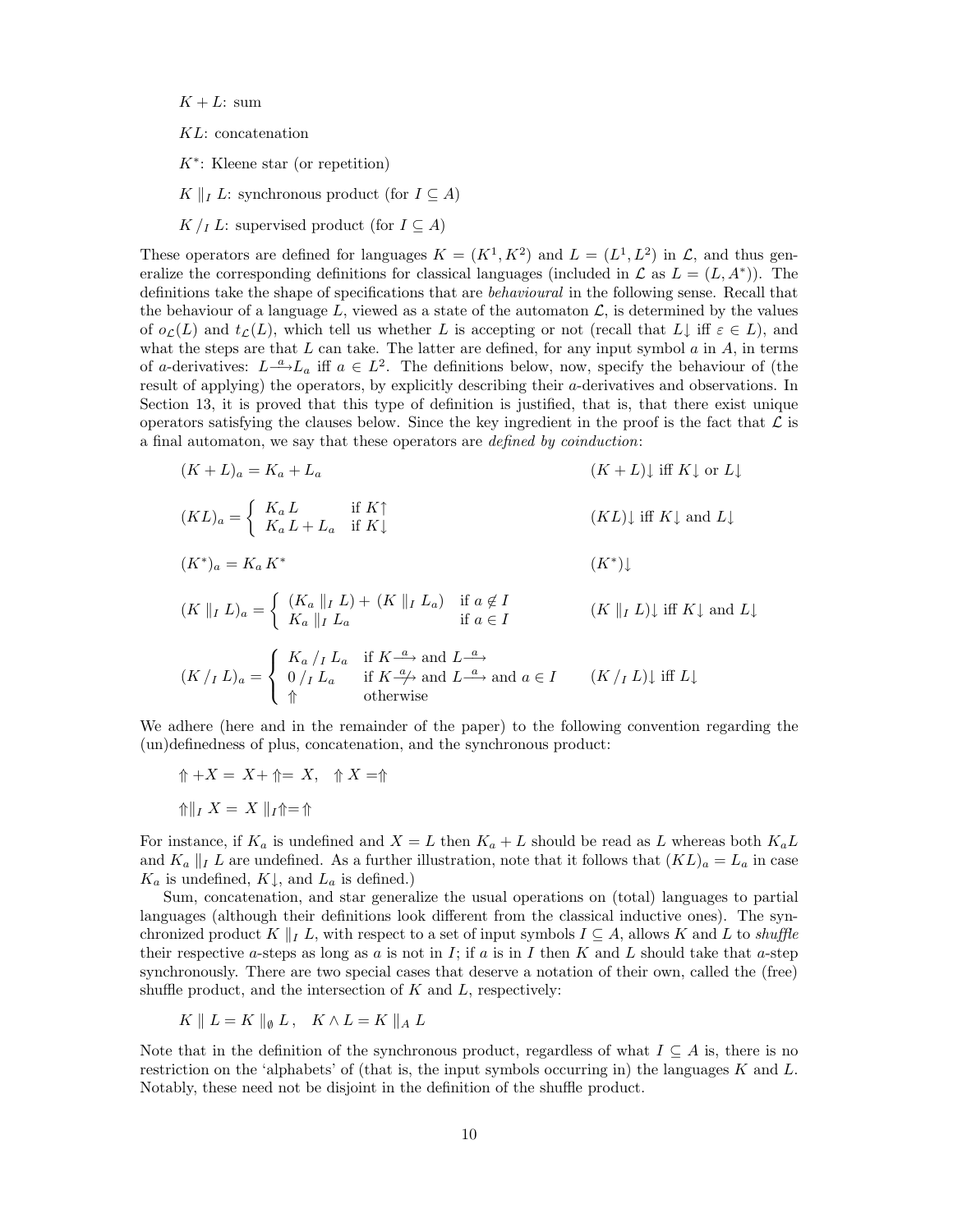In the supervised product  $K / I$ , the language K acts as a *supervisor* that restricts the behaviour of L by forbidding certain steps: Only those a-steps of L are allowed that either  $K$ itself can take as well, or that are in  $I$ , where the set  $I$  is a given set of favoured actions. In Section 8 and further, the typical choice for  $I$  will be the set of so-called *uncontrollable* actions, which no supervisor can ever block. After an a-step of both K and L, the resulting language  $L_a$ will be supervised by  $K_a$ , which has taken the passing of the a-step into account as well. In case  $L \stackrel{a}{\longrightarrow}$ ,  $K \stackrel{a}{\longrightarrow}$  and  $a \in I$ , the supervised product transforms into  $0/I_{a}$ , implying that in the future only those steps of  $L_a$  are allowed that are in I. For the purpose of the present paper, this type of supervisor will be sufficient but, more generally, one often defines a supervisor as a function  $\sigma: A^* \to \mathcal{P}(A)$ . The supervision by a (partial) language K corresponds to a supervisor  $\sigma_K$  which is defined, for any word w in  $A^*$ , by

$$
\sigma_K(w) = \{ a \in A \mid K \xrightarrow{wa} \} \cup I
$$

In Section 9, we shall use the following generalisation of the sum, defined on families of languages:

$$
\begin{aligned}\n(\bigcup \{K_i \mid i \in I\})_a &= \bigcup \{ (K_i)_a \mid i \in I \text{ and } K_i \xrightarrow{a} \}, \\
(\bigcup \{K_i \mid i \in I\}) \downarrow \text{ iff } (\exists i \in I : (K_i) \downarrow)\n\end{aligned}
$$

One can prove by coinduction that some of the above definitions of the operators on  $\mathcal L$  could also have been given using formulae familiar from classical language theory as in, for instance,

$$
K + L = (K^{1} \cup L^{1}, K^{2} \cup L^{2})
$$
  
\n
$$
KL = (\{vw \mid v \in K^{1}, w \in L^{1}\}, \{vw \mid v \in K^{2}, w \in L^{2}\})
$$
  
\n
$$
K^{*} = \bigcup_{n \geq 0} K^{n}
$$

For the synchronized and supervised products, such 'internal' descriptions (in terms of the elements of the languages involved) are possible as well, but they are rather awkward and not very practical to use. More importantly, however, none of these internal descriptions will be of much use to us: all our proofs will be by coinduction, requiring the construction of bisimulation relations. Since bisimulation relations are defined in terms of a-steps, such constructions are most easily based on the behavioural specifications above. This will be illustrated by many examples in Section 7.

# **7 Coinduction and regularity**

A procedural explanation of proofs by coinduction is given, which is shown to be effective for regular partial languages. A series of examples concludes this section, which may help the reader to acquire the skill of input derivation and the technique of proofs by coinduction.

The strength of the present coinduction proof principle is that it can be used to prove any valid equality of partial languages, and that it always works in the same way: In order to prove an equality  $K = L$  of partial languages K and L in  $\mathcal{L}$ , one defines a relation R in stages. The first pair to be included is  $\langle K, L \rangle$ . Next the following step is repeated until it does not yield any new pairs: for any pair  $\langle M,N \rangle$  already present in R and for any input symbol a in A, one investigates whether both  $M_a$  and  $N_a$  are defined, in which case the pair  $\langle M_a, N_a \rangle$  is added to R. If neither  $M_a$  nor  $N_a$  is defined, no pair has to be added to R, and we continue. If only one of them is defined, the procedure aborts, and we conclude that very moment that  $K \neq L$ . When adding a pair  $\langle M,N\rangle$  to R, at any stage of its construction, we should check whether M $\downarrow$  iff N $\downarrow$ . If this condition is not fulfilled the procedure aborts and, again, the conclusion is that  $K \neq L$ . If the procedure never aborts then the relation R is, by construction, a bisimulation and  $K = L$  follows, by coinduction (Theorem  $5.1(1)$ ).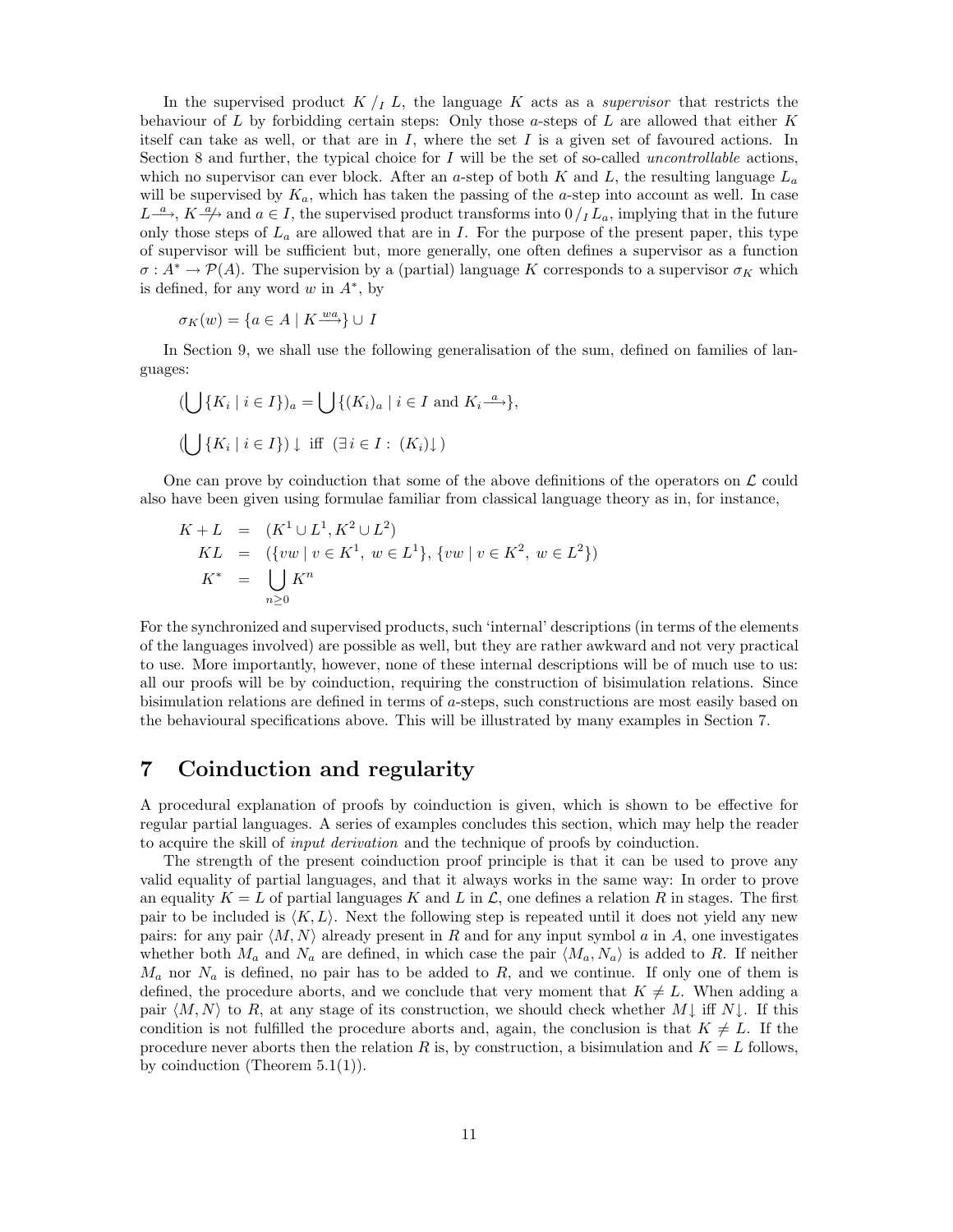The coinductive proof principle is effective, that is, terminates in finitely many steps, for partial languages that are regular. First this notion will be formally defined and compared to the classical notion of regularity, and then a series of examples of coinductive proofs will be presented.

A language L in L is regular if it is an element of the set  $\mathcal{R} \subseteq \mathcal{L}$ , which is inductively defined by

1.  $0 \in \mathcal{R}$ ,  $1 \in \mathcal{R}$ , and  $a \in \mathcal{R}$  (for  $a \in A$ )

2. if  $K \in \mathcal{R}$  and  $L \in \mathcal{R}$  then  $(K + L) \in \mathcal{R}$ ,  $(KL) \in \mathcal{R}$  and  $K^* \in \mathcal{R}$ 

The class of regular partial languages contains all classical regular languages, but has many more elements. Notably, concatenation of a classical language  $L$  with the constant language  $0$  (classically defined as the empty set) yields 0 again:  $0L = L0 = 0$ . Recalling the definition of the constant partial language  $0 = (\emptyset, {\varepsilon})$ , one still has  $0L = 0$ , for partial languages  $L \in \mathcal{L}$ , but generally,  $L_0 \neq 0$ : for instance,  $a_0=(\emptyset, \{\varepsilon, a\})$ . (See items 7 and 8 in Examples 7.5 below.) The behaviour of a0 consists of the ability of taking an a-step to 0, which then blocks; neither a0 nor 0 are accepting.

The following theorem immediately implies the effectivity of the coinductive proof method. In its proof, we shall need the familiar laws for sum, formulated in the lemma below. The proof of the lemma provides a first simple exercise in coinductive reasoning.

**Lemma 7.1** For languages  $K, L$ , and  $M$  in  $\mathcal{L}$ ,

$$
K + K = K, \quad K + L = L + K, \quad (K + L) + M = K + (L + M)
$$

**Proof**: To prove the first law, consider the relation  $R = \{K + K, K\} | K \in \mathcal{L}\}$  on  $\mathcal{L}$ . For a pair  $\langle K + K, K \rangle$  in R, note that  $(K + K)$  iff  $K \downarrow$ , and that  $\langle (K + K)_{a}, K_{a} \rangle = \langle K_{a} + K_{a}, K_{a} \rangle \in R$ . This proves that  $R$  is a bisimulation relation, from which the first law follows by coinduction. For the commutativity law, a first attempt for the definition of a bisimulation relation might be, similarly,  $T = \{(K + L, L + K) | K, L \in \mathcal{L}\}\$ . Trying to prove that this is indeed a bisimulation, one investigates a-steps of pairs  $\langle K + L, L + K \rangle$  in T, for input symbols a in A. If both  $K_a$  and  $L_a$  are defined then  $\langle (K + L)_a,(L + K)_a \rangle = \langle K_a + L_a, L_a + K_a \rangle \in T$ , indeed. However, if  $K_a$ is defined and  $L_a$  is not, we find that  $\langle (K + L)_a,(L + K)_a \rangle = \langle K_a, K_a \rangle$ , which is not (at once recognizable as) an element of  $T$ . The remedy should be clear: rather than working with  $T$ , one shows that  $T \cup \{K,K\}$  |  $K \in \mathcal{L}$  is a bisimulation, which is trivial. Then the second law follws by coinduction, after all. The third law is proved in the same manner.  $\Box$ 

**Theorem 7.2** For a language L in C, L is regular iff the subautomaton  $\langle L \rangle \subseteq \mathcal{L}$  generated by L is finite.

**Proof**: ( $\Rightarrow$ ) For any language L in C,  $\langle L \rangle = \{L_w | w \in A^* \text{ and } L^{\underline{w}}\}\.$  This set is clearly finite for the constant languages 0, 1, and a. Next assume that both  $\langle K \rangle$  and  $\langle L \rangle$  are finite. It is immediate from the definition of  $(K + L)<sub>a</sub>$  that  $\langle K + L \rangle$  is finite. For KL one can show, by induction on the length of words w, that  $(KL)_w = K' + L' + \cdots + L''$ , for some  $K' \in \langle K \rangle$  and  $L',\ldots,L'' \in \langle L \rangle$ . Using the idempotency, commutativity, and associativity laws for  $+$ , it follows that there are only finitely many such languages, which proves that  $\langle KL \rangle$  is finite. Similarly, one shows that  $(K^*)_w = K'K^* + \cdots + K''K^*$ , for some languages  $K', \ldots, K'' \in \langle K \rangle$ , implying that  $\langle K^* \rangle$  is finite.

 $(\Leftarrow)$  This half of the theorem is proved in very much the same way as the half of Kleene's Theorem that states that the language recognized by a finite automaton is regular. Only sketching the proof, therefore, we observe that the behaviour of the finite automaton  $\langle L \rangle$  is determined by a finite set of finite equations of the shape  $K = aK_a + \cdots + bK_b + x$ , for any K in  $\langle L \rangle$ , where the set  ${a, \ldots, b} = {a | K<sup>a</sup> \choose 0}$  and where  $x = 1$ , if  $K\downarrow$ , and  $x = 0$ , otherwise. Solving this system of equations using some of the familiar laws for languages (notably including: if  $L \uparrow$  and  $K = LK + M$ then  $K = L^*M$ , proved in Examples 7.5.14 below), one finds regular expressions for each of the elements K in  $\langle L \rangle$ , including L itself.  $\square$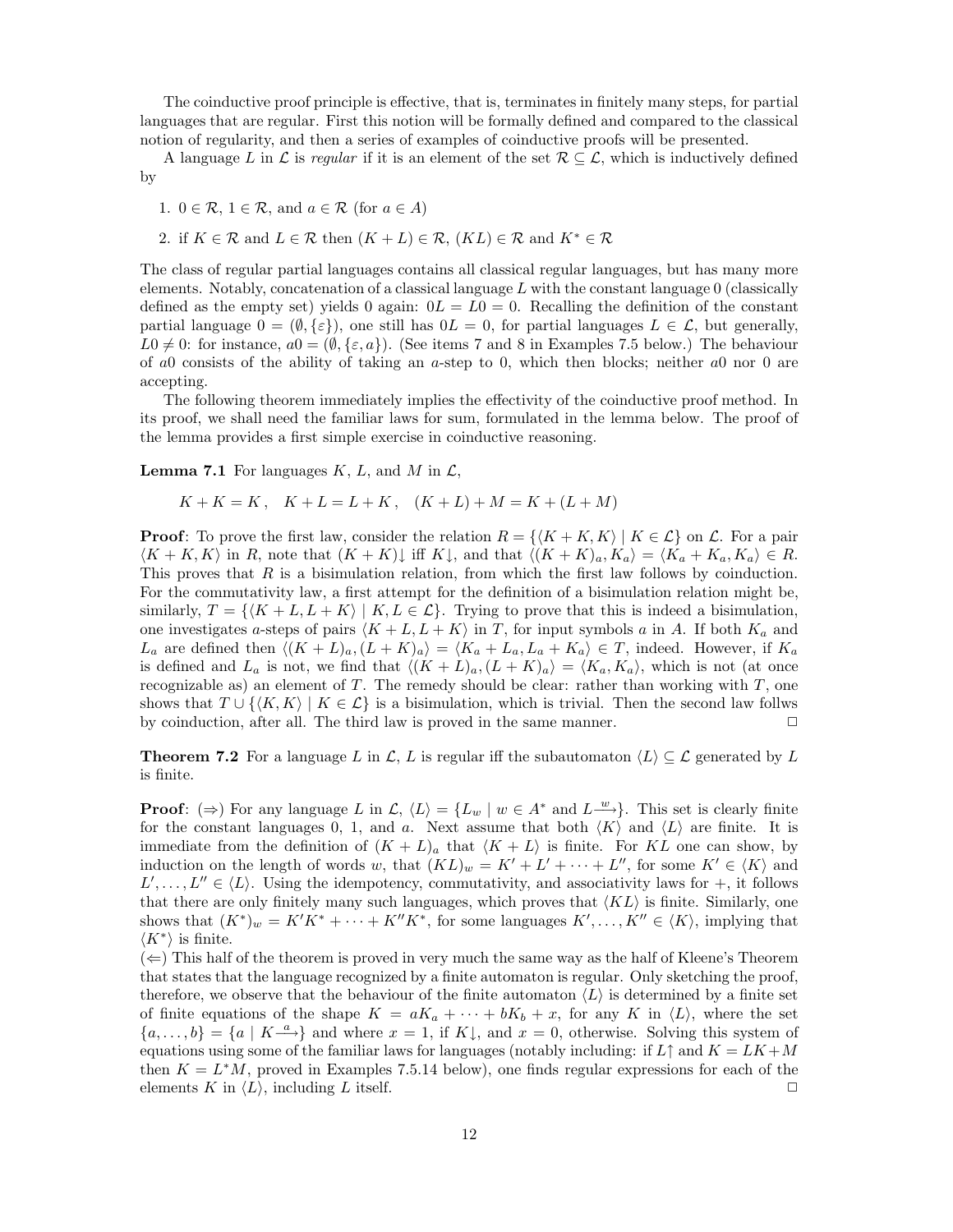**Corollary 7.3** For regular languages K and L in  $\mathcal{R}$ , let  $k = |\langle K \rangle|$  and  $l = |\langle L \rangle|$  be the sizes of the subautomata of  $\mathcal L$  they generate. The coinductive proof method described above decides in at most  $k \times l$  steps whether  $K = L$  or not.

**Proof**: Equality of K and L follows by coinduction from the construction of a bisimulation relation containing the pair  $\langle K, L \rangle$ , consisting of pairs  $\langle K_w, L_w \rangle$  for words w in A∗. Since  $K_w \in \langle K \rangle$  and  $L_w \in \langle L \rangle$ , for any word w, there are at most  $k \times l$  many of such pairs.

The other operators, synchronized product and supervised product, preserve regularity as well.

**Proposition 7.4** If K and L are regular languages then so are  $K \parallel_B L$  and  $K / B L$ .

**Proof:** Consider regular languages K and L. By Theorem 7.2, it is sufficient to prove that  $\langle K \parallel_B L \rangle$  and  $\langle K \rangle_B L$  are finite subautomata of  $\mathcal L$  or, equivalently, that there are only finitely many derivates  $(K \parallel_B L)_w$  and  $(K /_B L)_w$ . This follows from the definition of these respective products in a similar way to the first half of the proof of Theorem 7.2.  $\Box$ 

**Examples 7.5** Things are trivial at the outset here, but rapidly become somewhat more interesting.

- 1.  $(1)$ <sub>a</sub> and  $(0)$ <sub>a</sub> are undefined, 1 $\downarrow$  and 0 $\uparrow$ .
- 2.  $(a)_a = 1$ , and  $(a)_b$  is undefined, for  $b \neq a$ , and  $a \uparrow$ .
- 3.  $(a + b)<sub>a</sub> = (a + b)<sub>b</sub> = 1$
- 4.  $((a + b)^*)_a = (a + b)_a (a + b)^* = 1(a + b)^*$ , and similarly  $((a + b)^*)_b = 1(a + b)^*$ .
- 5. Since  $(1K)_a = K_a$  and  $1K\uparrow$  iff  $K\uparrow$ , the relation  $\{\langle K, 1K \rangle \mid K \in \mathcal{L}\}\cup \{\langle K, K \rangle \mid K \in \mathcal{L}\}\$ is a bisimulation on  $\mathcal{L}$ . Thus  $1K = K$ , by coinduction.
- 6. As a consequence:  $((a + b)^*)_a = ((a + b)^*)_b = (a + b)^*$ .
- 7.  $0K = 0$  and  $0 + K = K$ , since  $\{\langle 0K, 0 \rangle | K \in \mathcal{L}\}\$  and  $\{\langle 0+K, K \rangle | K \in \mathcal{L}\}\$  are bisimulations.
- 8.  $K0=(\emptyset, K^2)$  (and so, generally,  $K0 \neq 0$ ):  $R = \{(K0,(\emptyset, K^2)) | K \in \mathcal{L}\}\$ is a bisimulation, since both  $(K0)$  $\uparrow$  and  $(\emptyset, K^2)$  $\uparrow$ , and  $\langle (K0)_a, (\emptyset, K^2)_a \rangle = \langle K_a, (\emptyset, K_a^2) \rangle \in R$ .
- 9. For the law  $K(L + M) = KL + KM$ , we consider the relation

$$
R = \{ \langle K(L+M) + N, KL+KM+N \rangle \mid K, L, M, N \in \mathcal{L} \}
$$

and reason as follows to show that it is a bisimulation (assuming that K $\downarrow$ , the case of K $\uparrow$ being similar):

 $(K(L + M) + N)<sub>a</sub>$  $= K_a (L + M) + L_a + M_a + N_a$  $R$   $K_a L + K_a M + L_a + M_a + N_a$  $= K_a L + L_a + K_a M + M_a + N_a$  $= (KL)<sub>a</sub> + (KM)<sub>a</sub> + N<sub>a</sub>$  $= (KL + KM + N)<sub>a</sub>$ 

10.  $(b^*a)_a = 1$  and  $(b^*a)_b = b^*a$ , hence  $((b^*a)^*)_a = (b^*a)^*$  and  $((b^*a)^*)_b = (b^*a)(b^*a)^*$ . 11. Let  $K = (b^*a)^*ab^*$ . Then  $K\uparrow$  and assuming  $a \neq b$ , we find  $K_a = K + b^*$  and  $K_b = (b^*a)K$ .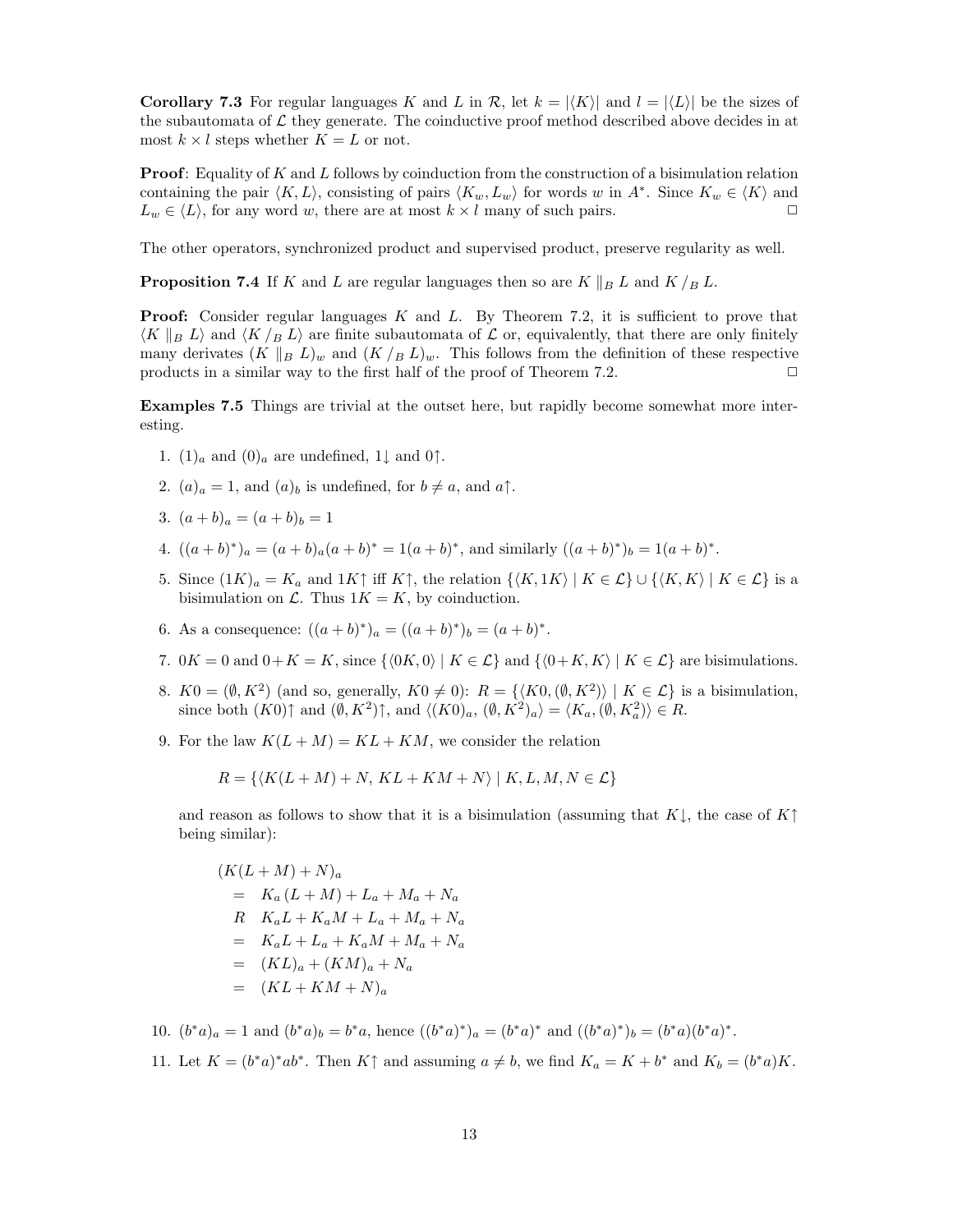12. With K as above,  $(K + b^*)K^* = (a + b)^*$ : the following two-element relation

$$
R = \{ \langle (K + b^*)K^*, (a + b)^* \rangle, \langle ((b^*a)K + b^*)K^*, (a + b)^* \rangle \}
$$

can be shown to be a bisimulation relation on  $\mathcal{L}$ , from which the equality follows by coinduction. Treating one interesting case in detail, we reason as follows:

$$
((K + b^*)K^*)_b
$$
  
=  $(K_b + (b^*)_b)K^* + K_bK^*$  [note that  $(K + b^*)\downarrow$ ]  
=  $K_bK^* + b^*K^* + K_bK^*$   
=  $K_bK^* + b^*K^*$   
=  $((b^*a)K)K^* + b^*K^*$   
=  $((b^*a)K + b^*)K^*$   
R  $(a + b)^*$   
=  $((a + b)^*)_b$ 

- 13. The reader is invited to take courage now, and to try and prove the following equality:  $[(b^*a)^*ab^*]^* = 1 + a(a+b)^* + (a+b)^*aa(a+b)^*$ . A proof by coinduction can be found in [Rut98]. It uses a 5-element bisimulation relation, which contains the two-element relation  ${\cal R}$  of Example 12 as a subset.
- 14. If  $L \uparrow$  and  $K = LK + M$  then  $K = L^*M$ : Consider languages K, L, and M in  $\mathcal L$  with  $L \uparrow$ and  $K = LK + M$ . It will be sufficient to prove that the relation

$$
R = \{ \langle (UK + V), (UL^*M + V) \rangle \mid U, V \in \mathcal{L} \}
$$

which includes  $\langle K,L^*M \rangle = \langle 1K + 0, 1(L^*M) + 0 \rangle$ , is a bisimulation. First observe that, for languages U and V in  $\mathcal{L}, (UK + V)$  iff  $(UL^*M + V)$ , since K, iff M, Assuming U, (the other case being similar), one has

$$
(UK + V)a
$$
  
=  $(UK)a + Va$   
=  $UaK + Ka + Va$   
=  $UaK + (LK + M)a + Va$  [since  $K = LK + M$ , by assumption]  
=  $UaK + LaK + Ma + Va$  [since  $L$ ], by assumption]  
=  $(Ua + La)K + (Ma + Va)$   
R  $(Ua + La)(L*M) + (Ma + Va)$   
=  $Ua(L*M) + LaL*M + Ma + Va$   
=  $(U(L*M))a + Va$   
=  $(U(L*M) + V)a$ 

This proves that R is a bisimulation relation.

15. Here are some examples of derivatives of the shuffle and synchronized product:

$$
([ab]^* \parallel_{\{a\}} [ac]^*)_a = b[ab]^* \parallel_{\{a\}} clac]^*
$$
  
\n
$$
([ab]^* \parallel [ac]^*)_a = (b[ab]^* \parallel [ac]^*) + ([ab]^* \parallel clac]^*
$$
  
\n
$$
([ab]^* \parallel [cd]^*)_c = [ab]^* \parallel d[cd]^*
$$
  
\n
$$
(([ab]^* \parallel [cd]^*) \parallel_{\{c\}} [ce]^* )_c = ([ab]^* \parallel d[cd]^*) \parallel_{\{c\}} el[ce]^*
$$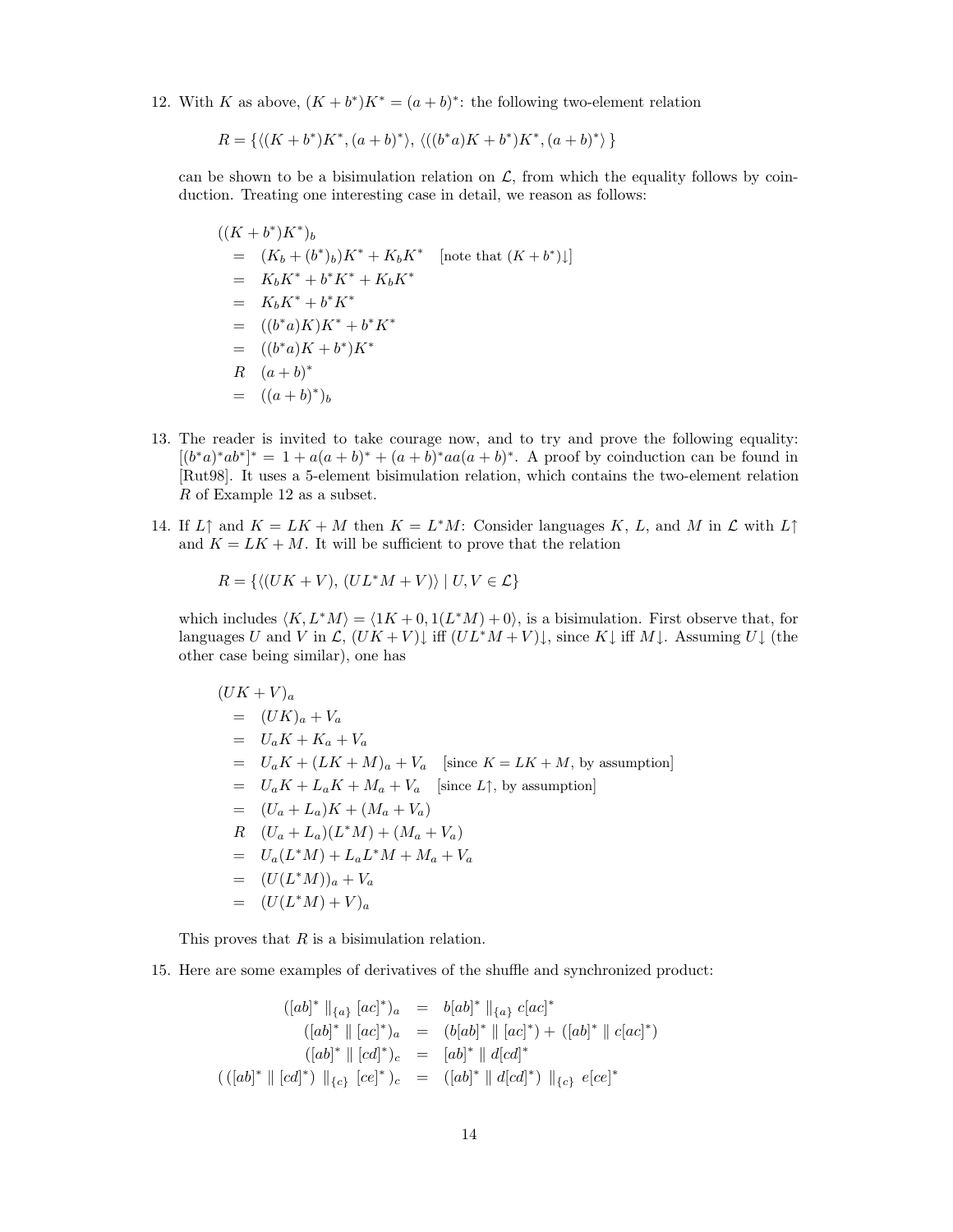16. Let  $A = \{a, u\}$  and  $L = a + uu^*au^*$ . By computing the derivatives of L:  $L_a = 1$ ,  $L_u = u^*au^*$ ,  $(u^*au^*)_u = u^*au^*, (u^*au^*)_a = u^*, (u^*)_u = u^*,$  we obtain the following picture of the automaton  $\langle L \rangle \subseteq \mathcal{L}$  generated by L:



Note that the automaton is finite because  $L$  is regular (by Theorem 7.2).

17. This example illustrates Theorem 7.2 again, by showing a language that is not regular and the corresponding infinite automaton it generates. Let  $A = \{a, u\}$  and let the language E be given by the following coinductive definition:

$$
E_a = 1, \quad E_u = E(1+u), \quad E\uparrow
$$

(The unique existence of a language  $E$  satisfying these equations can be proved along the lines of the proof of the well-definedness of the operators in Section 13.) Computing derivatives again, we find  $(E(1+u))_a = 1+u$  and  $(E(1+u))_u = E_u(1+u) = E(1+u)^2$ . Continuing this way, the following picture of  $\langle E \rangle$  is obtained:

$$
E \xrightarrow{u} E(1+u) \xrightarrow{u} E(1+u)^2 \xrightarrow{u} E(1+u)^3 \xrightarrow{u} \cdots
$$
  
\n
$$
a \downarrow \qquad a \downarrow \qquad a \downarrow \qquad a \downarrow
$$
  
\n
$$
1 \leftarrow u \qquad (1+u) \leftarrow u \qquad (1+u)^2 \leftarrow u \qquad (1+u)^3 \leftarrow u \qquad \cdots
$$

One can easily prove that all of the expressions occurring in this picture represent different languages or, equivalently, that none of them are pairwise bisimilar. Thus the automaton  $\langle E \rangle$  is infinite, indeed, and consequently, the language E is not regular.

#### **8 Controllability**

A notion of controllability is introduced in terms of control relations on automata. Using them to characterize the corresponding notion from control theory (of controllable sublanguage), a coinduction proof principle for controllability is obtained. Strengthening the definition of control relation, we then introduce partial bisimulations, which have a pleasant characterization: two languages K and L are partially bisimilar iff the result of supervising L with K equals  $K$ .

Here and in the remainder of this paper, let the set of input symbols be given by  $A = C + U$ , the disjoint union of two sets  $C$  and  $U$ , whose elements are called, respectively, *controllable* input symbols (or events) and *uncontrollable* input symbols. A relation  $R \subseteq S \times S'$  between two automata  $S = (S, \langle o, t \rangle)$  and  $S' = (S', \langle o', t' \rangle)$  is a control relation if, for all s in S and s' in S':

$$
\text{if } s \, R \, s' \text{ then } \left\{ \begin{array}{ll} (i) & \forall \, a \in A : \ (s \xrightarrow{a} \text{ and } s' \xrightarrow{a}) \Rightarrow s_a \, R \, s'_a \text{, and} \\ (ii) & \forall \, u \in U : \ s' \xrightarrow{u} \Rightarrow (s \xrightarrow{u} \text{ and } s_u \, R \, s'_u) \end{array} \right.
$$

(Note that the 'and  $s_u R s_u'$ ' in (ii) already follows from (i).) Unions and (relational) compositions of control relations are control relations again. We write  $s \geq^{U} s'$  whenever there exists a control relation R with  $s R s'$ , and say that s is controllable with respect to s'. The intuition is that the behaviour of (that is, the language represented by) s can be obtained by suitably constraining the behaviour of  $s'$ , where constraining means forbidding certain steps that  $s'$  (at some stage) can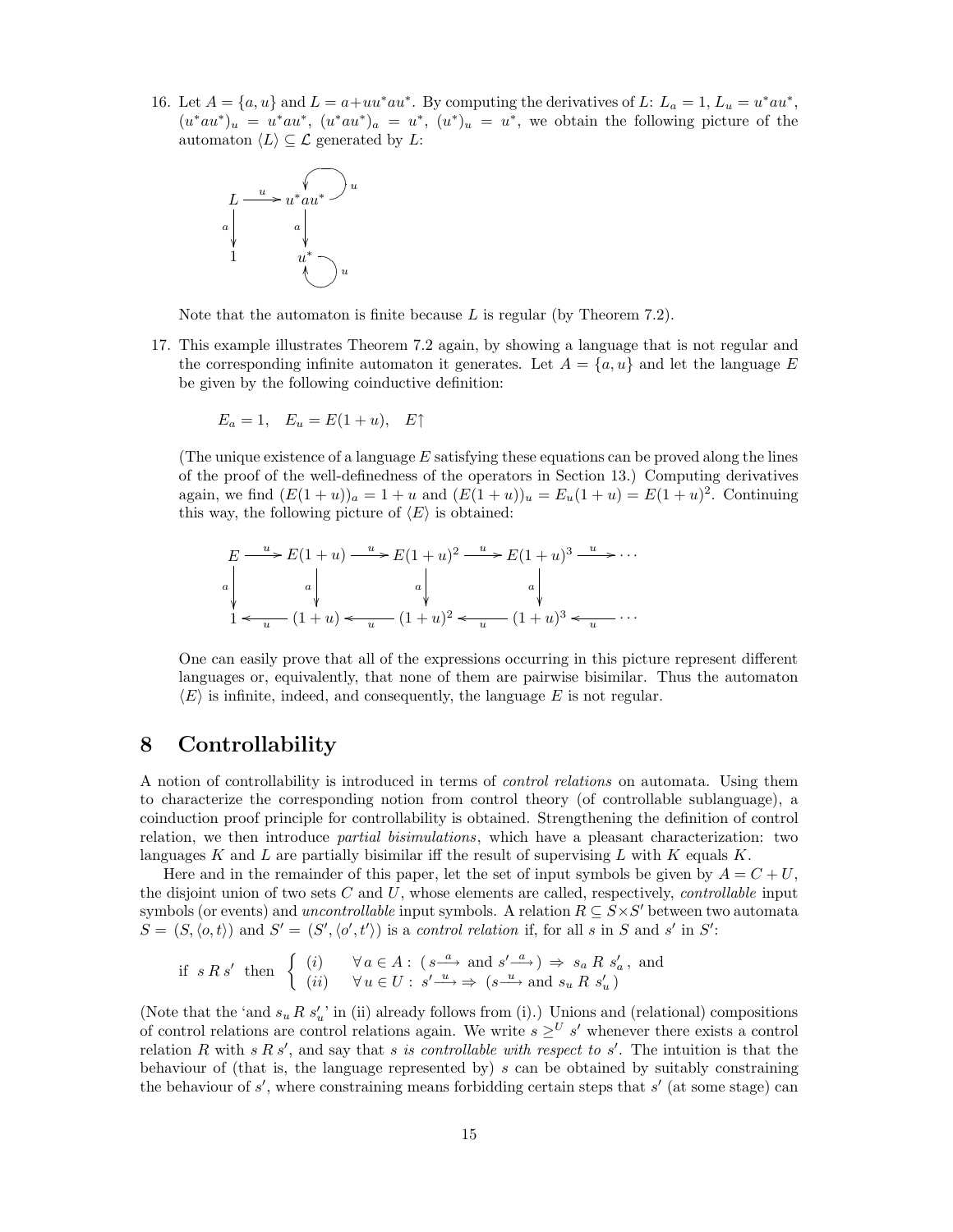take, but in such a way that only steps in C and no steps in U are forbidden. The relation  $\geq^U$ , called the controllability relation, is the union of all control relations and, therewith, the greatest control relation.

Clearly, the definition of control relation is a variation on both the definitions of simulation and bisimulation. Note that unlike those definitions, it does not depend on the observation functions  $o$  and  $o'$ , since it does not contain any requirements regarding acceptance of states. We have chosen the symbol  $\geq^U$  for the controllability relation, since it suggests that U-steps from the right component should be mimicked by the left component.

The above definition of controllability is consistent with the following notion from control theory: A (classical) language  $K \subseteq A^*$  is *controllable with respect to* a (classical) language  $L \subseteq A^*$ (which is the closed behaviour of an automaton  $\mathcal{G}$ ) if

$$
\overline{K}U\cap L\subseteq \overline{K}
$$

where  $\overline{K}$  is the prefix-closure of K and where  $\overline{K}U = \{vu \in A^* \mid v \in \overline{K} \text{ and } u \in U\}$ . In order to make the connection between the two definitions precise, we first generalize the latter to partial languages: A language  $K = (K^1, K^2)$  in  $\mathcal L$  is controllable with respect to another language  $L = (L^1, L^2)$  in  $\mathcal L$  iff  $K^2U \cap L^2 \subseteq K^2$ . Now there is the following theorem.

**Theorem 8.1** For all K and L in  $\mathcal{L}, K \geq^U L$  iff  $K^2U \cap L^2 \subseteq K^2$ .

The implication from left to right serves again as a coinductive proof principle, similar to Theorems 4.1 and 5.2. The procedural interpretation of the coinductive proof principle, described in Section 7, again applies: Proving that a language  $K$  is controllable with respect to another language  $L$ amounts to the step by step construction of a control relation R, starting with the pair  $\langle K,L \rangle$ . If at some stage of the construction the relation contains a pair  $\langle M,N\rangle$  with  $N \stackrel{u}{\longrightarrow}$  and  $M \stackrel{u}{\longrightarrow}$ , for some  $u$  in  $U$ , then the procedure aborts, and we conclude that  $K$  is not controllable with respect to L. Otherwise the procedure is continued until no new pairs are found. Then the result is, by construction, a control relation, and it follows from Theorem 8.1 that  $K$  is controllable with respect to  $L$ . Also the proof of Corollary 7.3 applies again: if the languages  $K$  and  $L$  are regular then the procedure is effective, because in that case, the number of pairs  $\langle K_w, L_w \rangle$ , for words w in  $A^*$ , is finite.

**Proof of Theorem 8.1**: ( $\Rightarrow$ ) Consider languages K and L in L with  $K \geq^{U} L$ , and consider  $w \in A^*$  and  $u \in U$  with  $w \in K^2$  and  $wu \in L^2$ . Since  $L^2$  is prefix-closed, also  $w \in L^2$ . Therefore  $K^{\frac{w}{w}}$  and  $L^{\frac{w}{w}}$ , whence  $K_w \geq^U L_w$ , by repeated application of (i) above to the control relation  $\geq^U$ . Now  $wu \in L^2$  implies  $L_w \xrightarrow{u}$ , and thus  $K_w \xrightarrow{u}$ , by (ii) above. Equivalently,  $wu \in K^2$ , which was to be shown.

(←) Let  $R = \{ (M, N) | M, N \in \mathcal{L} \text{ and } M^2U \cap N^2 \subseteq M^2 \}.$  Consider languages M and N with MRN, and suppose  $M \stackrel{a}{\longrightarrow}$  and  $N \stackrel{a}{\longrightarrow}$ , for an input symbol  $a \in A$ . Then  $M^2 U \cap N^2 \subseteq M^2$  implies  $M_a^2 U \cap N_a^2 \subseteq M_a^2$ , whence  $M_a R N_a$ . If  $N \xrightarrow{u}$ , for  $u \in U$ , then  $u \in N^2$ . Since  $u = \varepsilon u \in M^2 U$ , this implies  $u \in M^2$ , whence  $M \xrightarrow{u}$ . This proves that R is a control relation.

**Examples 8.2** Here are some simple examples of proofs of controllability.

- 1. Let  $C = \{a, b\}, U = \{u, v\}, K = avb$ , and  $L = (a(u + vb))^*$ . Then  $K \not\geq^U L$ , since  $L_a = (u + vb)L \xrightarrow{u}$  and  $K_a = vb \xrightarrow{u}$ .
- 2. With C, U, and L as in the previous example, let  $K = au + av$ . Then  $K \geq^{U} L$  because  $\{\langle K,L\rangle, \langle u + v,(u + vb)L\rangle, \langle 1,L\rangle, \langle 1,bL\rangle\}$  is a control relation.

Next the notion of partial bisimulation is introduced. It generalizes that of control relation and is possibly more natural, as is illustrated by the fact that it can be precisely characterized in terms of supervisors (see Theorem 8.3 below): A relation  $R \subseteq S \times S'$  between two automata  $S = (S, \langle o, t \rangle)$  and  $S' = (S', \langle o', t' \rangle)$  is a partial bisimulation if, for all s in S and s' in S':

$$
\text{if } s \, R \, s' \text{ then } \begin{cases} (i) & o(s) = o'(s'), \\ (ii) & \forall a \in A : s^{\frac{a}{\omega}} \Rightarrow (s'^{\frac{a}{\omega}} \text{ and } s_a \, R \, s'_a), \text{ and} \\ (iii) & \forall u \in U : s'^{\frac{u}{\omega}} \Rightarrow (s^{\frac{a}{\omega}} \text{ and } s_u \, R \, s'_u) \end{cases}
$$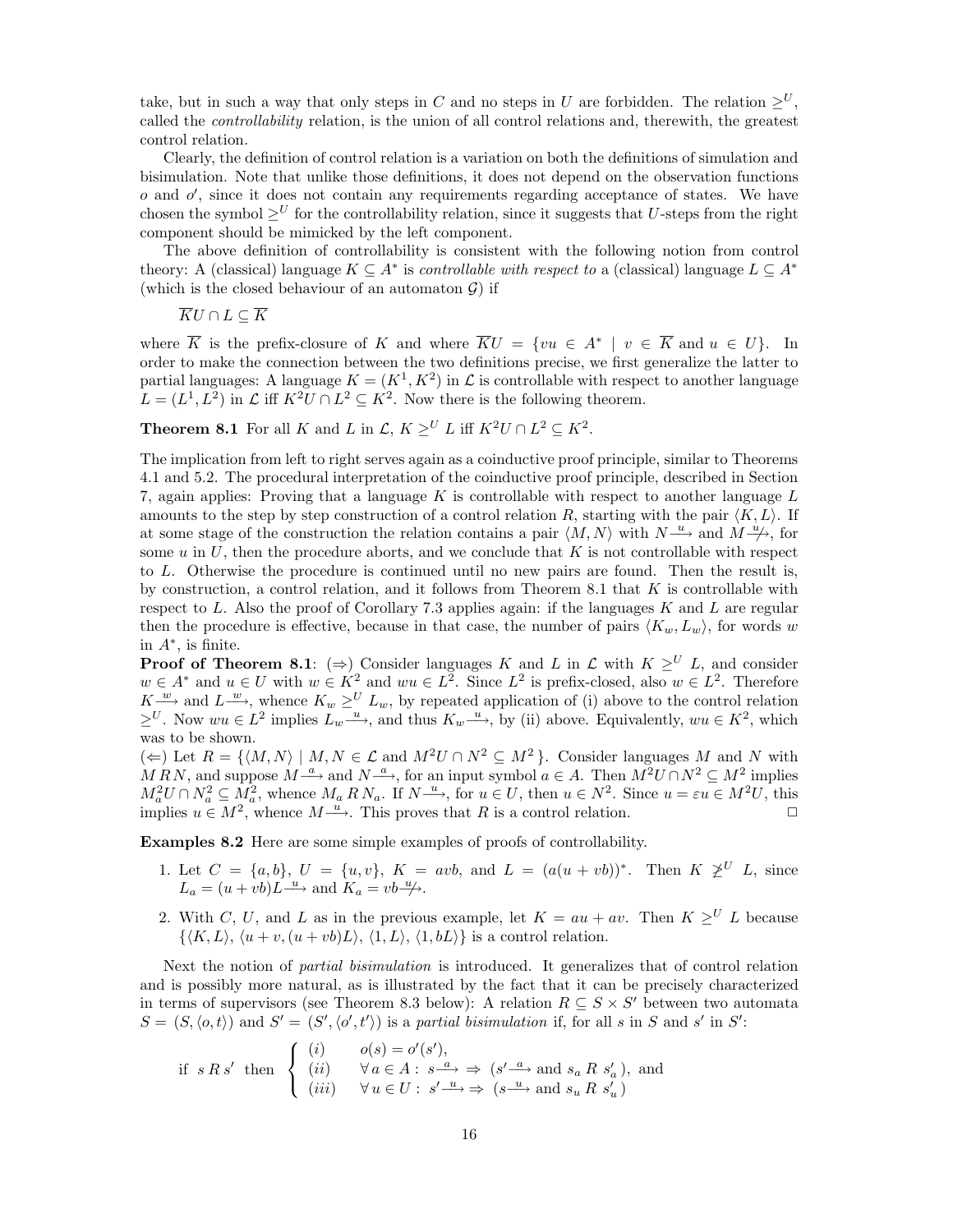Unions and (relational) compositions of partial bisimulations are partial bisimulations again. We write  $s \sim_U s'$  whenever there exists a partial bisimulation R with  $sRs'$ . This relation  $\sim_U$ , called the partial bisimilarity relation, is the union of all partial bisimulations and, therewith, the greatest partial bisimulation. The name partial bisimulation is clearly motivated by the fact that its definition can be obtained by weakening the definition of bisimulation, more specifically, by requiring the condition in clause (iii) to hold for uncontrollable input symbols  $u \in U$  only rather than for any a in A.

The following theorem gives a precise characterization of the notion of partial bisimilarity.

**Theorem 8.3** For languages K and L in  $\mathcal{L}$ , K $\sim_U L$  iff K = (K /<sub>U</sub> L).

The implication from left to right of this theorem has again a procedural reading: In order to show, for two given languages K and L, that K can be obtained from L by means of a supervised product (with  $K$ ), it is sufficient to establish the existence of a partial bisimulation containing the pair  $\langle K, L \rangle$ . Again, the procedure is complete, and effective for regular K and L.

**Proof of Theorem 8.3**: (⇒) Assuming  $K \sim U$ , we shall prove  $K \sim (K / U L)$ , from which the equality then follows by coinduction (Theorem  $5.1(1)$ ). Define

$$
R = \{ \langle M, (M /_U N) \rangle \mid M, N \in \mathcal{L} \text{ and } M \sim_U N \}
$$

In order to show that R is a bisimulation relation on  $\mathcal{L}$ , consider M and N with M RN. First of all note that  $M\downarrow$  iff  $N\downarrow$ , since  $M\sim_l N$ , iff  $(M/(\overline{U}N)\downarrow)$ , by the definition of the supervised product. If  $M \xrightarrow{a}$ , for a in A, then  $N \xrightarrow{a}$  whence  $(M /_U N) \xrightarrow{a}$ . In that case,  $(M /_U N)_a = (M_a /_U N_a)$  and since  $M_a \sim_U N_a$ ,  $M_a R (M_a /_U N_a)$ . If  $(M /_U N) \stackrel{a}{\longrightarrow}$ , for a in A, then either:  $M \stackrel{a}{\longrightarrow}$  and  $N \stackrel{a}{\longrightarrow}$ , or:  $M \to \infty$ ,  $N \to \infty$ , and  $a \in U$ . The latter possibility, however, is contradicted by the fact that  $M \sim_U N$ , so we are back in the previous case. This proves that  $R$  is a bisimulation relation.  $(\Leftarrow)$  For the reverse implication, we show that

$$
T = \{ \langle M, N \rangle \mid M, N \in \mathcal{L} \text{ and } M = (M /_U N) \}
$$

is a partial bisimulation. For M and N with MTN, M iff  $(M /_U N)$  iff  $N \downarrow$ . If  $M \xrightarrow{a}$ , for a in A, then  $(M/U N) = M \stackrel{a}{\longrightarrow}$ . This implies  $N \stackrel{a}{\longrightarrow}$ , by the definition of  $(M/U N)$ , and  $M_a T N_a$ , since  $M_a = (M /_U N)_a = (M_a /_U N_a)$ . Conversely, if  $N \xrightarrow{u}$ , for u in U this time, then  $(M /_U N) \xrightarrow{u}$ , and thus  $M = (M /_U N)^{\underline{u}}$  as well. We have  $M_u = (M /_U N)_u = (M_u /_U N_u)$ , where the latter equality follows from the fact that both  $M \stackrel{u}{\longrightarrow}$  and  $N \stackrel{u}{\longrightarrow}$ . Thus  $M_u T N_u$ . This proves that T is a partial bisimulation.

**Examples 8.4** Here are some examples of partially bisimilar languages:

1. Let  $C = \{a\}, U = \{u, v\}, K = u(a + vv^*0), \text{ and } L = ua + uvv^*av^*$ . Because

 $\{\langle K, L \rangle, \langle a + vv^*0, a + vv^*av^* \rangle, \langle 1, 1 \rangle, \langle v^*0, v^*av^* \rangle\}$ 

is a partial bisimulation,  $K \sim_U L$  (and hence  $K = K /_{U} L$ , by Theorem 8.3).

2. Let  $C = \{c_1, c_2\}$  and  $U = \{p_1, p_2\}$ , let  $K = c_1p_1c_2M + 1$  with  $M = (c_1p_1p_2c_2 + c_1p_2p_1c_2 + c_1p_2c_2 + c_1p_2c_2 + c_1p_2c_2 + c_1p_2c_2 + c_1p_2c_2 + c_1p_2c_2 + c_1p_2c_2 + c_1p_2c_2 + c_1p_2c_2 + c_1p_2c_2 + c_1p_2c_2 + c_1p_2c_2 +$  $p_2c_1p_1c_2$ <sup>\*</sup> $p_2$ , and let  $L = (c_1p_1)^* \parallel (c_2p_2)^*$ . (See Example 9.5 for an operational intuition for these languages.) We claim that  $K \sim U L$ , because the following relation is readily shown to be a partial bisimulation:  $\{ \langle K, L \rangle, \langle p_1c_2M, p_1(c_1p_1) * \parallel (c_2p_2) * \rangle, \langle c_2M, L \rangle, \langle M, (c_1p_1) * \parallel (c_2p_2) * \rangle \}$  $p_2(c_2p_2)$ <sup>\*</sup>),  $\langle (p_1p_2c_2 + p_2p_1c_2)M, p_1(c_1p_1)$ \*  $\| p_2(c_2p_2)$ \*),  $\langle p_2c_2M, (c_1p_1)$ \*  $\| p_2(c_2p_2)$ \*) }.

It is immediate from the definitions that any partial bisimulation is also a simulation, as well as a control relation. More precisely, there is the following characterization of partial bisimilarity, which can be proved along the lines of Theorems 5.2 and 8.1. It will play no role in the sequel.

**Proposition 8.5** For languages  $K = (K^1, K^2)$  and  $L = (L^1, L^2)$  in  $\mathcal{L}$ ,

 $K\sim_U L$  iff  $K\leq L, K\geq^U L$ , and  $K^1=K^2\cap L^1$ 

(A language K for which  $K^1 = K^2 \cap L^1$ , is sometimes called  $L^1$ -closed.)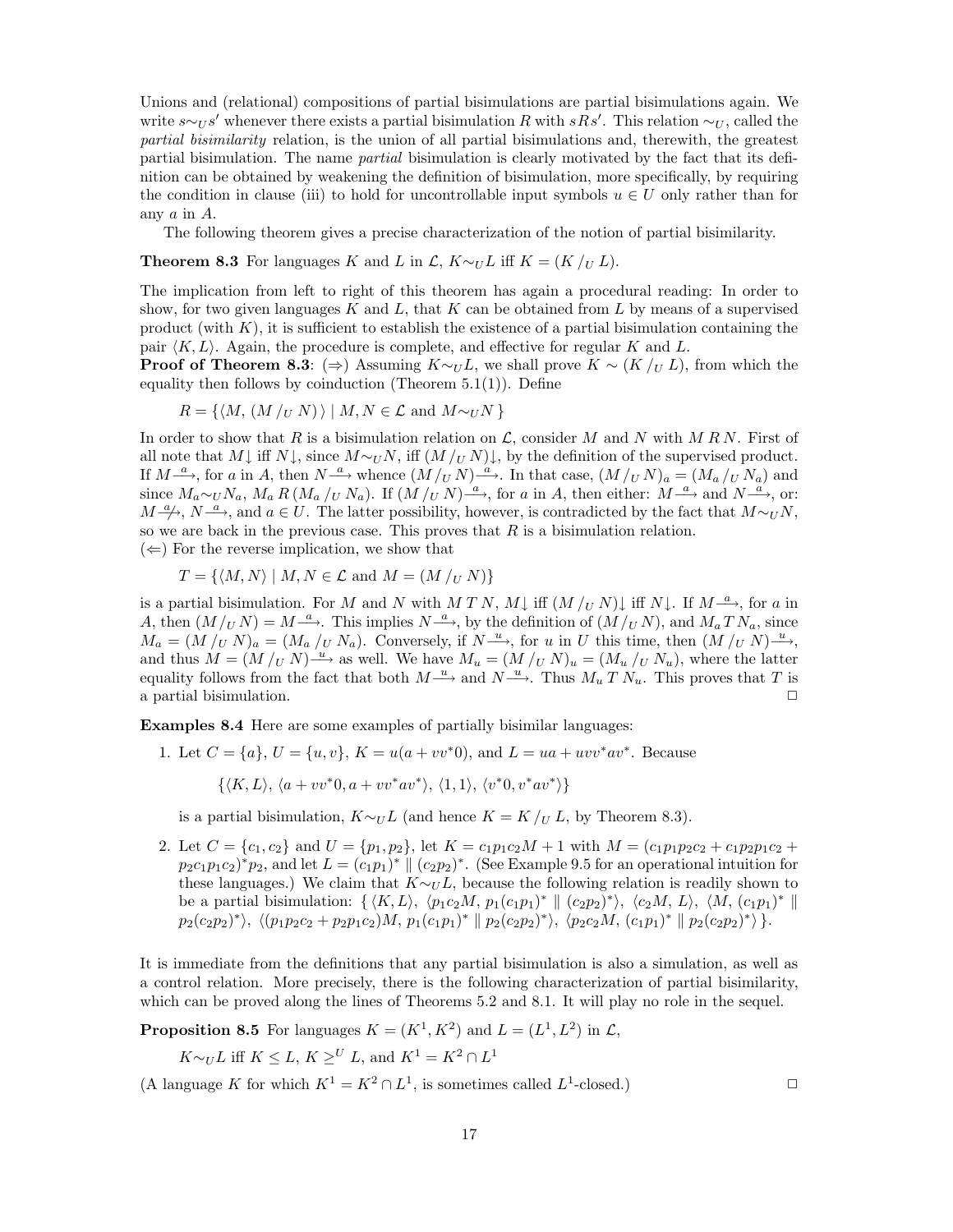#### **9 Supremal controllable sublanguages**

The problem to be solved here is the following: Given two languages  $E$  and  $L$ , we want to find the largest language K in  $\mathcal L$  such that both  $K \leq E$  and  $K \sim_U L$ . (The set of input symbols is again assumed to consist of controllable and uncontrollable actions:  $A = C + U$ . Intuitively, L represents some given unconstrained behaviour that should be minimally restricted, as before by forbidding controllable steps only, in such a way that the resulting behaviour satisfies the specification  $E$ . In this section, the existence of the language  $K$  is proved and a procedure for the construction of an automaton representing  $K$  is described. This procedure is effective whenever the languages  $E$  and  $L$  are regular.

Before we proceed, let us mention that there are quite a few problems related to the one above, which can be tackled by means of the techniques described below. For instance, one might look for the largest language K with  $K \leq E$  and  $K \geq^{U} L$ . Yet another problem is to find the largest K with  $K \leq E$  and  $K \sim_U L$ , such that K is moreover non-blocking. This latter problem will be dealt with in all detail in Section 10, using a minor variation of the present results, the first of which is the following theorem.

**Theorem 9.1** Let E and L be two languages, and suppose there exists a language F in  $\mathcal{L}$  with  $F \leq E$  and  $F \sim_U L$ . Then there exists a largest language K in  $\mathcal L$  satisfying  $K \leq E$  and  $K \sim_U L$ . It is given by

$$
K = \bigcup \{ F \in \mathcal{L} \mid F \le E \text{ and } F \sim_U L \}
$$

**Proof**: The requirement on the existence of a language F with  $F \leq E$  and  $F \sim_U L$  ensures that the union above is not taken over the empty set. The theorem is a direct consequence of the observation that, for any family of languages  $\{F_i\}_{i\in I}$ , if  $F_i \leq E$  for all  $i \in I$  then  $(\bigcup_{i\in I} F_i) \leq E$ , and if  $F_i \sim_U L$  for all  $i \in I$  then  $(\bigcup_{i \in I} F_i) \sim_U L$ . The first of these implications is trivial. For the second, assume  $F_i \sim_U L$  for all  $i \in I$ , and let  $\{R_i\}_{i \in I}$  be a corresponding family of partial bisimulations. Since the relation  $R = \{ \langle \bigcup_{j \in J} F_j, N \rangle \mid J \subseteq I \text{ and } \forall j \in J : \langle F_j, N \rangle \in R_j \}$  is a partial bisimulation, which is readily verified, it follows that  $(\bigcup_{i\in I} F_i) \sim_U L$ .  $\Box$ 

An immediate consequence of this theorem is the existence of an optimal supervisor for  $L$ , ensuring that the specification E will be satisfied: By Theorem 8.3, we have that  $K = K / U L$ .

Next an automaton will be constructed that represents K. It is obtained by means of a fixed point construction that resembles the description, in Proposition 3.2, of bisimilarity as a greatest fixed point. It is a little different, however, and the difference is somewhat subtle.

The following construction will be carried out: for any two automata S and T with designated (initial) states s in S and t in T, we shall construct an automaton X with designated state x such that: x 'satisfies' s, that is,  $x \leq s$ ; such that  $x \sim_U t$ ; and such that x is maximal (with respect to  $\leq$ ) among all states (in any automaton) with those two properties. The solution to the original problem, that is, a representation for  $K$ , will then be obtained, in Corollary 9.4 below, by taking  $s = E$  and  $t = L$  in the automaton  $\mathcal L$  of partial languages.

As a preliminary, we first show how any relation  $H \subseteq S \times T$  between automata S and T can be turned into an automaton by defining acceptance and transitions, for any  $\langle p, q \rangle$  in H and a in A, by

$$
\langle p, q \rangle \downarrow \text{ iff } (p \downarrow \text{ and } q \downarrow)
$$
  

$$
\langle p, q \rangle_a = \begin{cases} \langle p_a, q_a \rangle & \text{if } p \xrightarrow{a} \text{ and } q \xrightarrow{a} \text{ and } \langle p_a, q_a \rangle \in H \\ \Uparrow & \text{otherwise} \end{cases}
$$

The various relations that will come up below will be considered as automata in this sense. Now consider any two automata S and T with designated (initial) states s in S and t in T. Let the relation  $R \subseteq S \times T$  be defined by

$$
R = \{ \langle s_w, t_w \rangle \mid w \in A^* \text{ and } s \xrightarrow{w} \text{ and } t \xrightarrow{w} \}
$$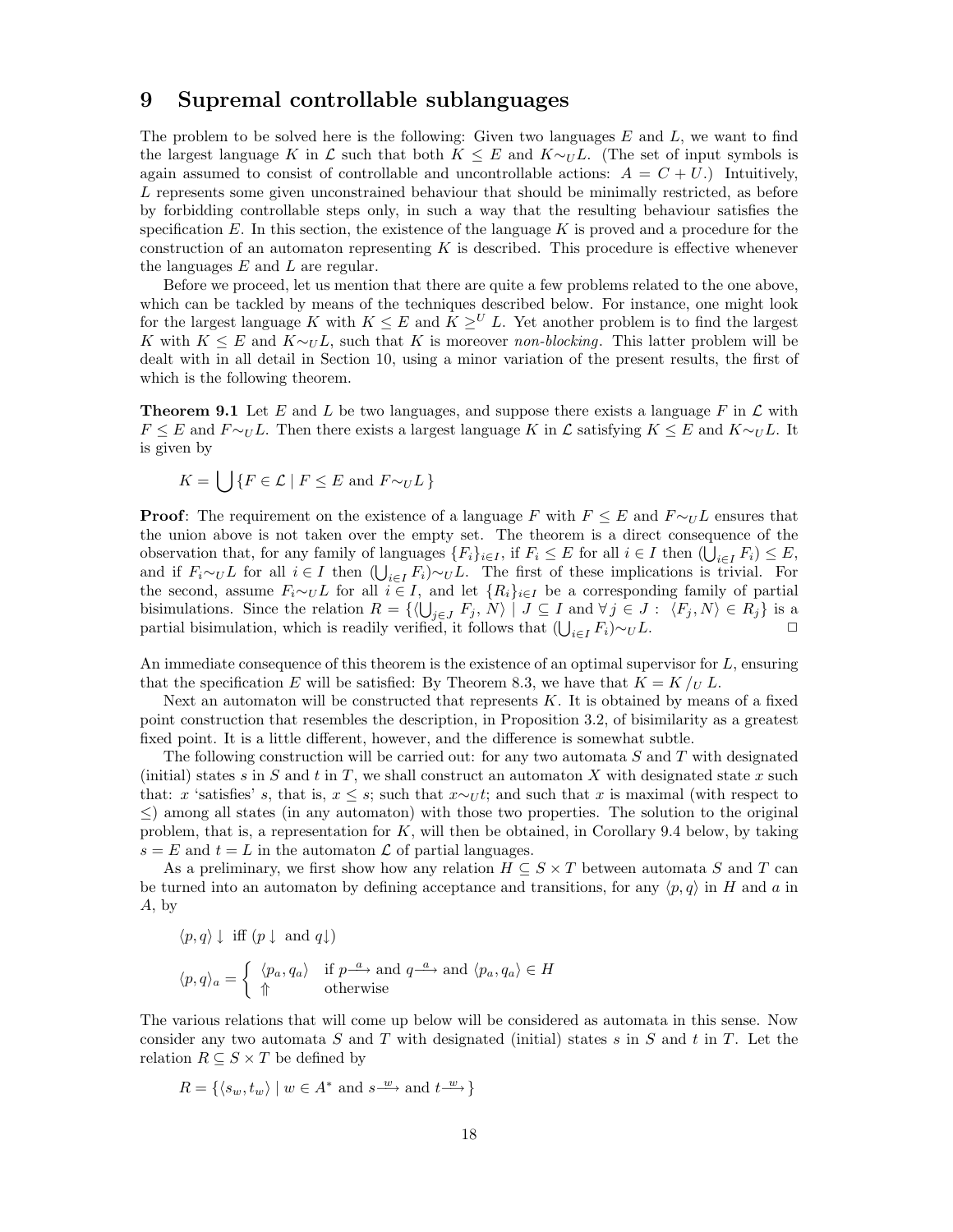The set R thus carries an automaton structure as described above. Consider the following monotone operation  $\Phi$ , which maps a relation  $H \subseteq S \times T$  to

$$
\Phi(H) = \{ \langle p, q \rangle \in H \mid (q \downarrow \Rightarrow p \downarrow) \text{ and } \forall u \in U : q \xrightarrow{u} \Rightarrow (p \xrightarrow{u} \text{ and } \langle p_u, q_u \rangle \in H) \}
$$

and define

$$
\tilde{R}=\bigcap_{n\geq 0}\Phi^n(R)
$$

The set  $\hat{R}$  is again an automaton but note that it is generally not a subautomaton of  $R$ : for a given state  $\langle p,q \rangle \in \tilde{R}$ , some of the states that were reachable in R may have disappeared from  $\tilde{R}$ . Also note that the computation of the automaton R is effective in case the subautomata  $\langle s \rangle \subseteq S$  and  $\langle t \rangle \subset T$  generated by s and t are finite (in which case the languages  $l(s)$  and  $l(t)$  they represent are regular, by Theorem 7.2): If  $e = |\langle s \rangle|$  and  $l = |\langle t \rangle|$  then the automaton R consists of at most  $e \times l$  states. This implies that R is obtained from R in at most  $e \times l$  applications of  $\Phi$ .

**Theorem 9.2** Let the automaton  $\tilde{R}$  be as defined above:

- 1. For any state v in an automaton V: if  $v \leq s$  and  $v \sim_U t$  then  $\langle s, t \rangle \in \tilde{R}$  and  $v \leq \langle s, t \rangle$ .
- 2. If  $\langle s, t \rangle \in \tilde{R}$  then  $\langle s, t \rangle \leq s$  and  $\langle s, t \rangle \sim_U t$ .

For the proof of the theorem, the following lemma will be used. It says that  $\tilde{R}$  is the greatest fixed point of  $\Phi$  that is contained in R.

**Lemma 9.3** For  $\Phi$  and R as defined above,

- 1.  $\tilde{R} = \Phi(\tilde{R})$
- 2. For  $R' \subseteq R$ : if  $R' \subseteq \Phi(R')$  then  $R' \subseteq \tilde{R}$ .

**Proof of Lemma 9.3**: By the definition of  $\Phi$ ,  $\Phi(H) \subseteq H$  for any  $H \subseteq S \times T$ , proving the inclusion from right to left in the first statement. Using the first statement, the second statement is immediate by the monotonicity of  $\Phi$ . To prove  $\tilde{R} \subseteq \Phi(\tilde{R})$ , consider  $\langle p, q \rangle \in \tilde{R}$ . Because  $\tilde{R} \subseteq \Phi(R), q \downarrow \text{ implies } p \downarrow.$  Next suppose  $q \stackrel{u}{\longrightarrow}$  for some u in U. Since  $\langle p, q \rangle \in \Phi^{n+1}(R)$ , for  $n \geq 0$ , we have  $p \stackrel{u}{\longrightarrow}$  and  $\langle p_u, q_u \rangle \in \Phi^n(R)$ , for  $n \geq 0$ , implying  $\langle p_u, q_u \rangle \in \tilde{R}$ . Thus  $\langle p, q \rangle \in \Phi(\tilde{R})$ .

**Proof of Theorem 9.2**: For 1, consider a state v in an automaton V with  $v \leq s$  and  $v \sim_U t$ . Let  $H \subseteq V \times S$  be a simulation relation with v H s, and let  $Q \subseteq V \times T$  be a partial bisimulation with  $vQt$ . Define

 $P = \{ \langle p, q \rangle \in R \mid \exists z \in V : z H p \text{ and } z Q q \}$ 

We show that  $P \subseteq \Phi(P)$ : for  $\langle p, q \rangle \in P$ , there is  $z \in V$  with  $z \in \Psi$  and  $z \in Qq$ . If  $q \downarrow$  then  $z \downarrow$ , since Q is a partial bisimulation, whence  $p\downarrow$ , because H is a simulation relation. If  $q \xrightarrow{u}$ , for  $u \in U$ , then  $z \xrightarrow{u}$ ,  $p \xrightarrow{u}$ , with  $z_u$  H  $p_u$  and  $z_u$  Q  $q_u$  and thus  $\langle p_u, q_u \rangle \in P$ , for the same reasons. This proves that  $\langle p,q \rangle \in \Phi(P)$ , hence  $P \subseteq \Phi(P)$ . Consequently, by Lemma 9.3,  $P \subseteq \tilde{R}$ . In other words: if  $z\,H\,p$  and  $z\,Q\,q$  then  $\langle p,q\rangle \in R$ . Note that this implies in particular that  $\langle s,t\rangle \in R$ . Another consequence is that the set  $P' = \{ \langle z, \langle p, q \rangle \rangle | z \in V, p \in S, q \in T, z H p \text{ and } z Q q \}$  is a relation  $P' \subseteq V \times \overline{R}$ . It is easily seen to be a simulation relation, which proves  $v \leq \langle s, t \rangle$ .

For 2, we assume that  $\langle s, t \rangle \in \hat{R}$ . For the inequality  $\langle s, t \rangle \leq s$ , it is sufficient to show that  $\{\langle\langle p,q\rangle, p\rangle | \langle p,q\rangle \in \hat{R}\}\$ is a simulation relation between  $\hat{R}$  and S, which is immediate from the definition of the automaton R. For  $\langle s, t \rangle \sim_U t$ , consider the relation  $H = {\langle \langle p, q \rangle, q \rangle | \langle p, q \rangle \in \hat{R}}$ . We prove that H is a partial bisimulation between  $\tilde{R}$  and T. For a pair  $\langle p, q \rangle \in \tilde{R}$ :

- (i)  $\langle p,q \rangle \downarrow$  iff  $(p \downarrow$  and  $q \downarrow$ ) iff  $q \downarrow$ , since  $\langle p,q \rangle \in \tilde{R} = \Phi(\tilde{R})$ .
- (ii) If  $\langle p,q\rangle \stackrel{a}{\longrightarrow}$ , for a in A, then both  $p \stackrel{a}{\longrightarrow}$  and  $q \stackrel{a}{\longrightarrow}$  and  $\langle p_a, q_a \rangle$  in  $\tilde{R}$ .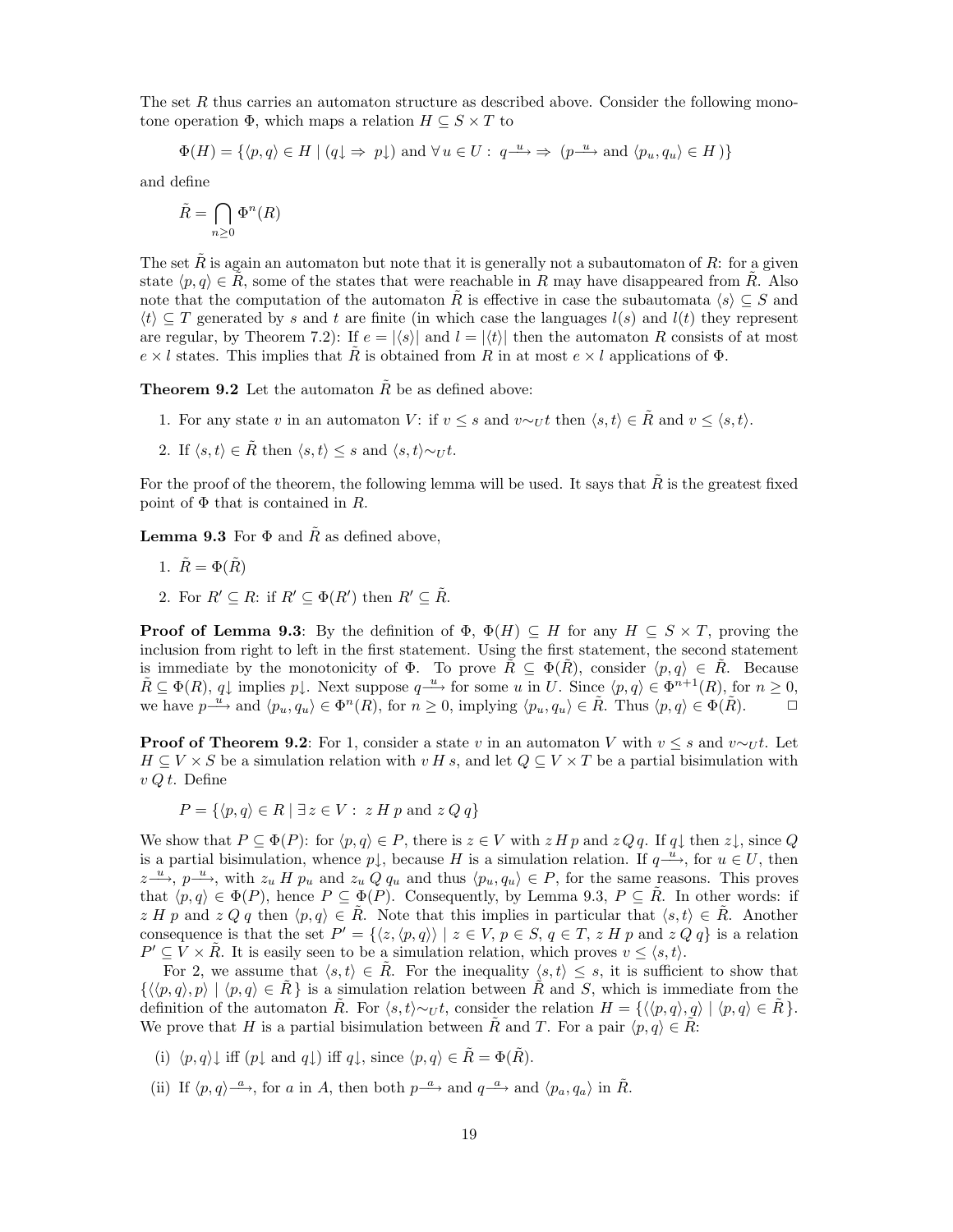(iii) If  $q \stackrel{u}{\longrightarrow}$ , for u in U, then  $p \stackrel{u}{\longrightarrow}$  and  $\langle p_u, q_u \rangle \in \tilde{R}$ , since  $\langle p, q \rangle \in \tilde{R} = \Phi(\tilde{R})$ .

Thus  $H$  is a partial bisimulation, which concludes the proof of 2.  $\Box$ 

An application of Theorem 9.2 to our original problem yields the following corollary.

**Corollary 9.4** Let E and L be two languages, and suppose there exists a language F with  $F \leq E$ and  $F \sim_U L$ . The construction above yields an automaton R with  $\langle E, L \rangle \in R$  and

$$
l(\langle E, F \rangle) = (K =) \bigcup \{ F \in \mathcal{L} \mid F \le E \text{ and } F \sim_U L \}
$$

 $(l : \tilde{R} \to \mathcal{L}$  is the unique homomorphism given by the finality of  $\mathcal{L}$ ).

**Proof**: In the construction of R above, take  $S = T = \mathcal{L}$ ,  $s = E$ , and  $t = L$ . Putting  $V = \mathcal{L}$  and  $v = F$ , the assumptions of the corollary validate the conditions of part 1 of Theorem 9.2. As a consequence,  $\langle E,L \rangle \in \tilde{R}$  and  $F \leq \langle E,L \rangle$  and  $F \sim_U \langle E,L \rangle$ . Because  $l : \tilde{R} \to \mathcal{L}$  is a homomorphism,  $\langle E,L\rangle$  and  $l(\langle E,L\rangle)$  are bisimilar, hence  $F \leq l(\langle E,L\rangle)$  and  $F \sim_U l(\langle E,L\rangle)$ . Part 2 of Theorem 9.2 implies  $l(\langle E,L \rangle) \leq E$  and  $l(\langle E,L \rangle) \sim_U L$ . This proves  $l(\langle E,L \rangle) = K$ . □

**Example 9.5** Let  $A = \{c_1, c_2, p_1, p_2\}$  and define

$$
I_1 = (c_1p_1)^*, \ W_1 = p_1I_1, \ I_2 = (c_2p_2)^*, \ W_2 = p_2I_2, \ B_e = (p_1c_2)^*, \ B_f = c_2B_e
$$

The language  $I_1$  is the behaviour of an abstract machine that repeatedly consumes some input by executing  $c_1$  and then (after some internal computation not modelled here) produces some output by executing  $p_2$ . One may view  $I_1$  as the (initial) *idle* state and  $W_1$  as the *working* state of the machine. Similarly,  $I_2$  and  $W_2$  constitute a second such machine. The states  $B_e$  and  $B_f$  are the empty and the full state of a buffer, whose role will be explained below. There are the following transitions:

$$
c_{1}\begin{pmatrix} I_{1} & & & I_{2} & & & B_{e} \\ & \ddots & & & & & \\ & & & & & & \\ W_{1} & & & & & & \\ & & & & & & & \\ & & & & & & & & \\ & & & & & & & & B_{f} \end{pmatrix} c_{2}
$$

The unconstrained behaviour of this example is the shuffle product of  $I_1$  and  $I_2$ :

$$
L=I_1\parallel I_2
$$

in which the steps of both machines are interleaved:

$$
I_{1} \parallel I_{2}
$$
\n
$$
I_{2} \parallel V_{2}
$$
\n
$$
I_{1} \parallel W_{2}
$$
\n
$$
V_{1} \parallel I_{2}
$$
\n
$$
V_{1} \parallel V_{2}
$$
\n
$$
V_{1} \parallel W_{2}
$$

The outputs  $p_1$  produced by machine 1 are intended to be consumed as inputs  $c_2$  by machine 2. Moreover, we assume that before machine 1 produces a next output, its previous output must have been consumed by machine 2. None of these assumptions are modelled by the behaviour L, and so our aim is to restrict  $L$  in such a way that these requirements are met. An elegant way of specifying them is to assume the presence of a one-place buffer such as the one introduced above. In the empty state  $B_e$ , the buffer can store an output from machine 1 by synchronizing with the action  $p_1$ , meanwhile moving to the full state  $B_f$ . Next it can pass this output on to machine 2 by synchronizing with  $c_2$ , returning to the empty state. The specification  $E$  can now be defined by

$$
E = (L \parallel_{\{p_1, c_2\}} B_e) = L \hat{\parallel} B_e
$$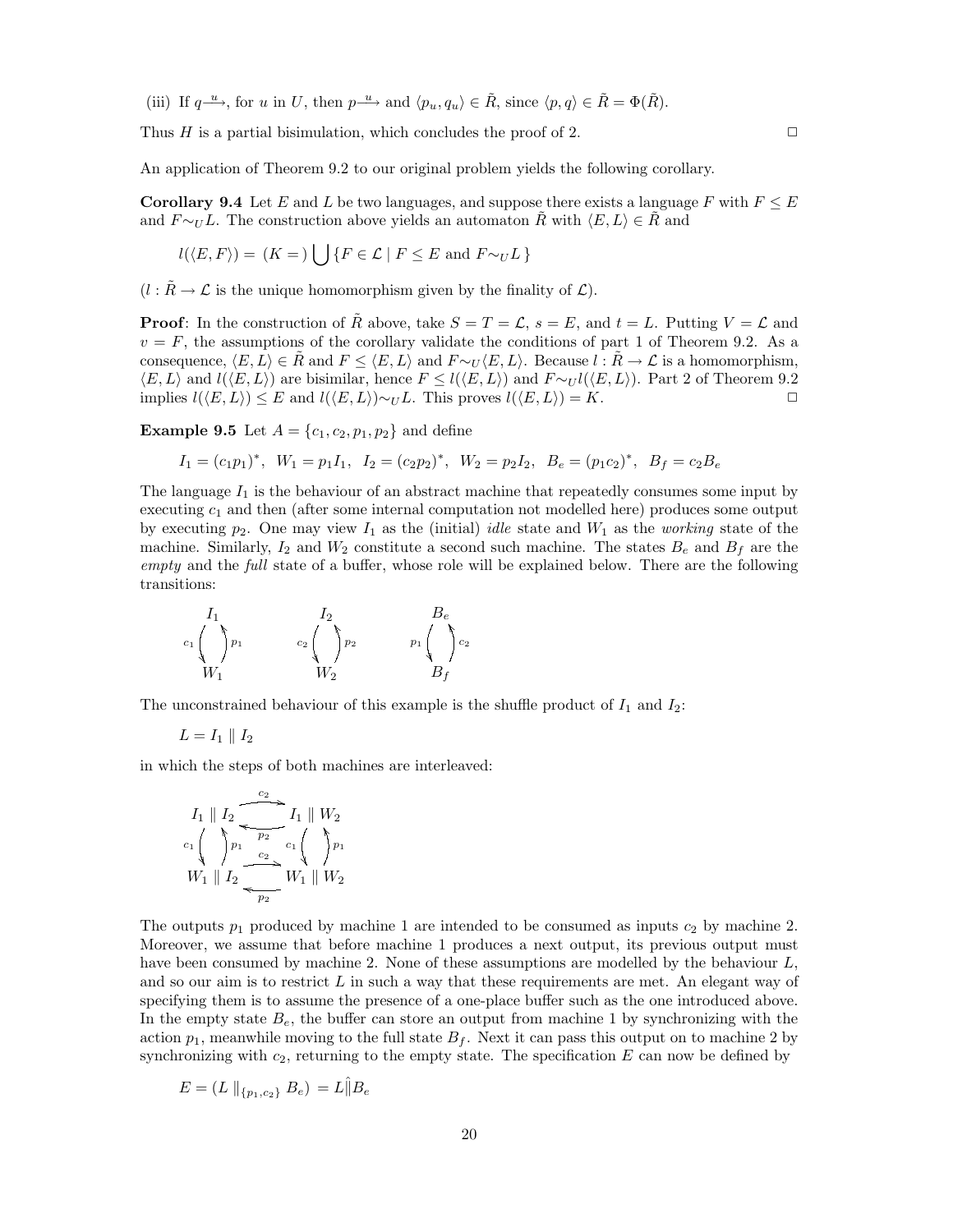using  $\parallel$  as a shorthand for the synchronized product  $\parallel_{\{p_1,c_2\}}$ . Note that  $E \leq L$ . A last assumption is that a machine can be forbidden to consume an input, that is, to execute its  $c$  step, but once a machine has entered its working state, the production of its output is autonomous. Formally, this is modelled by assuming

$$
C = \{c_1, c_2\}, \quad U = \{p_1, p_2\}
$$

The problem now has become to find the largest language K such that  $K \leq E$  and  $K \sim_U L$ . Applying the method of Theorem 9.2, the relation  $R$  turns out to consist of the following 8 pairs:

$$
R = \{ \langle E_w, L_w \rangle \mid w \in A^* \text{ and } E \xrightarrow{w} \text{ and } L \xrightarrow{w} \}
$$
  
\n
$$
= \{ \langle (I_1 \parallel I_2) \parallel B_e, (I_1 \parallel I_2) \rangle, \langle (I_1 \parallel I_2) \parallel B_f, (I_1 \parallel I_2) \rangle, \langle (I_1 \parallel W_2) \parallel B_f, (I_1 \parallel W_2) \rangle, \langle (I_1 \parallel W_2) \parallel B_f, (I_1 \parallel W_2) \rangle, \langle (W_1 \parallel I_2) \parallel B_e, (W_1 \parallel I_2) \rangle, \langle (W_1 \parallel I_2) \parallel B_f, (W_1 \parallel I_2) \rangle, \langle (W_1 \parallel W_2) \parallel B_e, (W_1 \parallel W_2) \rangle, \langle (W_1 \parallel W_2) \parallel B_f, (W_1 \parallel W_2) \rangle \}
$$

The set R carries an automaton structure as defined above: the only accepting state is the first element, and transitions are determined by a-derivatives, as in

$$
\langle (W_1 \parallel I_2) \hat{\parallel} B_e, (W_1 \parallel I_2) \rangle \xrightarrow{p_1} \langle (I_1 \parallel I_2) \hat{\parallel} B_f, (I_1 \parallel I_2) \rangle
$$

For the computation of  $\tilde{R}$ , one application of  $\Phi$  is sufficient, since

$$
\tilde{R} = \Phi(R) = R - \{ \langle (W_1 \parallel I_2) \hat{\parallel} B_f, (W_1 \parallel I_2) \rangle, \langle (W_1 \parallel W_2) \hat{\parallel} B_f, (W_1 \parallel W_2) \rangle \}
$$

The removal of, for instance, the first of these pairs is explained by

 $(W_1 \parallel I_2) \stackrel{p_1}{\longrightarrow}$  and  $(W_1 \parallel I_2) \hat{\parallel} B_f \stackrel{p_1}{\longrightarrow}$ 

Denoting the elements of  $\tilde{R}$  by their first components only, the automaton looks like  $p_2$ 

$$
(W_1 \parallel I_2) \parallel B_e \xrightarrow{c_1} (I_1 \parallel I_2) \parallel B_e \xrightarrow{c_2} (I_1 \parallel W_2) \parallel B_e \xrightarrow{c_1} (W_1 \parallel W_2) \parallel B_e
$$
  

$$
(I_1 \parallel I_2) \parallel B_f \xrightarrow{c_2} (I_1 \parallel W_2) \parallel B_f
$$

The language K we were after is now obtained as the language represented by the state  $(I_1 \parallel I_2)\parallel B_e$ in the automaton above:  $K = l((I_1 \parallel I_2)\hat{\parallel}B_e)$ . Solving the equations corresponding to this 6-state automaton, the following explicit description is obtained:

$$
K = c_1 p_1 c_2 (c_1 p_1 p_2 c_2 + c_1 p_2 p_1 c_2 + p_2 c_1 p_1 c_2)^* p_2 + 1
$$

**Example 9.6** This example is intended to illustrate that if the languages E and L are not regular then the construction of R out of R in general does take infinitely many steps. Consider  $A = C+U$ with  $C = \{a\}$  and  $U = \{u\}$ , let  $L = a + uu^*au^*$ , and let E be given by the following coinductive definition:

$$
E_a = 1, \quad E_u = E(1+u), \quad E\uparrow
$$

Although L is clearly regular, E is not: see examples 16 and 17 in Examples 7.5 for a description of the subautomata  $\langle L \rangle \subseteq \mathcal{L}$  and  $\langle E \rangle \subseteq \mathcal{L}$  they generate. Setting out to find the largest language K with  $K \leq E$  and  $K \sim_U L$ , we compute

$$
R = R' \cup \{ \langle (1+u)^k, u^* \rangle \mid k \ge 0 \}, \text{ where}
$$
  

$$
R' = \{ \langle E, L \rangle, \langle 1, 1 \rangle \} \cup \{ \langle E(1+u)^k, u^*au^* \rangle \mid k \ge 1 \}
$$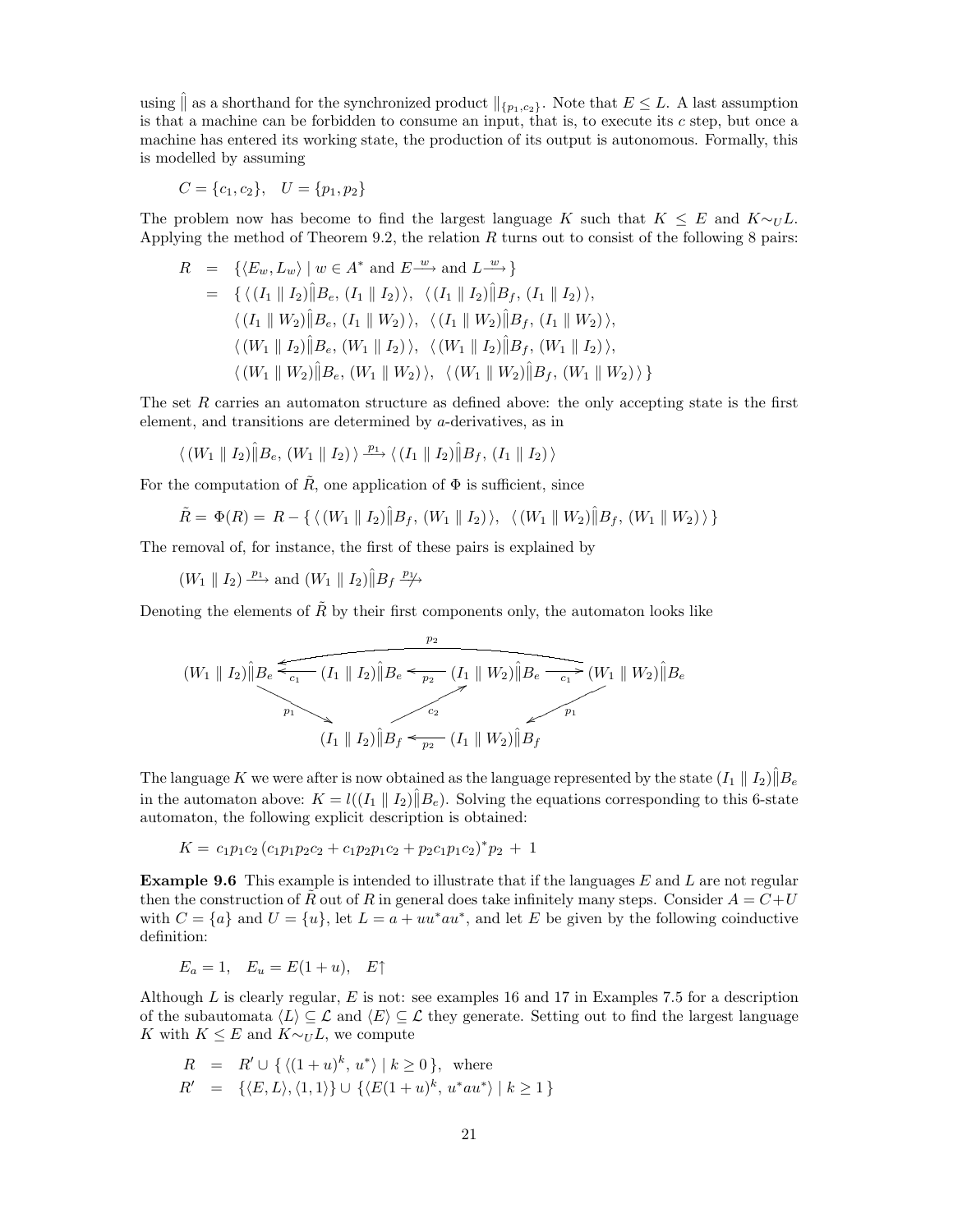(here we use the convention that  $(1 + u)^0 = 1$ ). By induction on the number of applications of  $\Phi$ , we find, for all  $n \geq 0$ ,

$$
\Phi^{n}(R) = R' \cup \{ \langle (1+u)^{k}, u^* \rangle \mid k \ge n \}
$$

whence  $\tilde{R} = R'$ . The language K is represented by the state  $\langle E, L \rangle$  in the automaton  $\tilde{R}$ , which looks like

$$
\langle 1,1\rangle \xleftarrow{a} \langle E,L\rangle \xrightarrow{u} \langle E(1+u),u^*au^*\rangle \xrightarrow{u} \langle E(1+u)^2,u^*au^*\rangle \xrightarrow{u} \cdots
$$

Since  $\langle E,L \rangle$  and the language  $a + u^*0$  in  $\mathcal L$  are bisimilar, it follows that  $K = a + u^*0$ .

### **10 Non-blocking languages**

First the notion of a non-blocking language is introduced, and then the following variation of the problem of Section 9 is studied: Given two languages  $E$  and  $L$ , we want to find the largest language K in L such that both  $K \leq E$  and  $K \sim_U L$  and such that, moreover, K is non-blocking. Again the existence of K is proved and a procedure for the construction of a representing automaton is given. This time the procedure is defined for regular languages only (the procedure of Section 9 worked for arbitrary languages but was effective for regular languages).

For a state s in an automaton S, we write s iff there exists a word  $w \in A^*$  with  $s \stackrel{w}{\longrightarrow}$  and  $s_w$ . A state s in S is non-blocking if

 $\forall v \in A^* : \text{ if } s \xrightarrow{v} \text{ then } s_v \setminus$ 

In words: from any state that is reachable from s, one can reach an accepting state. Since the set  $\mathcal L$ of partial languages carries an automaton structure, we can also speak of non-blocking languages. For any language  $L = (L^1, L^2)$  in  $\mathcal{L}$ , the following are equivalent:

- 1. The language  $L = (L^1, L^2)$  is non-blocking
- 2. For all words  $w \in A^*$ , if  $L \stackrel{w}{\longrightarrow}$  then  $L_w \setminus$
- 3. For all words  $w \in L^2$ , there exists a word  $v \in A^*$  with  $wv \in L^1$
- 4.  $L^2 \subseteq \overline{L^1}$  (the prefix-closure of  $L_1$ )

$$
5. \, L^2 = \overline{L^1}
$$

(For the last equivalence, recall that  $\overline{L^1} \subseteq L^2$ , always.) Because a state s in an automaton S is non-blocking iff the language  $l(s)=(L_s^1, L_s^2)$  it represents is non-blocking (since  $l : S \to \mathcal{L}$  is a homomorphism), it follows that

s is non-blocking iff  $\overline{L_s^1} = L_s^2$ 

This condition can also be taken as a definition. Accordingly, a state is called blocking iff the inclusion  $\overline{L_s^1} \subseteq L_s^2$  is strict:  $\overline{L_s^1} \neq L_s^2$ .

A word of caution about the terminology seems in order here. Let us call a state  $s$  in an automaton S a deadlock iff s $\rightarrow$  and s↑. A state s is a livelock iff the subautomaton  $\langle s \rangle$  of S generated by s is non-empty and contains no deadlock states and no accepting states. (A typical example of a livelock state is s with s $\uparrow$  and with  $s\frac{a}{s}$  as the only transition.) It is straightforward to see that a state s is non-blocking iff  $\langle s \rangle$  contains no deadlock and no livelock states. One could argue, therefore, that non-*locking* would actually be a better name.

The following is an easy variation on Theorem 9.1.

**Theorem 10.1** Let E and L be two languages, and suppose there exists a *non-blocking* language F in L with  $F \leq E$  and  $F \sim_U L$ . Then there exists a largest non-blocking language K in L satisfying  $K \leq E$  and  $K \sim_U L$ . It is given by

$$
K = \bigcup \{ F \in \mathcal{L} \mid F \le E \text{ and } F \sim_U L \text{ and } F \text{ is non-blocking} \}
$$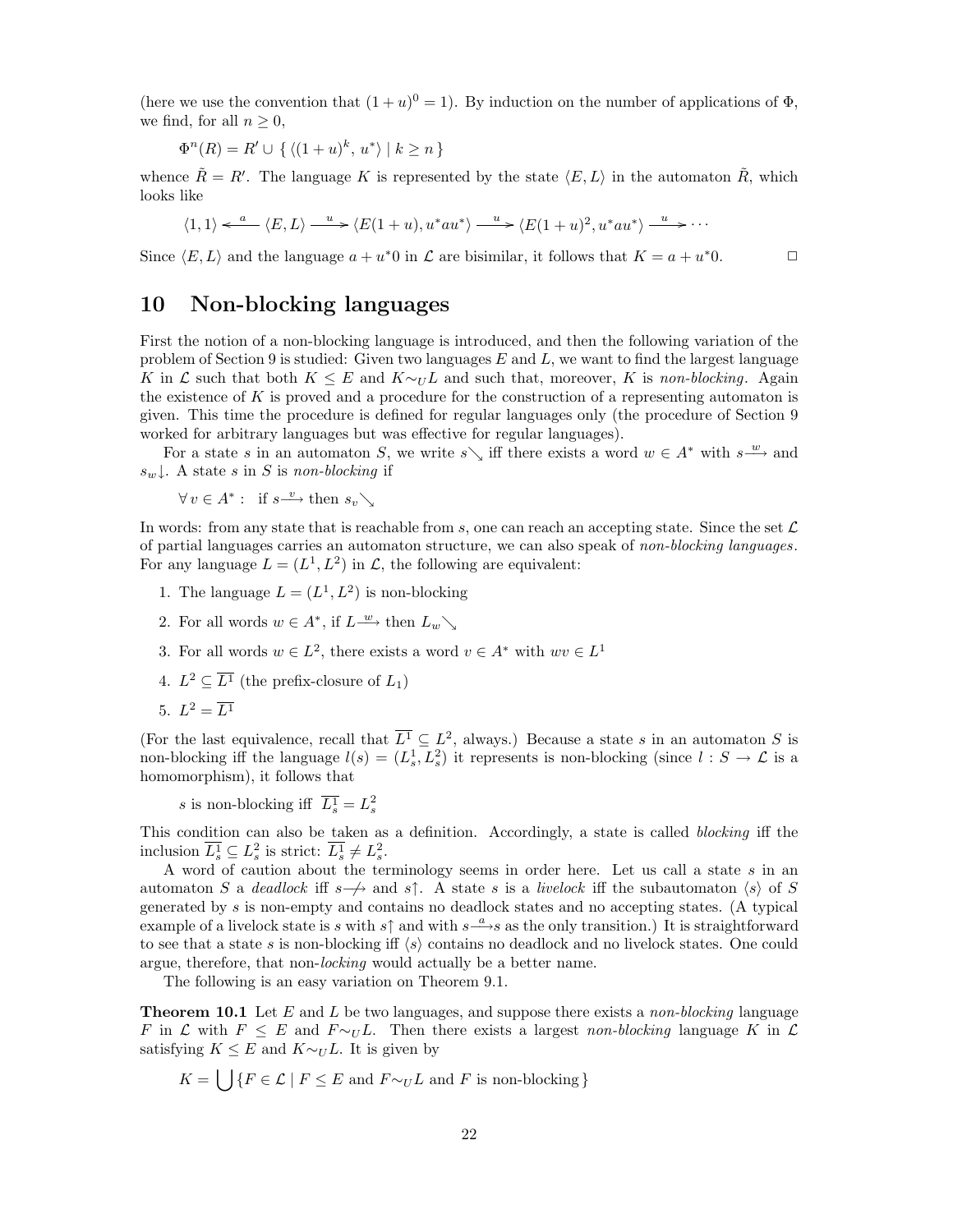**Proof**: The proof is as before, adding the observation that for a family of languages  ${F_i}_{i \in I}$ , if  $F_i^2 = \overline{F_i^1}$  for all  $i \in I$  then  $F^2 = \overline{F^1}$ , where  $F = \bigcup_{i \in I} F_i$ .

In order to construct an automaton representing  $K$ , the fixed point construction of Section 9 will be varied as follows. Consider any two automata  $S$  and  $T$  with designated (initial) states  $s$  in  $S$ and t in T, such that the subautomata  $\langle s \rangle \subseteq S$  and  $\langle t \rangle \subseteq T$  generated by s and t are finite and consider again the relation  $R \subseteq S \times T$  defined by  $R = \{ \langle s_w, t_w \rangle \mid w \in A^* \text{ and } s \xrightarrow{w} \text{ and } t \xrightarrow{w} \}$ , which is now finite. Relations  $H \subseteq S \times T$  carry an automaton structure as defined in Section 9. Consider the following monotone operation  $\Psi$ , which maps a relation  $H \subseteq S \times T$  to

$$
\Psi(H) = \Phi(H) \cap \{ \langle p, q \rangle \in H \mid \langle p, q \rangle \searrow \text{ in } H \}
$$

where  $\Phi$  is the operator of Section 9. Note that  $\langle p,q\rangle\searrow$  should be interpreted in the *automaton H*. Let  $\tilde{R} \subseteq R$  be defined by

$$
\hat{R}=\bigcap_{n\geq 0}\Psi^n(R)
$$

There are the following variations of Lemma 9.3, Theorem 9.2, and Corollary 9.4.

**Lemma 10.2** For  $\Psi$  and  $\hat{R}$  as defined above,

1. 
$$
\hat{R} = \Psi(\hat{R})
$$

2. For  $R' \subseteq R$ : if  $R' \subseteq \Psi(R')$  then  $R' \subseteq \hat{R}$ .

Note that  $\hat{R}$  is finite because  $R$  is.

**Proof**: Since  $R \supseteq \Psi^1(R) \supseteq \Psi^2(R) \supseteq \cdots$  and R is finite, there exists a natural number k (less than the size of R) such that for all  $n \geq 0$ ,  $\Psi^k(R) = \Psi^{k+n}(R)$ . This implies  $\hat{R} = \Psi^k(R) = \Psi^{k+1}(R) =$  $\Psi(\hat{R})$ , proving 1. Clause 2 follows, as before, from the monotonicity of  $\Psi$ .

**Theorem 10.3** Let the automaton  $\hat{R}$  be as defined above.

- 1. For any non-blocking state v in an automaton V: if  $v \leq s$  and  $v \sim_U t$  then  $\langle s, t \rangle \in \tilde{R}$  and  $v \leq \langle s, t \rangle$ .
- 2. If  $\langle s, t \rangle \in \tilde{R}$  then  $\langle s, t \rangle$  is non-blocking,  $\langle s, t \rangle \leq s$ , and  $\langle s, t \rangle \sim_U t$ .

**Proof**: For the proof of 1, let v be a non-blocking state in an automaton V with  $v \leq s$  and  $v \sim_U t$ . We now consider the relation

 $P = \{ \langle p, q \rangle \in R \mid \exists z \in V : z \text{ is non-blocking and } z H p \text{ and } z Q q \}$ 

Again  $P \subseteq \Psi(P)$ : If  $\langle p, q \rangle \in P$  then there is a non-blocking state  $z \in V$  with  $z \in H$  p and  $z \in Q$ q. Because z is non-blocking there exists a word  $w \in A^*$  with  $z \stackrel{w}{\longrightarrow} z_w \downarrow$ . This implies  $p \stackrel{w}{\longrightarrow} p_w \downarrow$  and  $q \rightarrow q_w \downarrow$ , because H is a simulation and Q is a partial bisimulation relation. It follows that  $\langle p,q\rangle \stackrel{w}{\longrightarrow} \langle p_w, q_w\rangle\downarrow$ , in P, whence  $\langle p,q\rangle\searrow$ . This argument, in combination with the corresponding proof of Theorem 9.2, proves that  $\langle p,q \rangle \in \Psi(P)$ . As a consequence,

$$
P' = \{ \langle z, \langle p, q \rangle \rangle \mid z \text{ is non-blocking and } z \text{ } H \text{ } p \text{ and } z \text{ } Q \text{ } q \}
$$

is again a well-defined simulation relation, which proves  $v \leq \langle s, t \rangle$ . For 2, we need to show in addition to the proof of Theorem 9.2, that if  $\langle s, t \rangle$  is an element of R then  $\langle s, t \rangle$  is non-blocking: Suppose  $\langle s, t \rangle \stackrel{w}{\longrightarrow} \langle s, t \rangle_w = \langle s_w, t_w \rangle$  in  $\hat{R}$ , for some word  $w \in A^*$ . Since  $\langle s_w, t_w \rangle \in \hat{R} \subseteq \Psi(\hat{R})$ , we have  $\langle s_w, t_w \rangle \searrow$ , in  $\hat{R}$ . Thus  $\langle s, t \rangle$  is non-blocking, which concludes the proof of 2.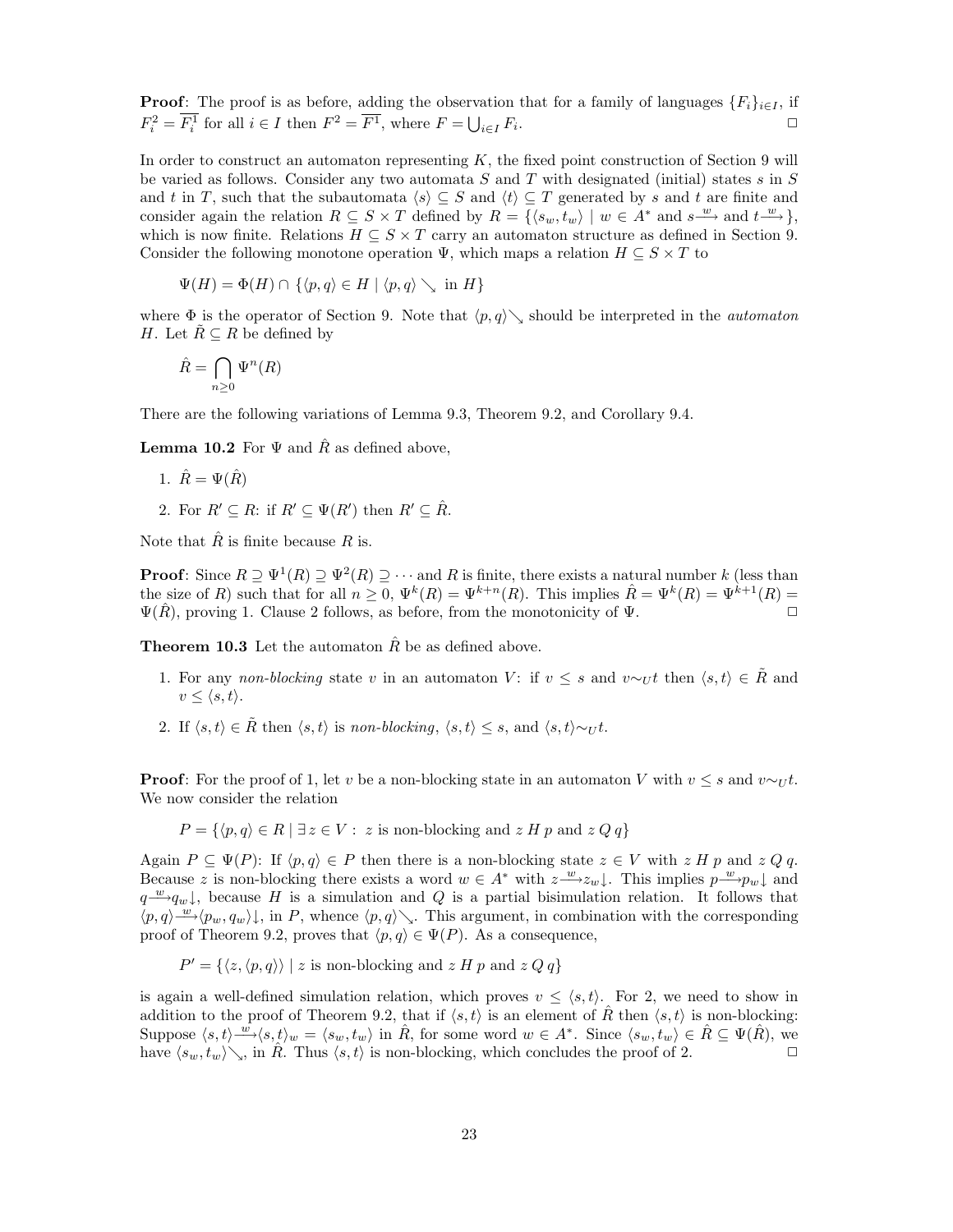**Corollary 10.4** Let E and L be two regular languages, and suppose there exists a non-blocking language F with  $F \le E$  and  $F \sim_U L$ . The construction above yields an automaton R with  $\langle E, L \rangle \in$  $R$  and

 $l(\langle E,F \rangle) = (K = )$  [ $\bigcup \{F \in \mathcal{L} \mid F \leq E \text{ and } F \sim_U L \text{ and } F \text{ is non-blocking } \}$ 

 $(l : \tilde{R} \to \mathcal{L}$  is the unique homomorphism given by the finality of  $\mathcal{L}$ ).

**Proof**: As before, the conclusion follows from the lemma and theorem above, which do apply since the regularity of the languages  $E$  and  $L$  guarantees, by Theorem 7.2, that the subautomata they generate are finite.  $\Box$ 

Example 9.6 illustrates that Corollary 10.4 does not hold for languages E and L that are not regular. It is easily seen that, for this particular example, it makes no difference whether  $\Phi$  or  $\Psi$ is repeatedly applied to R. Therefore,  $\hat{R} = \tilde{R} = R'$ . And the language  $K = a + u^*0$  represented by  $\langle E, L \rangle$  in R', is not non-blocking, indeed.

For an example illustrating the construction above, the reader is referred to the appendix in Section 15.

#### **11 Output-control consistency**

A coinductive definition is presented of an operation that transforms a (certain type of Moore) automaton into one that is so-called output-control-consistent. The procedural interpretation of this coinductive definition yields an algorithm that is more efficient than those in the literature.

For this, we return to the more general setting of Moore automata  $(S, \langle o, t \rangle)$  of Section 3, with inputs in a set A and outputs in a set  $B_{\tau} = B \cup {\tau}$ , where A and B are arbitrary and  $\tau$  is a special element not in B. Thus the output function  $o: S \to B_{\tau}$  assigns to each state either an output in B or the so-called *silent* output  $\tau$ . A state s in S is called *invisible* iff  $o(s) = \tau$ , also denoted by s↑. And a state s is called *visible* iff  $o(s) = b \in B$ , denoted by s  $\downarrow b$ . The outputs  $B_{\tau}$  of the automaton  $S$  are intended for the use of a supervisor at some higher level, which will base its decisions about how to restrict the behaviour of S on these outputs. The element  $\tau$  is used when a (low level) state of S is considered irrelevant for the (high level) supervisor.

There is much more to be said about the context of the present section, which is the hierarchical supervision of discrete-event systems. Here we shall only deal with the following problem: Given a partition of the input symbols A into controllable and uncontrollable ones:  $A = C_A + U_A$ , define likewise such a partition for the output symbols:  $B = C_B + U_B$  which is *consistent* with the partition of  $A$ , or in other words, such that the automaton  $S$  is *output-control-consistent*. A formal definition will follow in a second, but here is a typical example of what should be avoided. Let  $C_A = \{a\}, U_A = \{u\}, \text{ and } B = \{b, b'\}, \text{ and consider}$ 



For this (fragment of an) automaton, it is impossible to decide whether output symbol  $b'$  should be controllable or not: starting in a visible state s, there is both a controllable path  $s \xrightarrow{a} s'$  and an uncontrollable path  $s \stackrel{uu}{\longrightarrow} s'$  from s to s'. The intended observable behaviour on the higher level corresponding to these paths, is in both cases  $bb'$ . Therefore it is not possible to decide, irrespective of the choice for b, whether b' should be considered controllable or not. The way out will be to change the automaton into a new one, in which the state  $s'$  will occur twice, once with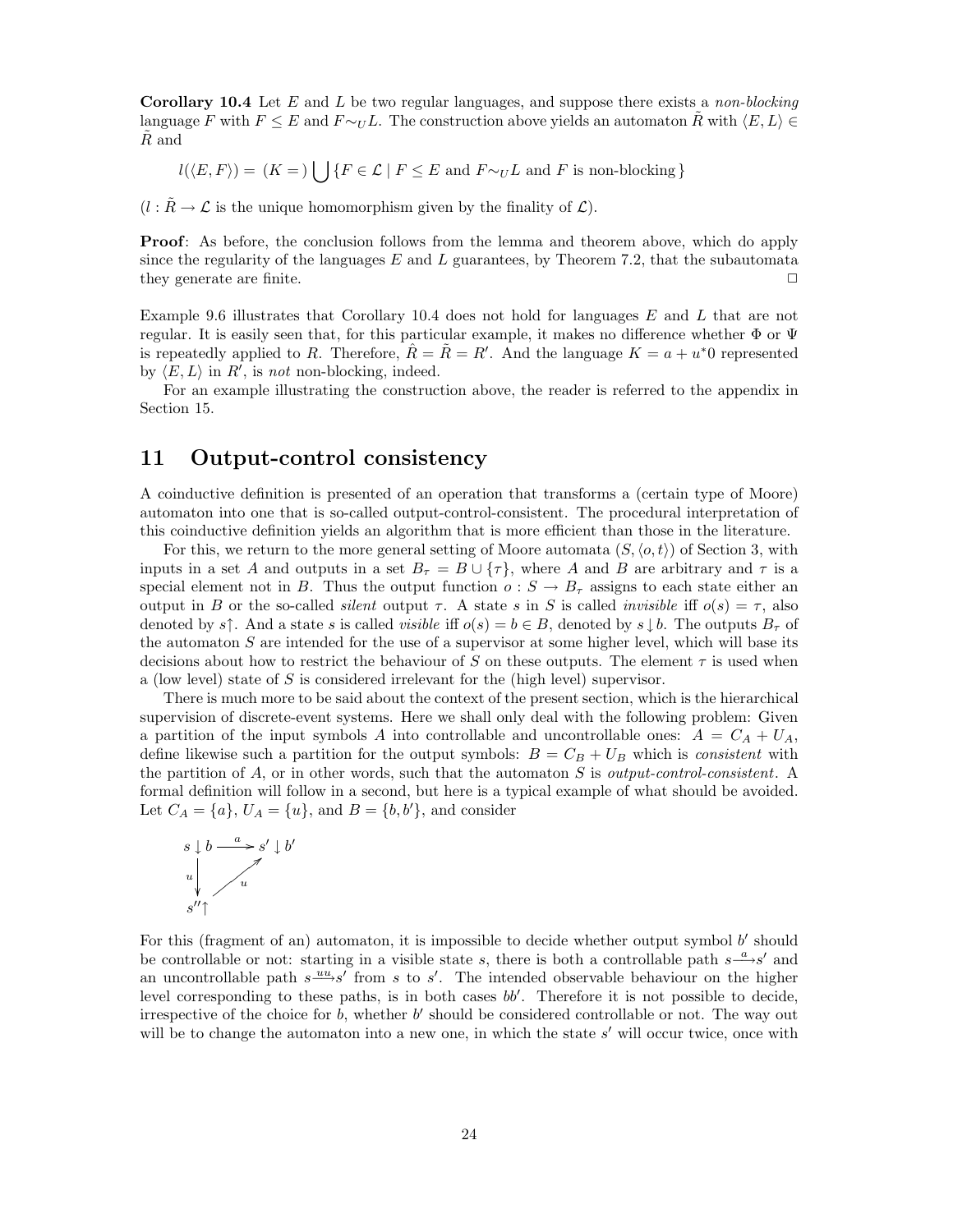a controllable version of  $b'$  and once with an uncontrollable version of  $b'$ , as in

$$
\begin{array}{l} s\downarrow b\stackrel{a}{\longrightarrow} s'_{c}\downarrow b'_{c}\\ \downarrow \\ s''\uparrow \stackrel{}{\longrightarrow} s'_{u}\downarrow b'_{u}\\ \end{array}
$$

The coinductive definition below will do precisely that. For the formal definition of output-control consistency, let us call a path  $s \xrightarrow{w} s'$  in S, with  $w \in A^*$ , silent if both s and s' are visible and all intermediate states (that is,  $s_{w'}$  with  $w' \leq w$  and  $w' \neq w$ ) are invisible. Furthermore call a silent path w controllable if w contains at least one controllable symbol c in  $C_A$ , and uncontrollable otherwise. Formally, now, an automaton S is output-control-consistent if the partitions  $A =$  $C_A + U_A$  and  $B = C_B + U_B$  are such that the following holds: For any two visible states s with output b and s' with output b', either all of the silent paths between s and s' are controllable and b' is controllable in B:  $b' \in C_B$ , or all of these paths are uncontrollable and b' is uncontrollable in  $B: b' \in U_B$ .

Using the coinductive definition technique from Sections 6 and 13, solving the problem turns out to be easier than specifying it. Consider a Moore automaton  $(S, \langle o, t \rangle)$  with inputs in A and outputs in  $B_{\tau} = B \cup {\tau}$ . We define a new Moore automaton  $(S', \langle o', t' \rangle)$  as follows. Let

$$
S' = \{ C(s) \mid s \in S \} \cup \{ U(s) \mid s \in S \}
$$

The automaton S' has inputs again in A, but the set of outputs is  $O<sub>\tau</sub> = O \cup {\tau}$ , with

 $O = C_O + U_O$ ,  $C_O = \{C(b) | b \in B\}$ ,  $U_O = \{U(b) | b \in B\}$ 

So for every state s in S, the automaton S' contains two copies  $C(s)$  and  $U(s)$  and, similarly, the new set of output symbols  $O<sub>\tau</sub>$  contains ( $\tau$  and) for every output symbol b in B two copies  $C(b)$ and  $U(b)$ . The output function  $o': S' \to O<sub>\tau</sub>$  is defined by the following clauses:

$$
o'(C(s)) = \begin{cases} \tau & \text{if } o(s) = \tau \\ C(b) & \text{if } o(s) = b \in B \end{cases} \qquad o'(U(s)) = \begin{cases} \tau & \text{if } o(s) = \tau \\ U(b) & \text{if } o(s) = b \in B \end{cases}
$$

Writing  $(s')_a = t'(s')(a)$  as usual, the transition function  $t': S' \to (1 + S')^A$  is given by

$$
(C(s))_a = \begin{cases} U(s_a) & \text{if } s \xrightarrow{a} \text{ and } (a \in U_A \text{ and } s \text{ is visible}) \\ C(s_a) & \text{if } s \xrightarrow{a} \text{ and } (a \in C_A \text{ or } s \text{ is invisible}) \\ \Uparrow \text{otherwise} \end{cases}
$$

$$
(U(s))_a = \begin{cases} U(s_a) & \text{if } s \xrightarrow{a} \text{ and } a \in U_A \\ C(s_a) & \text{if } s \xrightarrow{a} \text{ and } a \in C_A \\ \Uparrow \text{otherwise} \end{cases}
$$

The automaton  $S'$ , we now claim, is output-control-consistent. This can be easily checked, using the formal definition of output-control consistency given above. Rather than giving the proof in detail, let us try to explain the intuition behind the construction of  $S'$ . The syntactic annotations  $C(s)$  and  $U(s)$  on a state s in S can be understood as giving the following information about what happened before that state was reached: Being in a state  $C(s)$  means that since the last time that we have passed through a visible state, we have encountered at least one controllable input symbol a in  $C_A$ . Dually, if we are in a state  $U(s)$  then all of the input symbols that we have encountered since the last time that we passed through a visible state, have been uncontrollable.

Note that for any practical application of the above definition, the automaton  $S'$  could be built step for step, starting from a finite Moore automaton  $S$  with a silent initial state  $s$  in  $S$ . The first state to be included in S' would be  $U(s)$ . Next only those states will be added that correspond to states in S that are reachable from s. It is immediate from the construction of  $S'$  that the size of its state space is at most twice that of S. The computational complexity of this algorithmic reading of the definition of  $S'$ , starting with a Moore automaton with n states and m transitions, will be of order  $O(n+m)$ : for each state in S there are at most two new states in S', and to each of the transitions  $s \stackrel{a}{\longrightarrow} s'$  in S will correspond at most four transitions in S', determined by the choices of either  $C$  or  $U$  for both  $s$  and  $s'$ .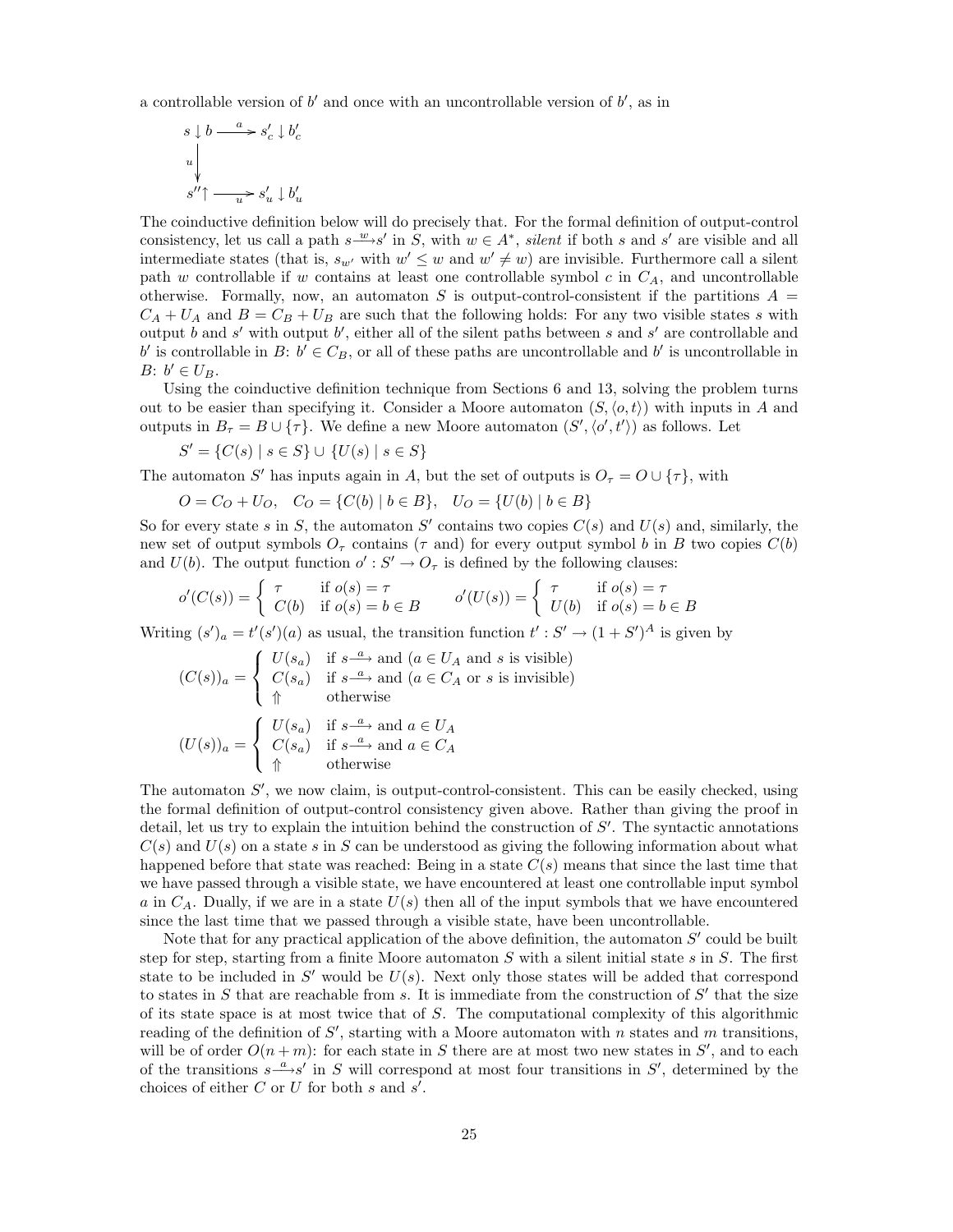#### **12 Notes and discussion**

As was mentioned in Section 3, the perspective of this paper is essentially coalgebraic, putting the notions of (Moore) automaton (which is a particular coalgebra), homomorphism, and bisimulation at the very heart of the theory, immediately followed by the notions of final automaton (in particular, the automaton of partial languages in Section 5) and coinduction. Most of the definitions and observations in Sections 3 and 4 are instances of more general ones, belonging to a theory called *(universal) coalgebra*. Notably, the definition of a bisimulation relation on Moore automata is an instance of the coalgebraic definition of bisimulation, which at its turn is a categorical generalization, due to Aczel and Mendler [AM89], of Park's [Par81] and Milner's [Mil80] notion of bisimulation for concurrent branching processes. This general categorical definition applies to many different examples, including non-deterministic and probabilistic transition systems, objectbased systems, formal power series, infinite data structures, various other types of automata, and dynamical systems. See [Rut96, JR97] and the references therein for more information on coalgebra, and see [JMRR98, JR99] for many recent developments in coalgebra.

Sections 5 through 7 repeat and extend parts of [Rut98]. There the use of  $a$ -derivatives in coinductive definition and proof principles for (ordinary) languages  $L \subseteq A^*$  was introduced, again following the general coalgebraic approach but also inspired by Brzozowski's paper [Brz64], where a-derivatives seem to appear first, and Conway's book [Con71]. Although [Rut98] briefly mentions partial automata, the present characterization of a final partial automaton in terms of partial languages in Section 5 is new, as is the coinductive definition of the supervised product.

Our main references on the supervisory control of discrete event systems have been Ramadge and Wonham's papers [RW89] and [WR87], and Wonham's lecture notes [Won99]. The notion of controllable sublanguage is taken from there, and so is the problem of the computation of supremal controllable sublanguages. Some of the examples of the present paper have been taken from these references as well. For an easy-going introduction to discrete event systems, containing many examples, see also [CL99].

The notions of control relation and of partial bisimulation in Section 8 are to the best of our knowledge new, as well as their use in the coinductive proof principle for showing controllability. (A word on the terminology: the name 'partial' bisimulation has been used before, at various places, and with different meanings.) In [WR87], the existence of the supremal controllable sublanguage  $K$  of a given language  $L$  and satisfying another language  $E$  is proved for classical (non-blocking) languages  $K, L$ , and  $E$ . Here this is generalized to partial (possibly blocking) languages. The algorithm for the computation of K, in [WR87, Section 6], works for classical regular languages L and E with  $E \leq L$  and L prefix-closed. The present algorithm in Section 9 applies to arbitrary partial languages, and the algorithm in Section 10 works for all partial languages that are regular. Both algorithms are variations on Proposition 3.2 in Section 3, which at its turn is a variation on a similar such fixed-point characterization for bisimilarity on non-deterministic processes [Mil89]. In Wonham's lecture notes, there is an algorithm for the transformation of a finite automaton into an output-control-consistent one [Won99, Section 5.7], with estimated computational complexity  $O(nm(n+m))$  (where n is the number of states and m the number of transitions). The coinductive algorithm presented in Section 11 is of order  $O(n+m)$ .

In [BL98, Thm 3.1], the connection between (Park and Milner's) bisimilarity and controllability is proved for the special case of (finite) partial Moore automata, in which all states are accepting, and for which the (classical) language accepted by the first is a subset of the second. This observation is retrieved here as a special instance of Theorem 8.1, which is formulated using the more general notion of control relation. A more important difference is our use of control relations in coinductive proofs of the controllability of one language with respect to another, as in Examples 8.2. Another contribution of [BL98] is the use of a partition algorithm for the computation of the bisimilarity relation from [Fer90], for solving the supervisory control problem. Their algorithm for the non-blocking case consists of a repeated alternation of an application of this partition algorithm with a trimming step. In contrast, our solution for the same problem (in Section 10), is best characterized as a variation on the original partition algorithm, moving from ordinary bisimilarity to partial bisimilarity. The proof of the correctness of our construction is particularly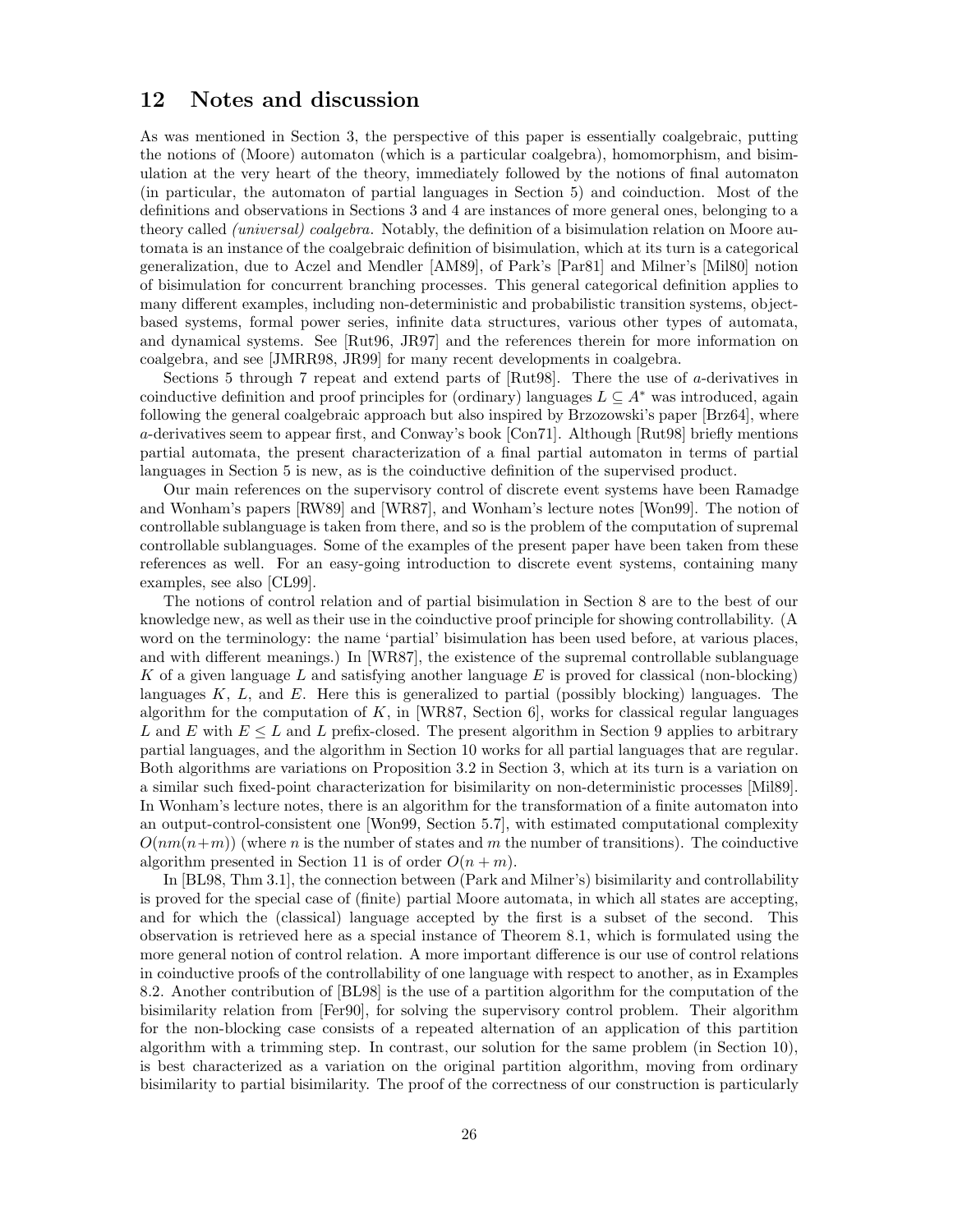simple, because of the use of coinduction. The question whether it will give rise to more efficient algorithms, has not been addressed here.

The general definition and theory of coalgebra is essentially categorical, though it has for our present purposes not been necessary to discuss any category theory at all. We have simply focussed on one concrete category of coalgebras, namely the family of partial Moore automata. Of earlier categorical approaches to control theory, we should mention the work by Arbib and Manes, notably [AM74], in which the authors give a categorical account of the duality between reachability (a simple instance of controllability) and observability. In [AM74], coalgebras are not mentioned but appear implicitly. In some of their later work (notably in [MA86], final coalgebras (called terminal there) do occur explicitly, and are used as models for the behaviour of (total) Moore automata. A crucial difference with recent uses of coalgebras, and with the present paper, is the absence in their work of a logical proof principle for reasoning about final coalgebras. It was not until the afore mentioned introduction of bisimulation into the world of coalgebra by Aczel and Mendler, in the late eighties, that a general coinduction proof principle could be formulated at all. And it is precisely the use of coinductive definitions and proofs that, in our view, makes coalgebra relevant for control theory.

It should be clear, however, that we have only made some very first and preliminary steps regarding the use of coalgebraic and coinductive techniques for the control of discrete event systems. From the coalgebraic perspective, these systems constitute yet another class of examples of interesting coalgebras, which pose new questions and give rise to new variations (such as the notion of partial bisimulation) on standard coalgebraic repertoire. At the same time, the use of coalgebra and coinduction constitutes a new technique that extends the more common algebraic approach to (automata theory and) the control of discrete event systems. In conclusion, we mention one example of a topic for further research. Both the problem of supervisory control with partial observations, and the problem of hierarchical supervision, involve the abstraction from (unobservable or low-level) events. It seems natural to extend the present coalgebraic approach with the use of (variations of) the notion of *weak* bisimulation relations (also called observational equivalences), which have been introduced into the world of communication processes to model the abstraction from so-called internal or silent moves (cf. [Mil89]).

#### **Acknowledgements**

I am grateful to Jan van Schuppen for introducing me to the subject of controllability, for discussions and explanations, and for the many references he has pointed out to me. Many thanks are also due to Jaco de Bakker, Alexandru Baltag, Bart Jacobs, John Thistle, Murray Wonham, and the members of the ACG Colloquium, for pointers to the literature, discussions, and comments.

#### **13 Appendix: coinductive definitions**

The unique existence is proved of the operators defined by the behavioural specifications in Section 6. The key ingredient in the proof is the fact that  $\mathcal L$  is a final automaton. Let for any automaton  $(S, \langle o, t \rangle)$  a set  $\mathcal{E}_S$  of expressions be given by the following syntax:

$$
E ::= g | E + F | EF | E^* | (E || I F) | (E / I F)
$$

where for every state s in S, a symbol s is included in  $\mathcal{E}$ , and where  $I \subseteq A$ . The set  $\mathcal{E}_S$  is next supplied with an automaton structure  $(\mathcal{E}_S,\langle o_{\mathcal{E}},t_{\mathcal{E}}\rangle)$ . The functions  $o_{\mathcal{E}} : \mathcal{E}_S \to 2$  and  $t_{\mathcal{E}} : \mathcal{E}_S \to$  $(1+\mathcal{E}_S)^A$  are defined by induction on the structure of expressions, using the automaton structure of S for the symbols  $s$ , and following the structure of the behavioural specifications of the operators in Section 6:

$$
o_{\mathcal{E}}(\underline{s}) = o_{\mathcal{L}}(s), \quad o_{\mathcal{E}}(E + F) = \max\{o_{\mathcal{E}}(E), o_{\mathcal{E}}(F)\}, \quad o_{\mathcal{E}}(E^*) = 1,
$$
  

$$
o_{\mathcal{E}}(EF) = o_{\mathcal{E}}(E \parallel_I F) = \min\{o_{\mathcal{E}}(E), o_{\mathcal{E}}(F)\}, \quad o_{\mathcal{E}}(E \mid_I F) = o_{\mathcal{E}}(F)
$$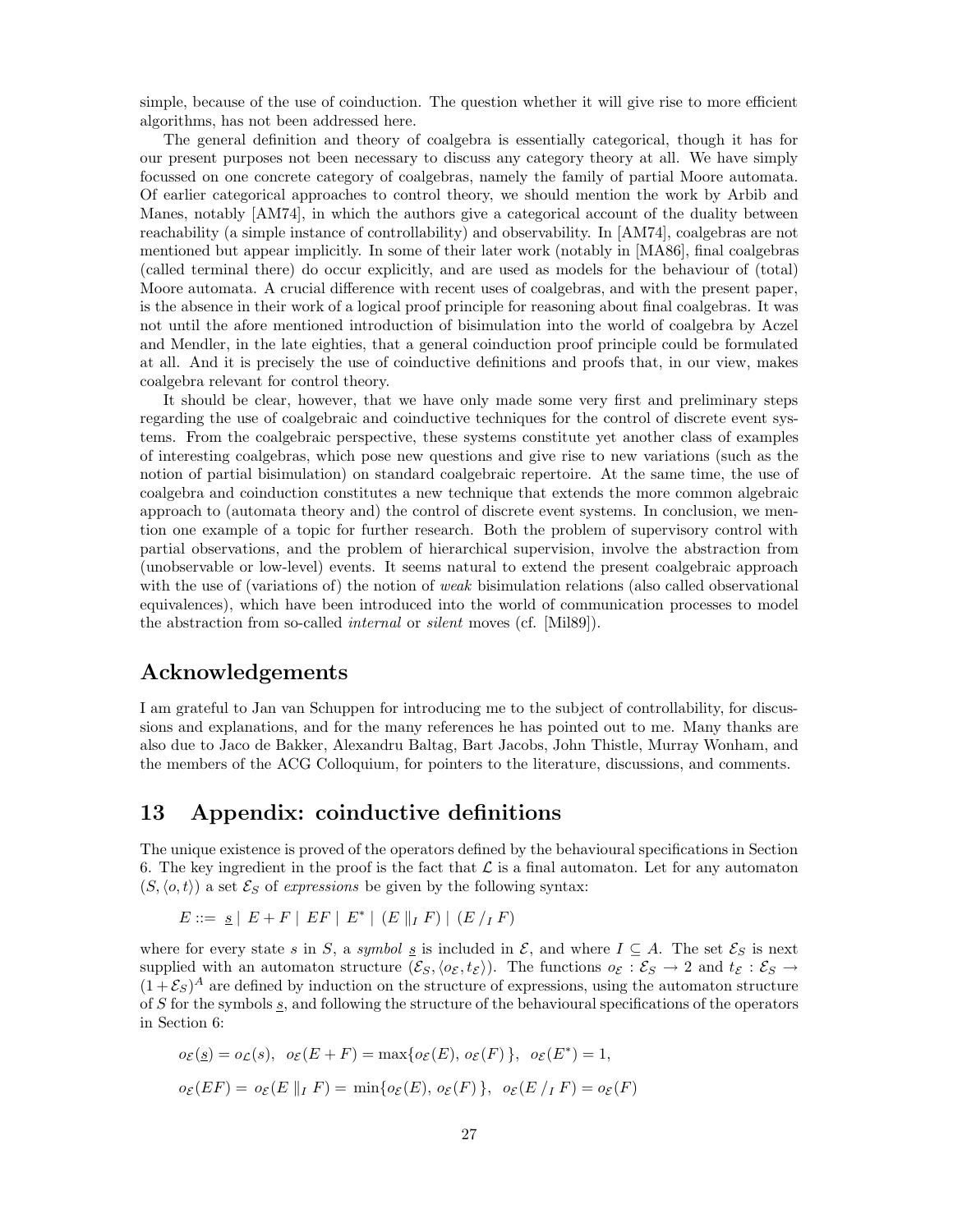Writing  $E_a$  for  $t_{\mathcal{E}}(E)(a)$ , the function  $t_{\mathcal{E}} : \mathcal{E} \to (1+\mathcal{E})^A$  is given by the following clauses:

$$
\begin{aligned}\n(\underline{s})_a &= \underline{s_a}, \quad (E + F)_a = E_a + F_a, \quad (E^*)_a = E_a E^* \\
(\underline{E}F)_a &= \begin{cases}\nE_a F & \text{if } o_{\mathcal{E}}(E) = 0 \\
E_a F + F_a & \text{if } o_{\mathcal{E}}(E) = 1\n\end{cases} \\
(\underline{E} \parallel_I F)_a &= \begin{cases}\n(E_a \parallel_I F) + (E \parallel_I F_a) & \text{if } a \notin I \\
E_a \parallel_I F_a & \text{if } a \in I\n\end{cases} \\
(\underline{E} / I F)_a &= \begin{cases}\nE_a / I F_a & \text{if } E \stackrel{a}{\longrightarrow} \text{and } F \stackrel{a}{\longrightarrow} \\
\frac{0}{\parallel} / I F_a & \text{if } E \stackrel{a}{\longrightarrow} \text{and } F \stackrel{a}{\longrightarrow} \text{and } a \in I\n\end{cases}\n\end{aligned}
$$

Here  $(\underline{s})_a$  is defined iff  $s_a$  is defined in S. Furthermore the same conventions regarding undefinedness apply that were mentioned in Section 6. The automaton  $(\mathcal{E}_S,\langle o_{\mathcal{E}},t_{\mathcal{E}})$  contains for states s and t in S expressions like, for instance,  $s \parallel t$ , whose behaviour (acceptance and transitions) has been defined precisely according to the behavioural specification of this operator in Section 6. The automaton  $\mathcal{E}_{\mathcal{S}}$  is well-behaved in the sense that bisimilarity is a congruence relation with respect to the operators: e.g., if  $E \sim E'$  and  $F \sim F'$  then  $EF \sim E'F'$ , and similarly for the other operators. This can be easily proved and is ultimately due to the format of the behavioural specifications we have been using in Section 6.

Next we can define the operators on partial languages that we are after, by choosing for S the automaton of languages L. Writing  $\mathcal E$  for  $\mathcal E_{\mathcal L}$ , there exists a unique homomorphism of automata:  $l : \mathcal{E} \to \mathcal{L}$ , because  $\mathcal{L}$  is a final automaton (Theorem 5.1(2)), which assigns to each expression E the language  $l(E)$  it represents. It can be used to define the operators on  $\mathcal L$  that we are looking for:

$$
K + L = l(\underline{K} + \underline{L}), \quad KL = l(\underline{K} \underline{L}), \quad K^* = l(\underline{K}^*),
$$
  

$$
K ||_I L = l(\underline{K} ||_I \underline{L}), \quad K /_I L = l(\underline{K} /_I \underline{L})
$$

One can show that  $l(K) = K$  and that l is compositional, e.g.,  $l(EF) = l(E)l(F)$ , using the principle of coinduction (Theorem 5.1(1)) and the afore mentioned fact that bisimilarity on  $\mathcal E$  is a congruence relation. For instance, the first statement follows by coinduction from the fact that  $\{\langle l(\underline{K}), K \rangle | K \in \mathcal{L}\}\$ is a bisimulation relation on  $\mathcal{L}$ . One can now readily prove that the operators we have defined are solutions of their defining equations, using the fact that  $l$  is a compositional homomorphism. Uniqueness of these solutions follows from the uniqueness of  $l$ .  $\Box$ 

#### **14 Appendix: Nerode equivalence**

We briefly mention the connection between the automaton  $\mathcal L$  of languages (Section 5) and Nerode equivalence, which is used in automata theory for the construction of minimal realisations. Nerode equivalence plays no role in the rest of our story.

For a language  $L = (L^1, L^2)$  in  $\mathcal{L}$ , an automaton  $(S_L, \langle o, t \rangle)$  is defined as follows. Let  $S_L = L^2$ and define  $o: S_L \to 2$  and  $t: S_L \to (1 + S_L)^A$ , for  $w \in S_L$ , by  $o(w) = 1$  iff  $w \in L^1$ , and by  $t(w)(a) = wa$  if  $wa \in L^2$ , and  $t(w)(a)$  is undefined, otherwise. The unique homomorphism  $l: S_L \to \mathcal{L}$  maps a word w to the w-derivative of L:  $l(w) = L_w$ . This follows by coinduction (Theorem 5.1(1)) from the fact that  $\{l(w), L_w\} | w \in L^2\}$  is a bisimulation relation on  $\mathcal{L}$ . Note that as a consequence, the function l identifies two words v and w in  $L^2$  iff for all  $u \in A^*$ ,

$$
(vu \in L^1 \iff wu \in L^1)
$$
 and  $(vu \in L^2 \iff wu \in L^2)$ 

In the case of a classical language  $L = (L, A^*)$ , the second condition is vacuously true because  $L^2 = A^*$ . What remains is precisely the definition of Nerode equivalence  $\equiv_L$  with respect to L: for words v and w in  $A^*$ ,

$$
v \equiv_L w \text{ iff } (\forall u \in A^* : vu \in L \iff wu \in L)
$$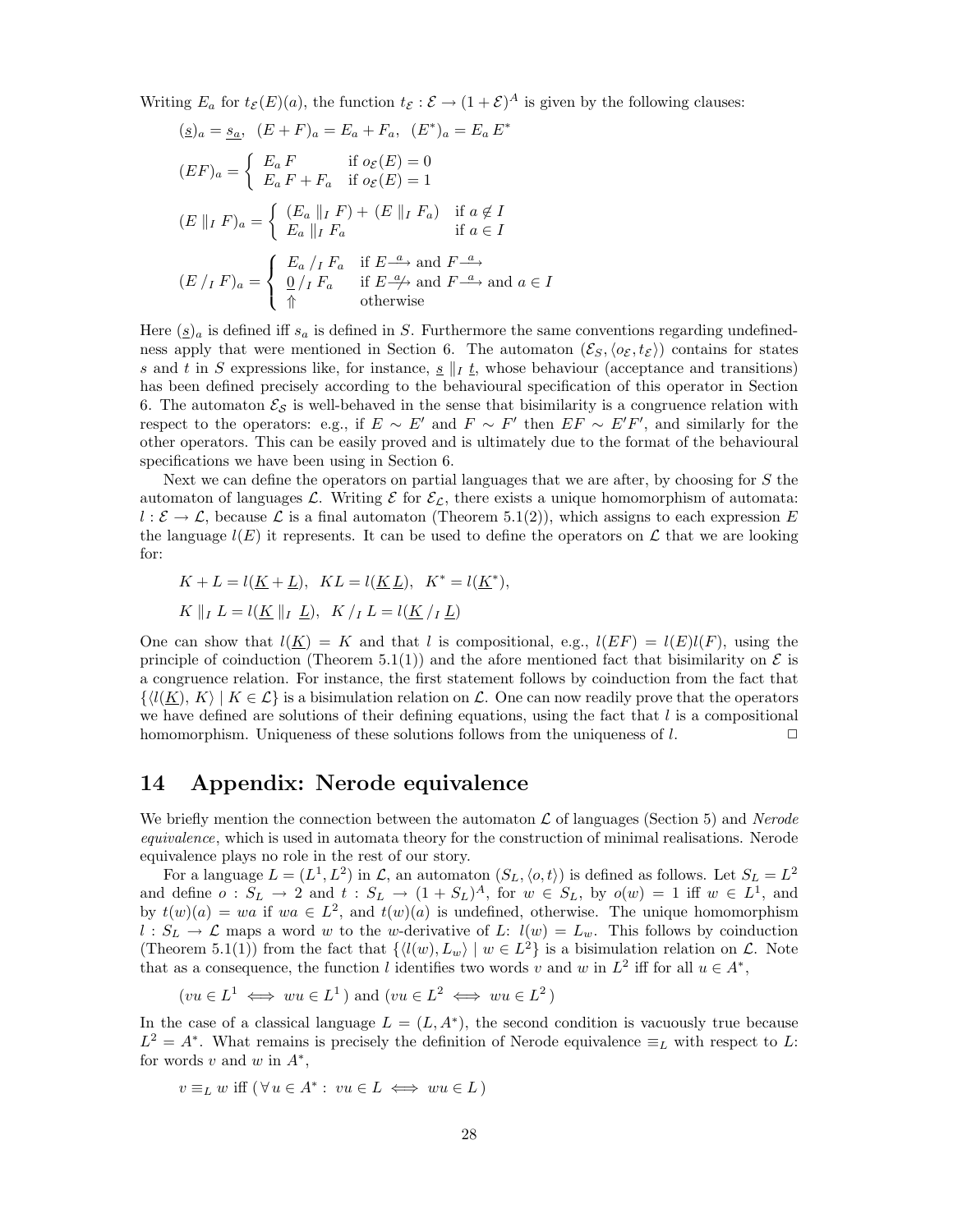Thus we have sofar proved that  $l(v) = l(w)$  iff  $v \equiv_L w$ . Since  $\varepsilon$  generates all of the automaton  $S_L: \langle \varepsilon \rangle = A^*$ , and since  $l(\varepsilon) = L_{\varepsilon} = L$  and  $l(\langle \varepsilon \rangle) \cong \langle l(\varepsilon) \rangle$  (because l is a homomorphism), we have obtained a characterization of the subautomaton  $\langle L \rangle \subseteq \mathcal{L}$  generated by L as the quotient of A<sup>∗</sup> with respect to Nerode equivalence:

$$
(A^*/ \equiv_L) \cong l(S_L) = l(\langle \varepsilon \rangle) \cong \langle l(\varepsilon) \rangle = \langle L \rangle
$$

#### **15 Appendix: cat and mouse**

We illustrate the construction of Section 10 with Wonham and Ramadge's charming example of a cat and a mouse placed in a maze ([RW89]). The maze consists of five rooms numbered 0 through 4, and both the cat and the mouse can move from one room to another according to the transitions in the automata below:



A transition of the form  $i\frac{-c_k}{j}$  means that the cat can move from room i to room j, using doorway  $c_k$ , and similarly for the mouse. Different labels for the cat and the mouse are used to indicate that each doorway is for the exclusive use of the cat  $(c \text{ labels})$  or the mouse  $(m \text{ labels})$ . And all doorways can be traversed in one direction only (as indicated by the transition arrow), but for cat doorway  $c_7$ , which may be used by the cat to move both from room 1 to room 3 and vice versa. The home basis for the cat is room number 2 and for the mouse it is room number 4, which are at the same time the only accepting states in the two respective automata.

The unrestrained behaviour of cat and mouse together is represented by the shuffle product of both automata, which in our setting can be defined by the subautomaton of  $\mathcal L$  generated by  $l_c(2) \parallel l_m(4)$ , where  $l_c : \text{Cat} \to \mathcal{L}$  and  $l_m : \text{Mouse} \to \mathcal{L}$  (by finality of  $\mathcal{L}$ ). This automaton  $T = \langle l_c(2) \parallel l_m(4) \rangle$  is readily seen to consists of 25 states, which we shall number as ij, for i and j between 0 and 4, and with the obvious transitions, such as  $02\frac{c_1}{c_2}$  12. The designated state for T is  $t = 24$ , in which both cat and mouse are in their respective home bases; it is at the same time the only accepting state of  $T$ .

Next the free behaviour of cat and mouse should be restrained in such a way that they will never be in the same room together. Moreover, the resulting behaviour should be non-blocking, meaning that from any reachable state, the accepting state 24 should be reachable. This models the requirement that both the cat and the mouse can at all times return to their home bases again. It is assumed, furthermore, that the behaviour of cat and mouse can be constrained by closing at certain moments in time some doorways, and that all doorways can be opened and closed, but for the afore mentioned doorway  $c_7$ , which is always open. So let us put  $A = C + U$ with  $C = \{c_k | 0 \le k \le 6\} \cup \{m_k | 0 \le k \le 6\}$  and  $U = \{c_7\}$ . Let the automaton S be defined by  $S = T - \{ii \mid 0 \le i \le 4\}$ , with transitions as in T as far as they do not involve any of the forbidden states, and with designated state  $s = 24$ . Now the problem has been formalized in such a way that the construction described in Section 10 can be applied. The relation  $R \subseteq S \times T$  used there looks like  $R = \{ \langle ij, ij \rangle | 0 \le i, j \le 4 \text{ and } i \ne j \}.$  We find

$$
\Psi(R) = R - \{(13, 13), \langle 31, 31 \rangle\}
$$
  
\n
$$
\Psi^2(R) = \Psi(R) - \{(01, 01), \langle 03, 03 \rangle\}
$$
  
\n
$$
\Psi^n(R) = \Psi^2(R) \text{ for all } n \ge 2
$$

Two elements are removed from R because 13 and 31 can take a  $c_7$ -step in T but not in S. And two elements are removed from  $\Psi(R)$  because they are not non-blocking: neither from  $\langle 01, 01 \rangle$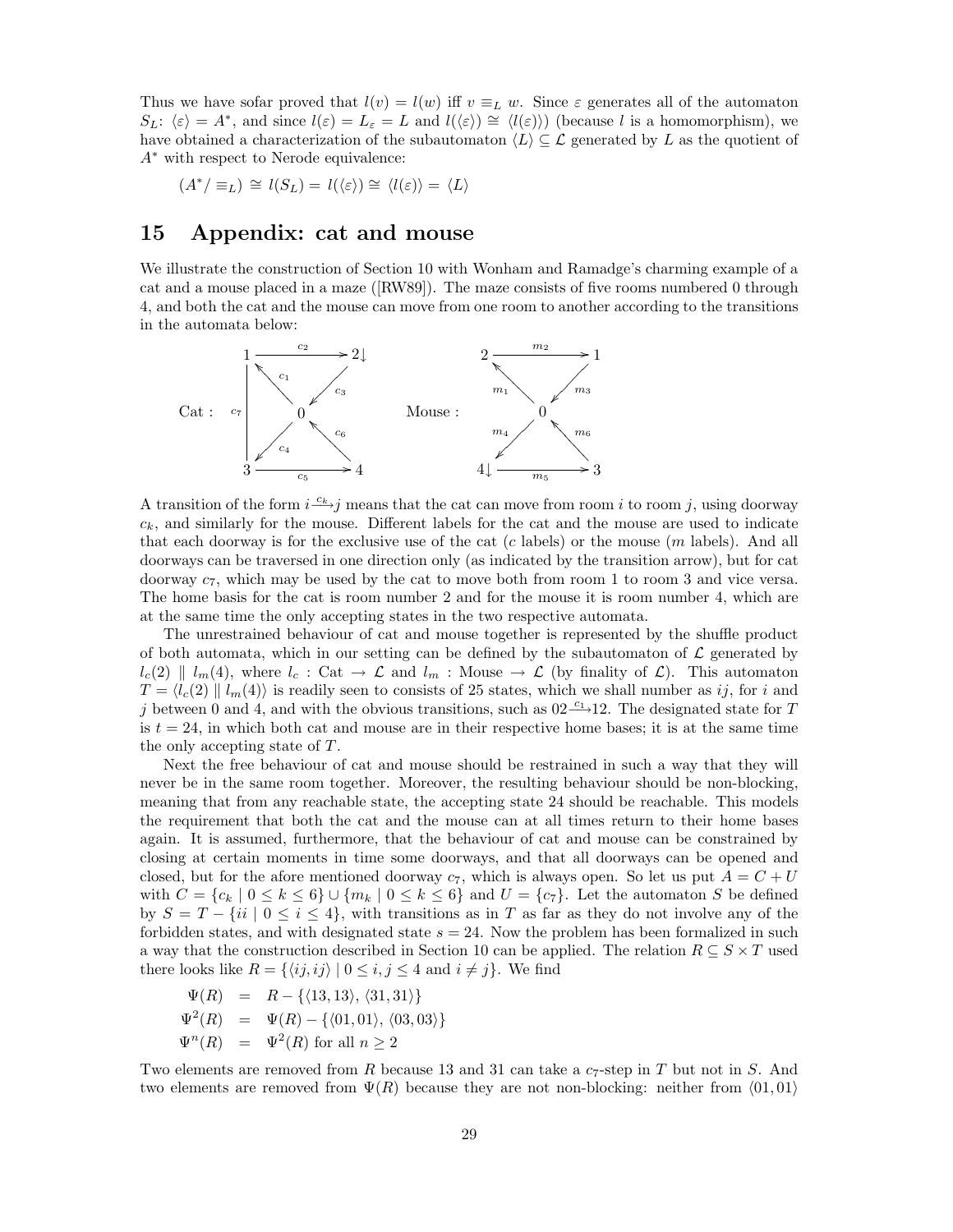nor from  $\langle 03, 03 \rangle$  the accepting state  $\langle 24, 24 \rangle$  can be reached. After this, the situation stabilizes, leaving us with an automaton  $\tilde{R}$  with 16 states. Looking at the subautomaton in  $\tilde{R}$  generated by our designated state  $\langle s, t \rangle = \langle 24, 24 \rangle$ , we find (writing ij rather than  $\langle i, i \rangle$ ):



# **References**

- [Acz88] P. Aczel. Non-well-founded sets. Number 14 in CSLI Lecture Notes. Center for the Study of Languages and Information, Stanford, 1988.
- [AM74] M.A. Arbib and E.G. Manes. Foundations of system theory: decomposable systems. Automatica, 10:285–302, 1974.
- [AM89] P. Aczel and N. Mendler. A final coalgebra theorem. In D.H. Pitt, D.E. Ryeheard, P. Dybjer, A. M. Pitts, and A. Poigne, editors, Proceedings category theory and computer science, Lecture Notes in Computer Science, pages 357–365, 1989.
- [BL98] G. Barrett and S. Lafortune. Bisimulation, the supervisory control problem and strong model matching for finite state machines. Discrete Event Dynamic Systems, 8:377–429, 1998.
- [Bre98] F. van Breugel. Terminal metric spaces of finitely branching and image finite linear processes. Theoretical Computer Science, 202(1-2):223–230, 1998.
- [Brz64] J.A. Brzozowski. Derivatives of regular expressions. Journal of the ACM, 11(4):481– 494, 1964.
- [BV96] J.W. de Bakker and E. de Vink. Control Flow Semantics. Foundations of Computing Series. The MIT Press, 1996.
- [CL99] C.G. Cassandra and S. Lafortune. Introduction to discrete event systems. Kluwer Academic Publishers, 1999.
- [Con71] J.H. Conway. Regular algebra and finite machines. Chapman and Hall, 1971.
- [dB91] J.W. de Bakker. Comparative semantics for flow of control in logic programming without logic. Information and Computation, 94(2):123–179, 1991.
- [Fer90] J. Fernandez. An implementation of an efficient algorithm for bisimulation equivalence. Science of Computer Programming, 13:219–236, 1990.
- [JMRR98] B. Jacobs, L. Moss, H. Reichel, and J.J.M.M. Rutten, editors. *Proceedings of the first* international workshop on Coalgebraic Methods in Computer Science (CMCS '98), volume 11 of Electronic Notes in Theoretical Computer Science. Elsevier Science B.V., 1998. Available at URL: www.elsevier.nl/locate/entcs.
- [JR97] Bart Jacobs and Jan Rutten. A tutorial on (co)algebras and (co)induction. Bulletin of the EATCS, 62:222–259, 1997. Available at URL: www.cwi.nl/ janr.
- [JR99] B. Jacobs and J.J.M.M. Rutten, editors. Proceedings of the second international workshop on Coalgebraic Methods in Computer Science (CMCS '99), volume 19 of Electronic Notes in Theoretical Computer Science. Elsevier Science B.V., 1999. Available at URL: www.elsevier.nl/locate/entcs.